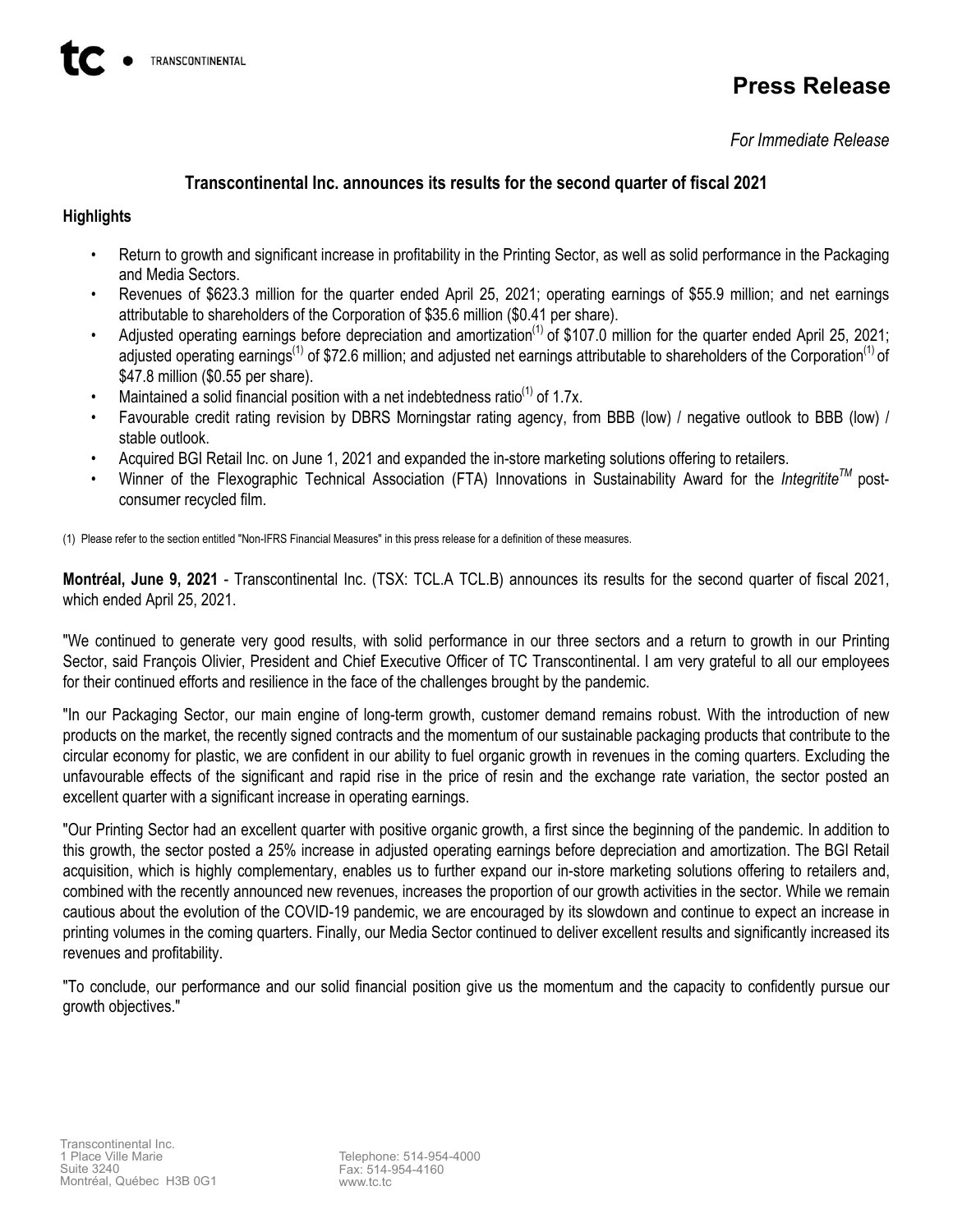# **Financial Highlights**

| (in millions of dollars, except per share amounts)                                     | $Q2 - 2021$ | $Q2 - 2020$ | <b>Variation</b><br>in $%$ | <b>6 MONTHS</b><br>2021 | <b>6 MONTHS</b><br>2020 | <b>Variation</b><br>in $%$ |
|----------------------------------------------------------------------------------------|-------------|-------------|----------------------------|-------------------------|-------------------------|----------------------------|
| l Revenues                                                                             | \$623.3     | \$625.1     | $(0.3)$ %                  | \$1,246.0               | \$1,330.9               | $(6.4)$ %                  |
| Operating earnings before depreciation and amortization                                | 106.5       | 97.3        | 9.5                        | 207.4                   | 193.0                   | 7.5                        |
| Adjusted operating earnings before depreciation and<br>amortization <sup>(1)</sup>     | 107.0       | 104.3       | 2.6                        | 212.7                   | 213.3                   | (0.3)                      |
| Operating earnings                                                                     | 55.9        | 44.1        | 26.8                       | 103.1                   | 84.9                    | 21.4                       |
| Adjusted operating earnings (1)                                                        | 72.6        | 68.5        | 6.0                        | 141.2                   | 140.6                   | 0.4                        |
| Net earnings attributable to shareholders of the<br>Corporation                        | 35.6        | 25.7        | 38.5                       | 63.3                    | 32.1                    | 97.2                       |
| Net earnings attributable to shareholders of the<br>Corporation per share              | 0.41        | 0.30        | 36.7                       | 0.73                    | 0.37                    | 97.3                       |
| Adjusted net earnings attributable to shareholders of the<br>Corporation (1)           | 47.8        | 43.6        | 9.6                        | 91.6                    | 86.4                    | 6.0                        |
| Adjusted net earnings attributable to shareholders of the<br>Corporation per share (1) | 0.55        | 0.50        | 10.0                       | 1.05                    | 0.99                    | 6.1                        |

(1) Please refer to the section entitled "Reconciliation of Non-IFRS Financial Measures" in this press release for adjusted data presented above.

Note: The above results include \$7.5 million in Canada Emergency Wage Subsidy for the second quarter of 2021 compared to \$8.2 million for the second quarter of 2020 (\$16.5 million for the first six months of 2021 compared to \$8.2 million for the first six months of 2020).

## **2021 Second Quarter Results**

Revenues decreased by \$1.8 million, or 0.3%, from \$625.1 million in the second quarter of 2020 to \$623.3 million in the corresponding period of 2021. This decline is mainly due to the negative impact of the exchange rate variation on the Packaging Sector, mostly offset by organic growth in the three sectors.

Operating earnings increased by \$11.8 million, or 26.8%, from \$44.1 million in the second quarter of 2020 to \$55.9 million in the second quarter of 2021. The increase in operating earnings is explained by the reduction in restructuring and other costs as well as operational efficiency initiatives.

Adjusted operating earnings increased by \$4.1 million, or 6.0%, from \$68.5 million in the second quarter of 2020 to \$72.6 million in the second quarter of 2021. The increase is mainly explained by higher adjusted operating earnings in the Printing Sector.

In the Packaging Sector, adjusted operating earnings decreased by \$7.0 million, from \$38.2 million in the second quarter of 2020 to \$31.2 million in the second quarter of 2021. This decrease is mainly due to the unfavourable impact of the significant and rapid rise in the price of resin as well as the unfavourable exchange rate effect. Excluding these two negative items, the sector posted strong growth in operating earnings due to the solid performance of segments related to food and everyday consumer goods packaging.

In the Printing Sector, adjusted operating earnings increased by \$14.1 million, or 35.8%, from \$39.4 million in second quarter of 2020 to \$53.5 million in the second quarter of 2021. This increase is mainly attributable to the solid performance by most of the groups and cost reduction initiatives undertaken by the sector. The Canada Emergency Wage Subsidy was similar to last year and did not have a significant effect on the change in the sector's organic growth.

Net earnings attributable to shareholders of the Corporation increased by \$9.9 million, from \$25.7 million in the second quarter of 2020 to \$35.6 million in the second quarter of 2021.This increase is mostly explained by higher operating earnings and lower net financial expenses compared to the corresponding period of the prior year resulting from a reduction in net indebtedness and a lower weighted average interest rate. On a per share basis, net earnings attributable to shareholders of the Corporation went from \$0.30 to \$0.41, respectively.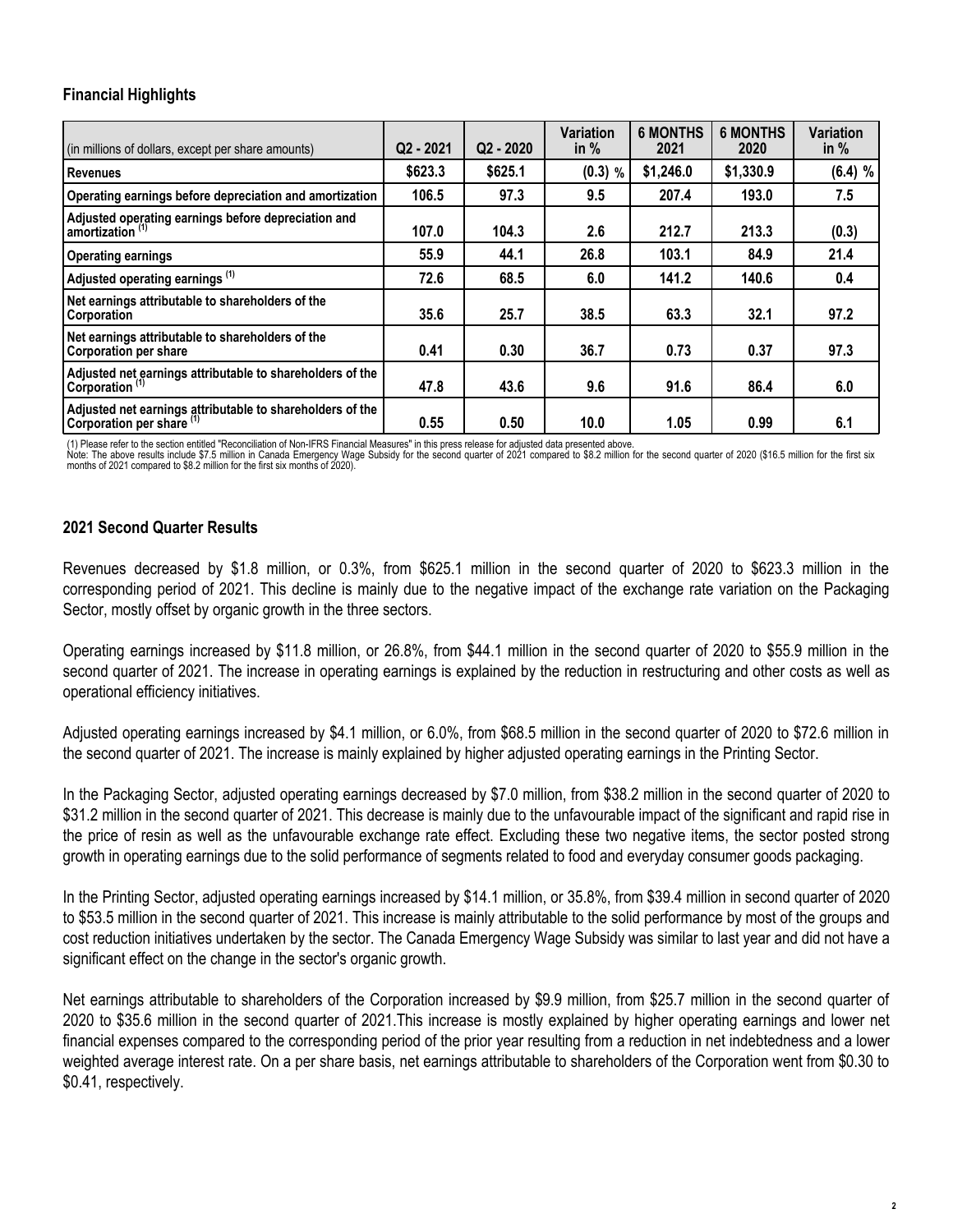Adjusted net earnings attributable to shareholders of the Corporation increased by \$4.2 million, or 9.6%, from \$43.6 million in the second quarter of 2020 to \$47.8 million in the second quarter of 2021. This increase is mostly explained by higher adjusted operating earnings and lower net financial expenses resulting from a reduction in net indebtedness and a lower weighted average interest rate. On a per share basis, adjusted net earnings attributable to shareholders of the Corporation went from \$0.50 to \$0.55, respectively.

# **2021 First Six Months Results**

Revenues decreased by \$84.9 million, or 6.4%, from \$1,330.9 million in the first six months of fiscal 2020 to \$1,246.0 million in the corresponding period of fiscal 2021. This decline is mostly explained by the sale of the paper packaging operations, which occurred at the end of the first quarter of 2020, and the decrease in revenues in the Printing Sector, which has been significantly impacted by the COVID-19 pandemic since April 2020. The impact of the unfavourable variation of the exchange rate on the Packaging Sector also contributed to the decrease in revenues. This decrease was partially offset by organic growth of \$38.3 million in the Packaging Sector resulting from the rise in the price of resin as well as the increase in volume in several segments that support the retail supply chain for food and everyday consumer products and in the Latin America group.

Operating earnings increased by \$18.2 million, or 21.4%, from \$84.9 million in the first six months of fiscal 2020 to \$103.1 million in the corresponding period of fiscal 2021. The increase in operating earnings is mostly explained by the decrease in restructuring costs and operating expenses compared to the corresponding period of the prior year.

Adjusted operating earnings increased by \$0.6 million, or 0.4%, from \$140.6 million in the first six months of fiscal 2020 to \$141.2 million in the corresponding period of fiscal 2021. This increase is mainly explained by the solid performance of the Printing Sector, partially offset by the unfavourable impact of the rapid rise in the price of resin and the unfavourable exchange rate effect in the Packaging Sector. Excluding the impacts of the resin price and the exchange rate, the Packaging Sector posted strong growth as a result of operational efficiency initiatives and the above-mentioned increase in volume.

Net earnings attributable to shareholders of the Corporation increased by \$31.2 million, or 97.2%, from \$32.1 million in the first six months of fiscal 2020 to \$63.3 million in the corresponding period of fiscal 2021. This increase is mainly explained by higher operating earnings, lower income taxes and lower net financial expenses resulting from a reduction in net indebtedness and a lower weighted average interest rate. On a per share basis, net earnings attributable to shareholders of the Corporation went from \$0.37 to \$0.73, respectively.

Adjusted net earnings attributable to shareholders of the Corporation increased by \$5.2 million, or 6.0%, from \$86.4 million in the first six months of fiscal 2020 to \$91.6 million in the corresponding period in fiscal 2021. This increase is mostly due to lower net financial expenses resulting from a reduction in net indebtedness and a lower weighted average interest rate. On a per share basis, adjusted net earnings attributable to shareholders of the Corporation went from \$0.99 to \$1.05, respectively.

For more detailed financial information, please see the *Management's Discussion and Analysis* for the second quarter ended April 25, 2021 as well as the financial statements in the "Investors" section of our website at [www.tc.tc.](http://www.tc.tc)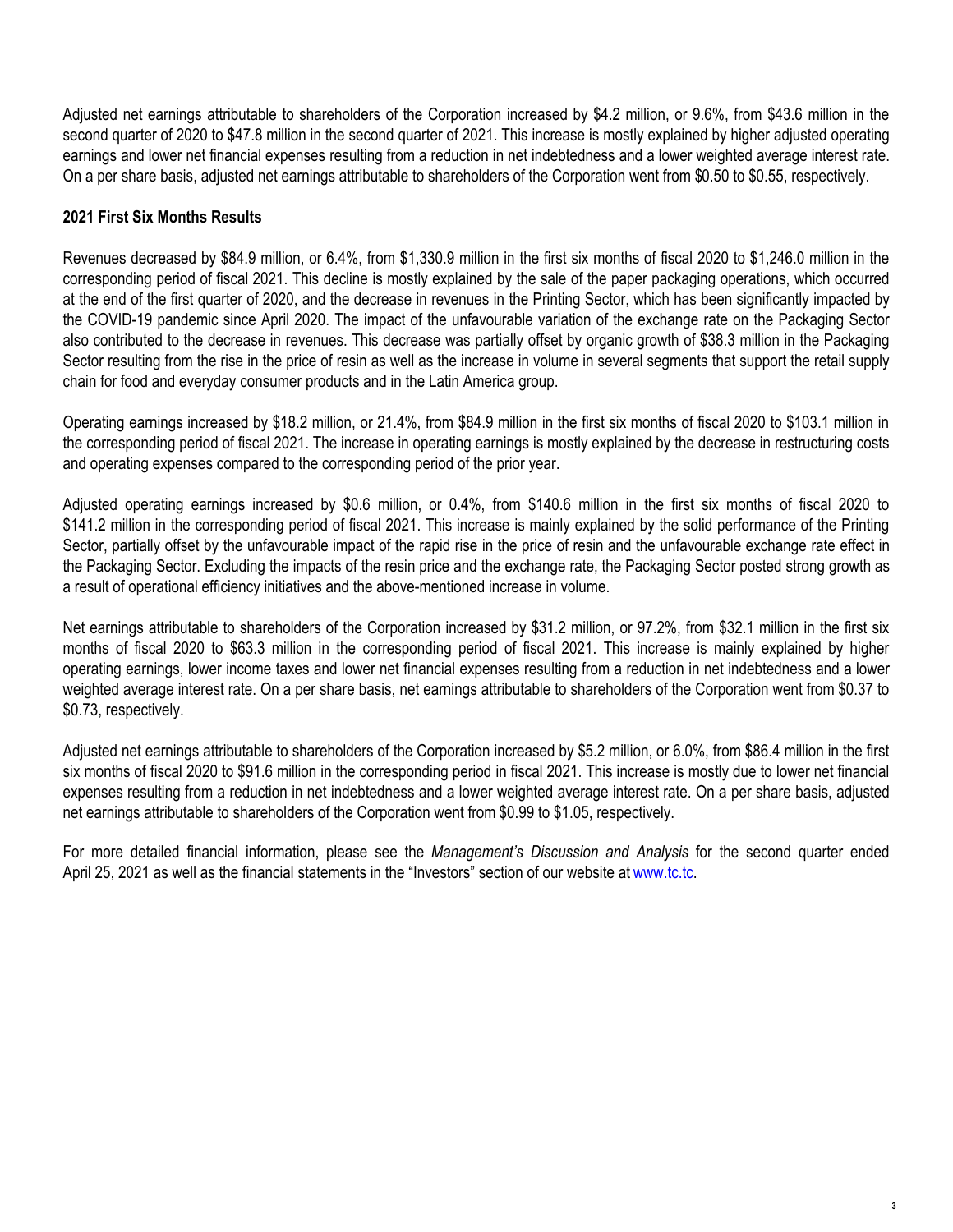# **Outlook**

In the Packaging Sector, as a result of signing new contracts and introducing new products on the market, we expect organic volume growth in in fiscal 2021. The significant and rapid rise in the price of resin and the appreciation of the Canadian dollar against the US dollar should however continue to have a negative impact of the sector's profitability. Excluding the impacts of the resin price and the appreciation of the Canadian dollar, we expect to post an increase in operating earnings compared to the prior fiscal year, as a result of our operational efficiency initiatives and the anticipated organic growth in revenues.

In the Printing Sector, we expect a gradual recovery in printing volume. This anticipated recovery, combined with growth in our in-store marketing activities, gives us confidence about the outlook for revenue growth for the second half of fiscal 2021 and for fiscal 2022. In addition, excluding amounts related to the Canada Emergency Wage Subsidy, we expect operating earnings to grow in fiscal 2021 compared to fiscal 2020.

Finally, we expect to continue generating significant cash flows. This should enable us to reduce our net indebtedness, while providing us with the flexibility needed to pursue our investment strategy focused on organic growth as well as strategic and targeted acquisitions.

# **Non-IFRS Financial Measures**

In this document, unless otherwise indicated, all financial data are prepared in accordance with International Financial Reporting Standards (IFRS) and the term "dollar", as well as the symbol "\$" designate Canadian dollars.

In addition, in this press release, we also use non-IFRS financial measures for which a complete definition is presented below and for which a reconciliation to financial information in accordance with IFRS is presented in the section entitled "Reconciliation of Non-IFRS Financial Measures" and in Note 3, "Segmented Information", to the unaudited condensed interim consolidated financial statements for the second quarter ended April 25, 2021.

| Terms Used                                                                 | <b>Definitions</b>                                                                                                                                                                                                                        |
|----------------------------------------------------------------------------|-------------------------------------------------------------------------------------------------------------------------------------------------------------------------------------------------------------------------------------------|
| Adjusted operating earnings before<br>depreciation and amortization        | Operating earnings before depreciation and amortization as well as restructuring and other costs (gains) and<br>impairment of assets.                                                                                                     |
| Adjusted operating earnings margin<br>before depreciation and amortization | Adjusted operating earnings before depreciation and amortization divided by revenues.                                                                                                                                                     |
| Adjusted operating earnings                                                | Operating earnings before restructuring and other costs (gains), impairment of assets, as well as amortization of<br>intangible assets arising from business combinations.                                                                |
| Adjusted operating earnings margin                                         | Adjusted operating earnings divided by revenues.                                                                                                                                                                                          |
| Adjusted income taxes                                                      | Income taxes before income taxes on restructuring and other costs (gains), impairment of assets, amortization of<br>intangible assets arising from business combinations.                                                                 |
| Adjusted net earnings attributable to<br>shareholders of the Corporation   | Net earnings attributable to shareholders of the Corporation before restructuring and other costs (gains),<br>impairment of assets, amortization of intangible assets arising from business combinations, net of related income<br>taxes. |
| Net indebtedness                                                           | Total of long-term debt, of current portion of long-term debt, of lease liabilities and of current portion of lease<br>liabilities, less cash.                                                                                            |
| Net indebtedness ratio                                                     | Net indebtedness divided by the last 12 months' adjusted operating earnings before depreciation and amortization.                                                                                                                         |

# **Reconciliation of Non-IFRS Financial Measures**

The financial information has been prepared in accordance with IFRS. However, financial measures used, namely adjusted operating earnings before depreciation and amortization, adjusted operating earnings, adjusted operating earnings margin, adjusted income taxes, adjusted net earnings attributable to shareholders of the Corporation, adjusted net earnings attributable to shareholders of the Corporation per share, net indebtedness and net indebtedness ratio, for which a reconciliation is presented in the following table, do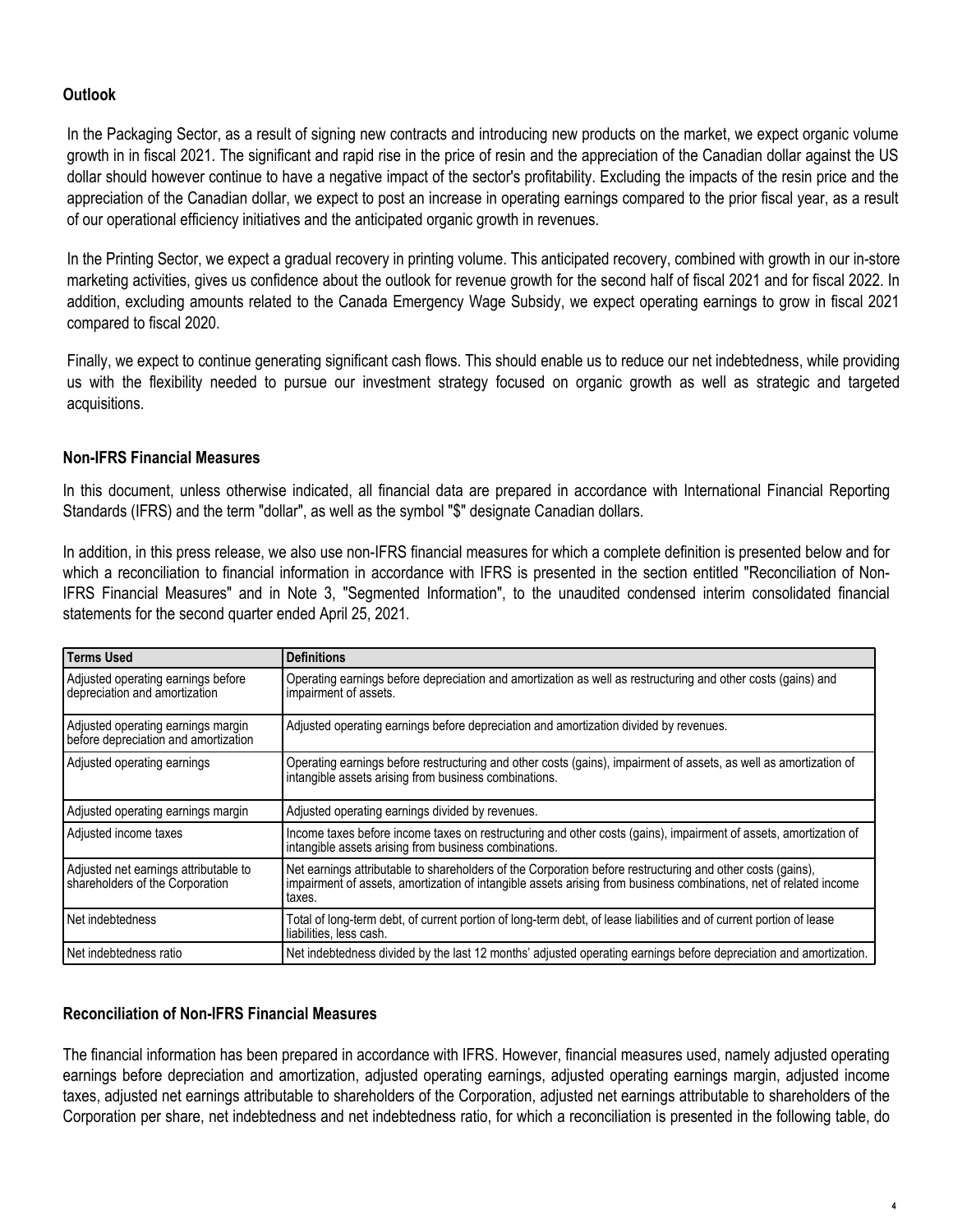not have any standardized meaning under IFRS and could be calculated differently by other companies. We believe that many of our readers analyze the financial performance of the Corporation's activities based on these non-IFRS financial measures as such measures may allow for easier comparisons between periods. These measures should be considered as a complement to financial performance measures in accordance with IFRS. They do not substitute and are not superior to them.

The Corporation also believes that these measures are useful indicators of the performance of its operations and its ability to meet its financial obligations. Furthermore, management also uses some of these non-IFRS financial measures to assess the performance of its activities and managers.

#### **Reconciliation of operating earnings - Second quarter and cumulative**

|                                                                                     |                | Three months ended | Six months ended  |                   |
|-------------------------------------------------------------------------------------|----------------|--------------------|-------------------|-------------------|
| (in millions of dollars)                                                            | April 25, 2021 | April 26, 2020     | April 25,<br>2021 | April 26,<br>2020 |
| <b>Operating earnings</b>                                                           | \$55.9         | \$44.1             | \$103.1           | \$84.9            |
| Restructuring and other costs                                                       | 0.5            | 7.0                | 5.3               | 20.3              |
| Amortization of intangible assets arising from business combinations <sup>(1)</sup> | 16.2           | 17.4               | 32.8              | 35.4              |
| <b>Adjusted operating earnings</b>                                                  | \$72.6         | \$68.5             | \$141.2           | \$128.9           |
| Depreciation and amortization <sup>(2)</sup>                                        | 34.4           | 35.8               | 71.5              | 72.7              |
| Adjusted operating earnings before depreciation and amortization                    | \$107.0        | \$104.3            | \$212.7           | \$201.6           |

(1) Intangible assets arising from business combinations include our customer relationships, trademarks and non-compete agreements. (2) Depreciation and amortization excludes the amortization of intangible assets arising from business combinations.

#### **Reconciliation of net earnings attributable to shareholders of the Corporation - Second quarter**

|                                                                                                            | Three months ended |                |                |           |
|------------------------------------------------------------------------------------------------------------|--------------------|----------------|----------------|-----------|
|                                                                                                            |                    | April 25, 2021 | April 26, 2020 |           |
| (in millions of dollars, except per share amounts)                                                         | Total              | Per share      | Total          | Per share |
| Net earnings attributable to shareholders of the Corporation                                               | \$35.6             | \$0.41         | \$25.7         | \$0.30    |
| Restructuring and other costs, net of related income taxes                                                 | (0.1)              |                | 4.8            | 0.06      |
| Amortization of intangible assets arising from business combinations, net of related<br>income taxes $(1)$ | 12.3               | 0.14           | 13.1           | 0.14      |
| Adjusted net earnings attributable to shareholders of the Corporation                                      | \$47.8             | \$0.55         | \$43.6         | \$0.50    |

(1) Intangible assets arising from business combinations include our customer relationships, trademarks and non-compete agreements.

#### **Reconciliation of net earnings attributable to shareholders of the Corporation - Cumulative**

|                                                                                                            | Six months ended |           |                |           |
|------------------------------------------------------------------------------------------------------------|------------------|-----------|----------------|-----------|
|                                                                                                            | April 25, 2021   |           | April 26, 2020 |           |
| (in millions of dollars, except per share amounts)                                                         | Total            | Per share | Total          | Per share |
| Net earnings attributable to shareholders of the Corporation                                               | \$63.3           | \$0.41    | \$32.1         | \$0.37    |
| Restructuring and other costs, net of related income taxes                                                 | 3.4              |           | 27.6           | 0.32      |
| Amortization of intangible assets arising from business combinations, net of related<br>income taxes $(1)$ | 24.9             | 0.14      | 26.7           | 0.30      |
| Adjusted net earnings attributable to shareholders of the Corporation                                      | \$91.6           | \$0.55    | \$86.4         | \$0.99    |

(1) Intangible assets arising from business combinations include our customer relationships, trademarks and non-compete agreements.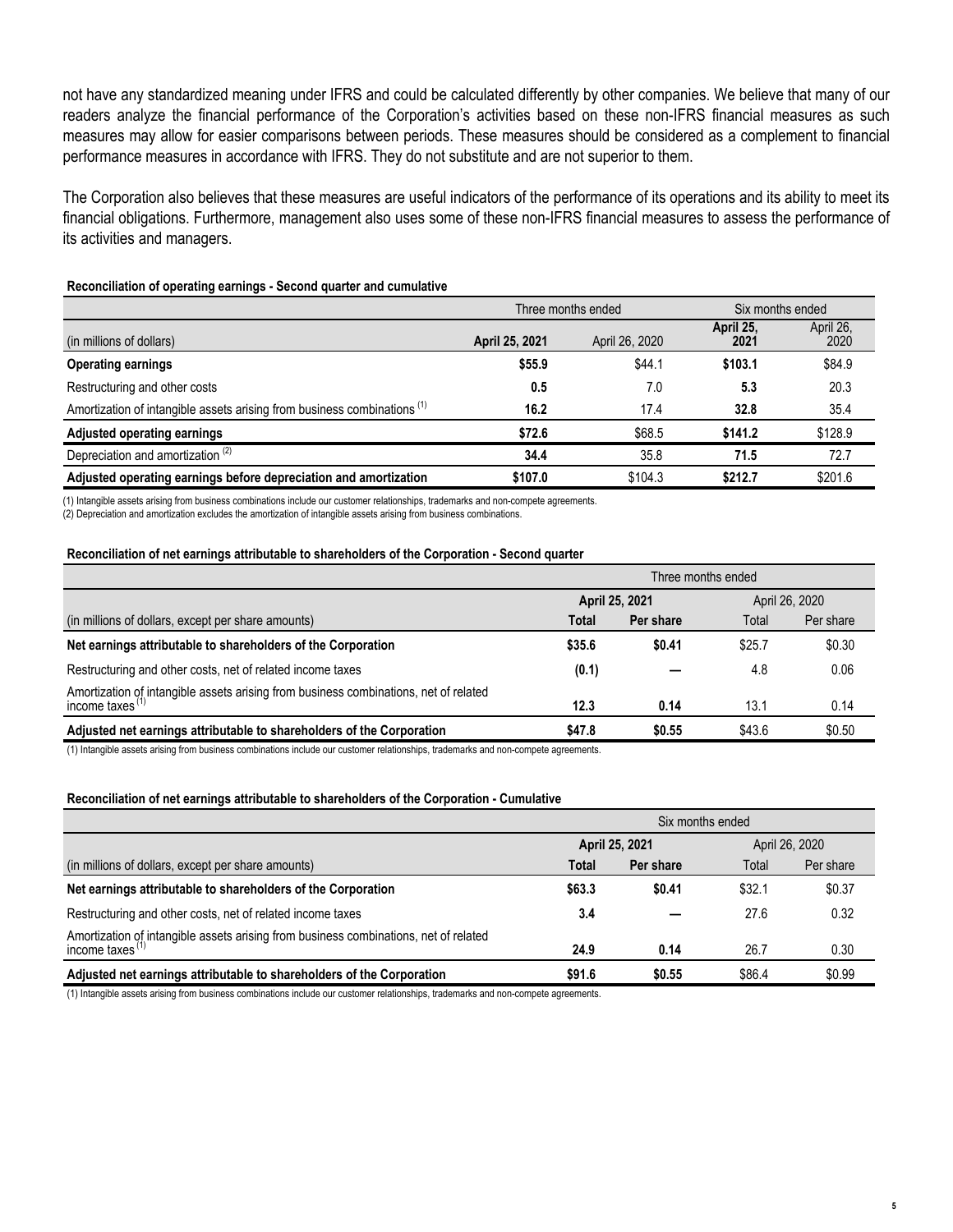#### **Reconciliation of net indebtedness**

| (in millions of dollars, except ratios)                                           | As at April 25, 2021 | As at October 25, 2020 |
|-----------------------------------------------------------------------------------|----------------------|------------------------|
| Long-term debt                                                                    | \$569.5              | \$790.4                |
| Current portion of long-term debt                                                 | 327.6                | 229.7                  |
| Lease liabilities                                                                 | 122.7                | 132.0                  |
| Current portion of lease liabilities                                              | 22.1                 | 22.8                   |
| Cash                                                                              | (199.6)              | (241.0)                |
| Net indebtedness                                                                  | \$842.3              | \$933.9                |
| Adjusted operating earnings before depreciation and amortization (last 12 months) | \$498.8              | \$499.4                |
| Net indebtedness ratio                                                            | $1.7 \times$         | 1.9                    |

## **Dividend**

The Corporation's Board of Directors declared a quarterly dividend of \$0.225 per share on Class A Subordinate Voting Shares and Class B Shares. This dividend is payable on July 20, 2021 to shareholders of record at the close of business on July 6, 2021.

## **Normal Course Issuer Bid**

The Corporation was authorized to repurchase, for cancellation on the open market, or subject to the approval of any securities authority by private agreements, between October 1, 2020 and September 30, 2021, or at an earlier date if the Corporation concludes or cancels the offer, up to 1,000,000 of its Class A Subordinate Voting Shares and up to 191,320 of its Class B Shares. Under the current repurchase program, the Corporation has not repurchased any shares to date.

## **Additional information**

## **Conference Call**

Upon releasing its 2021 second quarter results, the Corporation will hold a conference call for the financial community on June 9, 2021 at 4:15 p.m. The dial-in numbers are 1 647 788-4922 or 1 877 223-4471. Media may hear the call in listen-only mode or tune in to the simultaneous audio broadcast on the Corporation's website, which will then be archived for 30 days. For media requests or interviews, please contact Nathalie St-Jean, Senior Advisor, Corporate Communications of TC Transcontinental, at 514 954-3581.

#### **Profile**

TC Transcontinental is a leader in flexible packaging in North America, and Canada's largest printer. The Corporation is also the leading Canadian French-language educational publishing group. For over 45 years, TC Transcontinental's mission has been to create quality products and services that allow businesses to attract, reach and retain their target customers.

Respect, teamwork, performance and innovation are the strong values held by the Corporation and its employees. TC Transcontinental's commitment to its stakeholders is to pursue its business activities in a responsible manner.

Transcontinental Inc. (TSX: TCL.A TCL.B), known as TC Transcontinental, has close to 8,000 employees, the majority of which are based in Canada, the United States and Latin America. TC Transcontinental had revenues of approximately C\$2.6 billion for the fiscal year ended October 25, 2020. For more information, visit TC Transcontinental's website at www.tc.tc.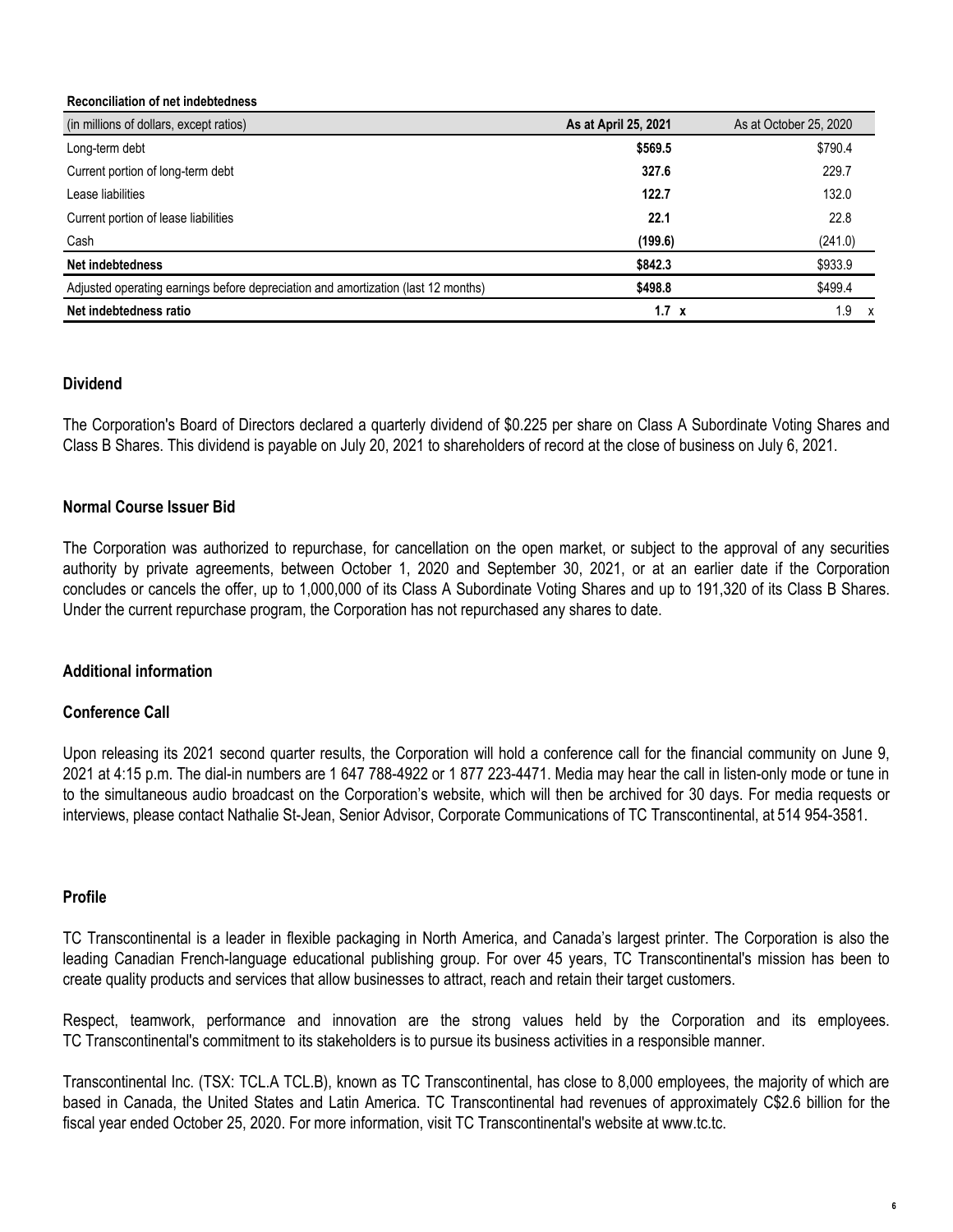## **Forward-looking Statements**

Our public communications often contain oral or written forward-looking statements which are based on the expectations of management and inherently subject to a certain number of risks and uncertainties, known and unknown. By their very nature, forward-looking statements are derived from both general and specific assumptions. The Corporation cautions against undue reliance on such statements since actual results or events may differ materially from the expectations expressed or implied in them. Forward-looking statements may include observations concerning the Corporation's objectives, strategy, anticipated financial results and business outlook. The Corporation's future performance may also be affected by a number of factors, many of which are beyond the Corporation's will or control. These factors include, but are not limited to, the economic situation in the world, structural changes in the industries in which the Corporation operates, the impact of digital product development and adoption on the demand for retailer-related services and other printed products, the Corporation's ability to generate organic growth in highly competitive industries, the Corporation's ability to complete acquisitions in the packaging industry and properly integrate them, the inability to maintain or improve operational efficiency and avoid disruptions that could affect its ability to meet deadlines, cybersecurity and data protection, the political and social environment as well as regulatory and legislative changes, in particular with regard to the environment and door-to-door distribution, changes in consumption habits related, in particular, to issues involving sustainable development and the use of certain products or services such as door-to-door distribution, change in consumption habits or loss of a major customer, customer consolidation, the safety and quality of its packaging products used in the food industry, the protection of its intellectual property rights, the exchange rate, availability of capital at a reasonable rate, bad debts from certain customers, import and export controls, raw materials and transportation costs, recruiting and retaining qualified personnel in certain geographic areas and industry sectors, taxation, interest rates and the impact of the COVID-19 pandemic on its operations, facilities and financial results, changes in consumption habits from consumers and changes in the operations and financial position of the Corporation's customers due to the COVID-19 pandemic and the effectiveness of plans and measures implemented in response thereto. The main risks, uncertainties and factors that could influence actual results are described in the *Management's Discussion and Analysis* for the year ended October 25, 2020 and in the latest *Annual Information Form*.

Unless otherwise indicated by the Corporation, forward-looking statements do not take into account the potential impact of nonrecurring or other unusual items, nor of disposals, business combinations, mergers or acquisitions which may be announced or entered into after the date of June 9, 2021. The forward-looking statements in this press release are made pursuant to the "safe harbour" provisions of applicable Canadian securities legislation. The forward-looking statements in this release are based on current expectations and information available as at June 9, 2021. Such forward-looking information may also be found in other documents filed with Canadian securities regulators or in other communications. The Corporation's management disclaims any intention or obligation to update or revise these statements unless otherwise required by the securities authorities.

- 30 -

For information:

Media

Nathalie St-Jean Senior Advisor, Corporate Communications TC Transcontinental Telephone: 514-954-3581 nathalie.st-jean@tc.tc www.tc.tc

## Financial Community

Yan Lapointe Director, Investor Relations TC Transcontinental Telephone: 514-954-3574 yan.lapointe@tc.tc www.tc.tc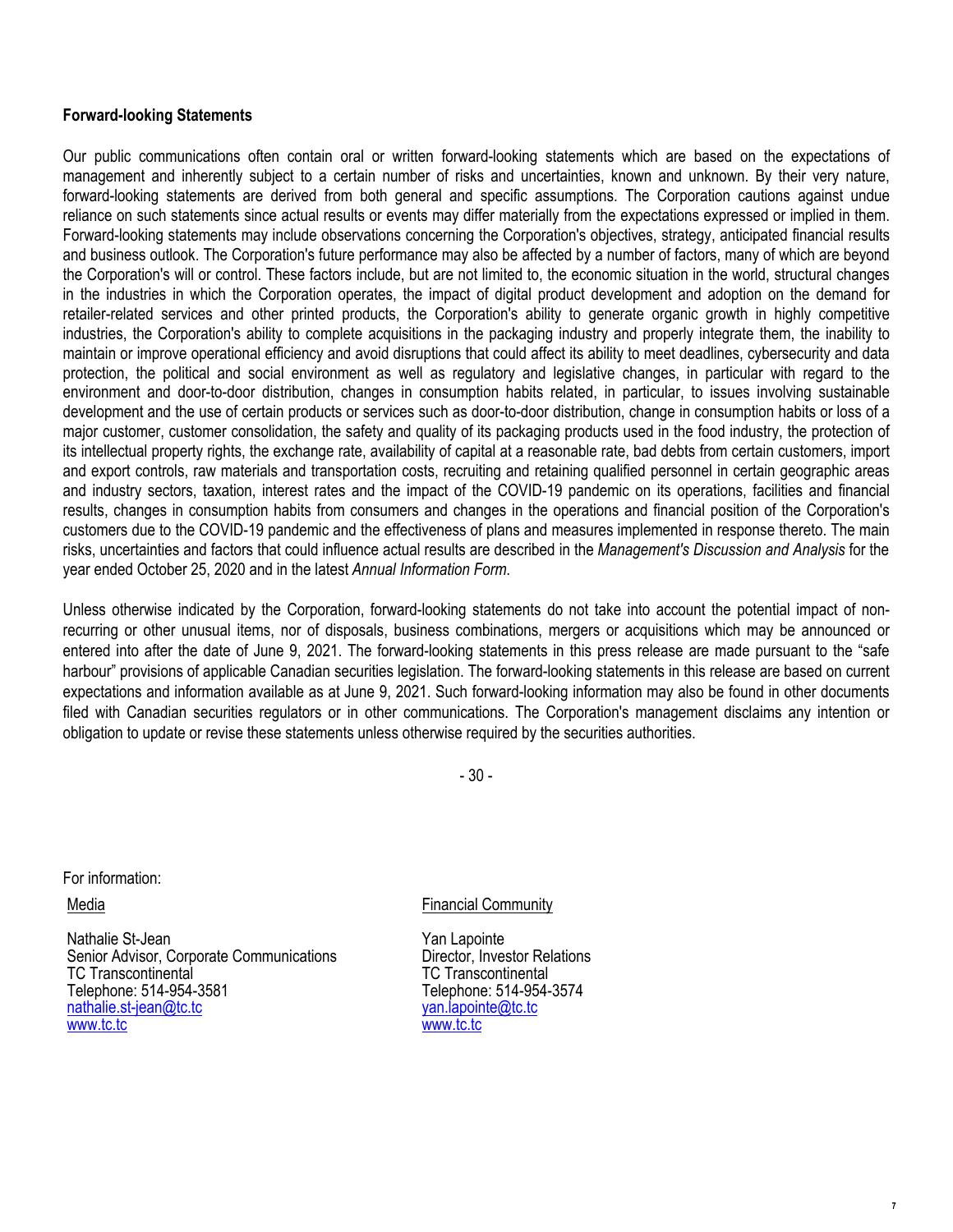### **MANAGEMENT'S DISCUSSION AND ANALYSIS**

For the second quarter ended April 25, 2021

The purpose of this *Management's Discussion and Analysis* is to help the reader better understand the business, development strategy and future outlook of Transcontinental Inc., how we manage risk, as well as to analyze the Corporation's results and financial position for the second quarter ended April 25, 2021. It should be read in conjunction with the information in the unaudited condensed interim consolidated financial statements and the accompanying notes included in this report. Additional information relating to the Corporation, including its Annual Report and *Annual Information Form*, may also be obtained on SEDAR at www.sedar.com.

In this document, unless otherwise indicated, all financial data are prepared in accordance with International Financial Reporting Standards (IFRS) and the term "dollar", as well as the symbol "\$" designate Canadian dollars.

In addition, in this *Management's Discussion and Analysis*, we also use non-IFRS financial measures for which a complete definition is presented below and for which a reconciliation to financial information in accordance with IFRS is presented in Table #2 in the section entitled "Reconciliation of Non-IFRS Financial Measures" and in Note 3 "Segmented Information" to the unaudited condensed interim consolidated financial statements for the second quarter ended April 25, 2021. These measures should be considered as a complement to financial performance measures in accordance with IFRS. They do not substitute and are not superior to them.

| Terms Used                                                                 | <b>Definitions</b>                                                                                                                                                                                                                                                                                                                                                            |
|----------------------------------------------------------------------------|-------------------------------------------------------------------------------------------------------------------------------------------------------------------------------------------------------------------------------------------------------------------------------------------------------------------------------------------------------------------------------|
| Adjusted revenues                                                          | Revenues before the accelerated recognition of deferred revenues. (1)                                                                                                                                                                                                                                                                                                         |
| Adjusted operating earnings before<br>depreciation and amortization        | Operating earnings before depreciation and amortization as well as the accelerated recognition of deferred<br>revenues <sup>(1)</sup> , restructuring and other costs (gains) and impairment of assets.                                                                                                                                                                       |
| Adjusted operating earnings margin<br>before depreciation and amortization | Adjusted operating earnings before depreciation and amortization divided by adjusted revenues.                                                                                                                                                                                                                                                                                |
| Adjusted operating earnings                                                | Operating earnings before the accelerated recognition of deferred revenues <sup>(1)</sup> , restructuring and other costs<br>(gains), impairment of assets, as well as amortization of intangible assets arising from business combinations.                                                                                                                                  |
| Adjusted operating earnings margin                                         | Adjusted operating earnings divided by adjusted revenues.                                                                                                                                                                                                                                                                                                                     |
| Adjusted income taxes                                                      | Income taxes before income taxes on the accelerated recognition of deferred revenues <sup>(1)</sup> , restructuring and other<br>costs (gains), impairment of assets, amortization of intangible assets arising from business combinations as well as<br>the effect of the U.S. tax reform on deferred taxes.                                                                 |
| Adjusted net earnings attributable to<br>shareholders of the Corporation   | Net earnings attributable to shareholders of the Corporation before the accelerated recognition of deferred<br>revenues <sup>(1)</sup> , restructuring and other costs (gains), impairment of assets, amortization of intangible assets arising<br>from business combinations, net of related income taxes as well as the effect of the U.S. tax reform on deferred<br>taxes. |
| l Net indebtedness                                                         | Total of long-term debt, of current portion of long-term debt, of lease liabilities and of current portion of lease<br>liabilities, less cash.                                                                                                                                                                                                                                |
| l Net indebtedness ratio                                                   | Net indebtedness divided by the last 12 months' adjusted operating earnings before depreciation and amortization.                                                                                                                                                                                                                                                             |

(1) Related to the agreements signed with The Hearst Corporation. Please refer to Note 32 to the annual consolidated financial statements for the year ended October 25, 2020.

Finally, to facilitate the reading of this report, the terms "TC Transcontinental", "Transcontinental", "Corporation", "we", "our" and "us" all refer to Transcontinental Inc. together with its subsidiaries and joint ventures.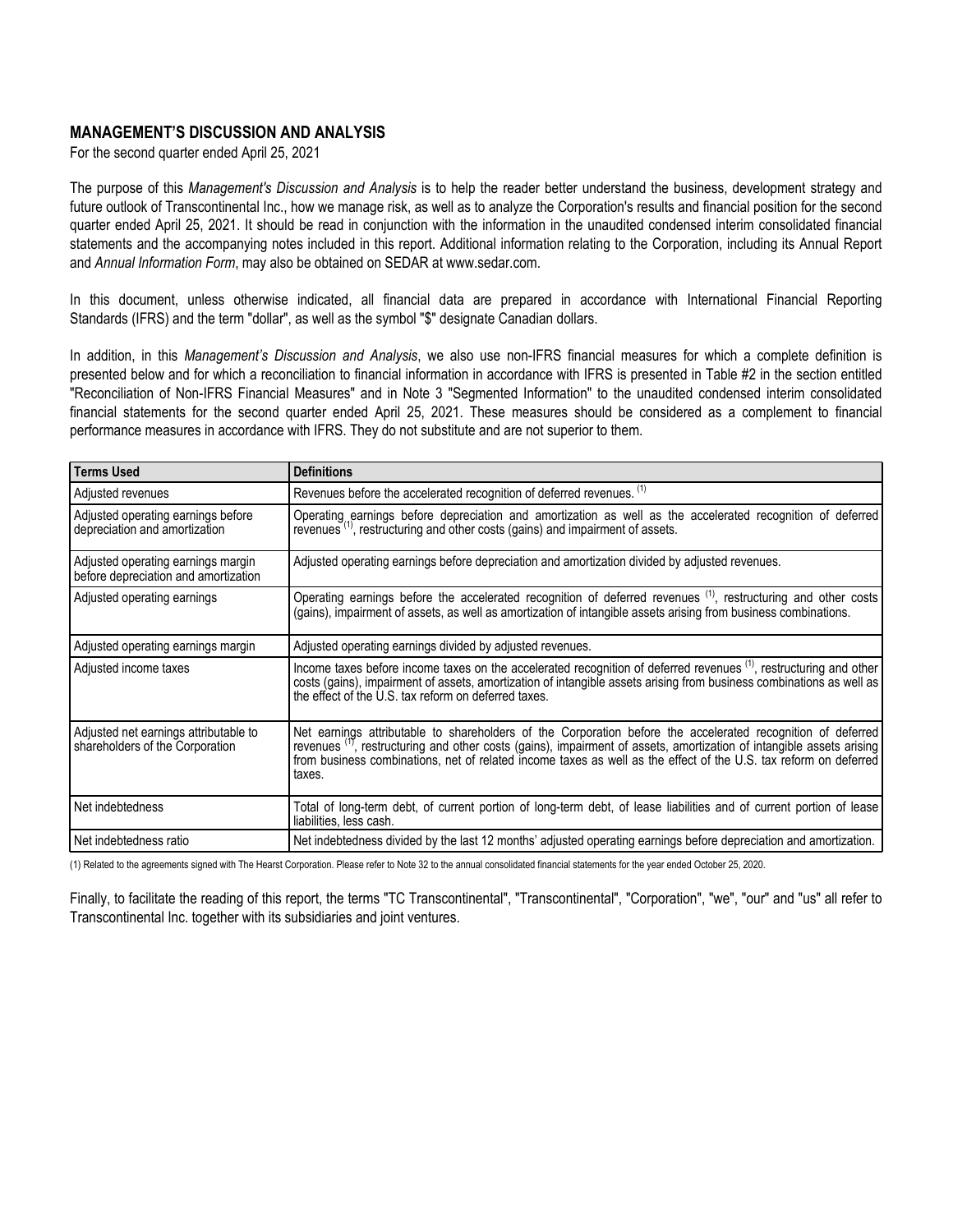# **CAUTION REGARDING FORWARD-LOOKING STATEMENTS**

Our public communications often contain oral or written forward-looking statements which are based on the expectations of Management and inherently subject to a certain number of risks and uncertainties, known and unknown. By their very nature, forward-looking statements are derived from both general and specific assumptions. The Corporation cautions against undue reliance on such statements since actual results or events may differ materially from the expectations expressed or implied in them. These forward-looking statements include, among others, statements with respect to our medium-term objectives, our outlook, our strategies to achieve these objectives, as well as statements with respect to our beliefs, plans, expectations, anticipations, estimates and intentions. The words "may", "could", "should", "would", "assumptions", "strategy", "outlook", "believe", "plan", "anticipate", "estimate", "expect", "intend", "objective", the use of the future and conditional tenses, and words and expressions of similar nature are intended to identify forward-looking statements. Such forward-looking statements may also include observations concerning the Corporation's anticipated financial results and business outlooks and the economies in which it operates. The Corporation's future performance may also be affected by a number of factors, many of which are beyond its will or control. The main risks, uncertainties and factors that could influence actual results are described in the *Management's Discussion and Analysis* for the year ended October 25, 2020 and in the latest *Annual Information Form*.

Unless otherwise indicated by the Corporation, forward-looking statements do not take into account the potential impact of non-recurring or other unusual items, nor of disposals, business combinations, mergers or acquisitions which may be announced or concluded after the date of June 9, 2021.

These forward-looking statements are made pursuant to the "safe harbour" provisions of applicable Canadian securities legislation.

The forward-looking statements in this *Management's Discussion and Analysis* are based on current expectations and information available as at June 9, 2021. Such forward-looking statements may also be found in other documents filed with Canadian securities regulators or in other communications. The Corporation's Management disclaims any intention or obligation to update or revise these statements unless otherwise required by the securities authorities.

## **PROFILE OF TC TRANSCONTINENTAL**

TC Transcontinental is a leader in flexible packaging in North America, and Canada's largest printer. The Corporation is also positioned as the leading Canadian French-language educational publishing group. For over 45 years, TC Transcontinental's mission has been to create quality products and services that allow businesses to attract, reach and retain their target customers.

Respect, teamwork, performance and innovation are the strong values held by the Corporation and its employees. TC Transcontinental's commitment to its stakeholders is to pursue its business activities in a responsible manner.

Transcontinental Inc. (TSX: TCL.A TCL.B), known as TC Transcontinental, has about 8,000 employees, the majority of which are based in Canada, the United States and Latin America. TC Transcontinental had revenues of approximately C\$2.6 billion for the fiscal year ended October 25, 2020. For more information, visit TC Transcontinental's website at www.tc.tc.

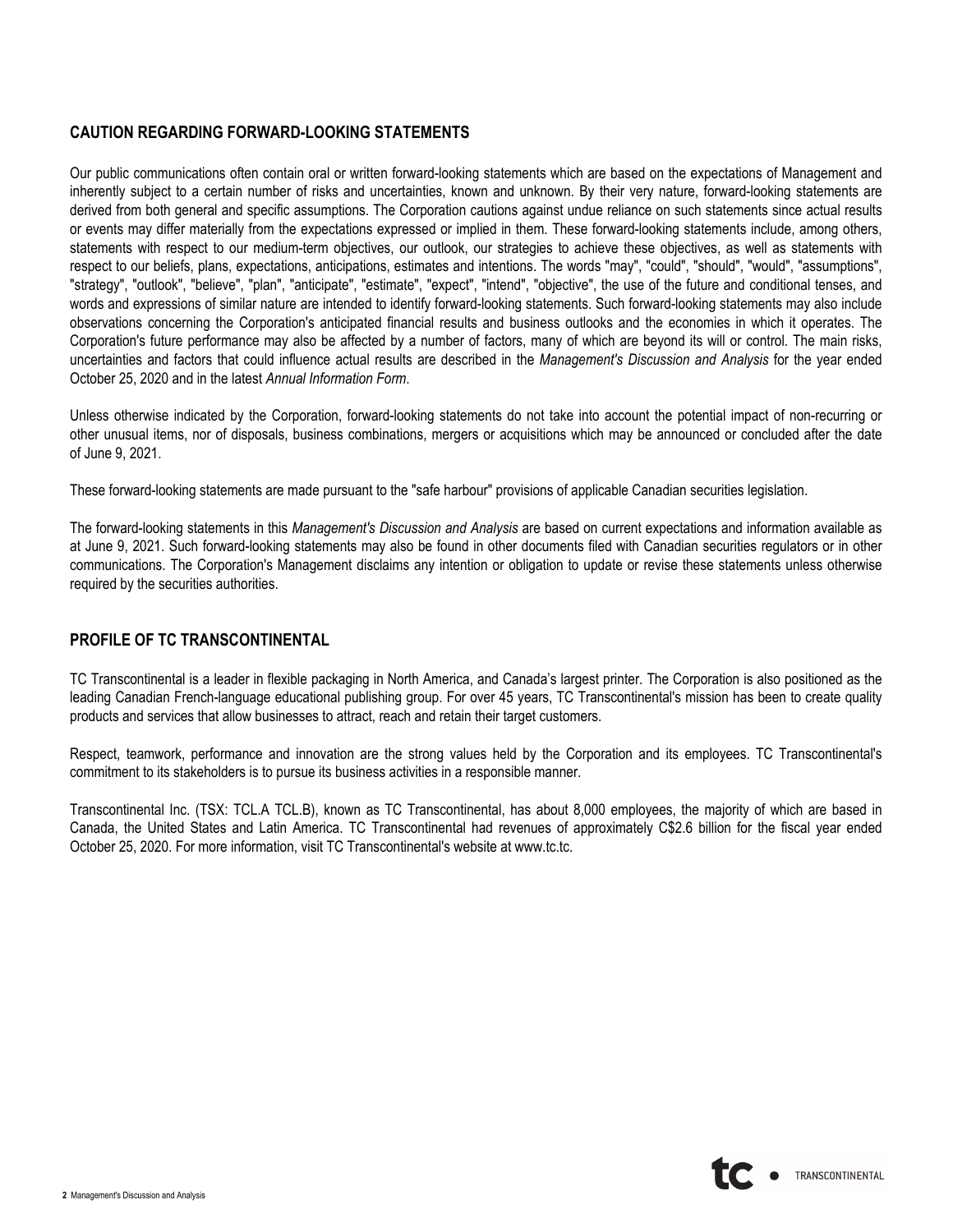## **HIGHLIGHTS Table #1:**

| (in millions of dollars, except per share amounts)                                   | $Q2 - 2021$ | $Q2 - 2020$ | Variation<br>in $%$ |
|--------------------------------------------------------------------------------------|-------------|-------------|---------------------|
| Revenues                                                                             | \$623.3     | \$625.1     | $(0.3)$ %           |
| Operating earnings before depreciation and amortization                              | 106.5       | 97.3        | 9.5                 |
| Adjusted operating earnings before depreciation and amortization <sup>(1)</sup>      | 107.0       | 104.3       | 2.6                 |
| Operating earnings                                                                   | 55.9        | 44.1        | 26.8                |
| Adjusted operating earnings <sup>(1)</sup>                                           | 72.6        | 68.5        | 6.0                 |
| Net earnings attributable to shareholders of the Corporation                         | 35.6        | 25.7        | 38.5                |
| Net earnings attributable to shareholders of the Corporation per share               | 0.41        | 0.30        | 36.7                |
| Adjusted net earnings attributable to shareholders of the Corporation <sup>(1)</sup> | 47.8        | 43.6        | 9.6                 |
| Adjusted net earnings attributable to shareholders of the Corporation per share (1)  | 0.55        | 0.50        | 10.0                |

(1) Please refer to Table #2 in the section entitled "Reconciliation of Non-IFRS Financial Measures" in this Management's Discussion and Analysis for adjusted data presented above.

Note: The above results include \$7.5 million in Canada Emergency Wage Subsidy for the second quarter of 2021 compared to \$8.2 million for the second quarter of 2020.

- Return to growth and significant increase in profitability in the Printing Sector, as well as solid performance in the Packaging and Media sectors.
- Revenues of \$623.3 million for the quarter ended April 25, 2021; operating earnings of \$55.9 million; and net earnings attributable to shareholders of the Corporation of \$35.6 million (\$0.41 per share).
- Adjusted operating earnings before depreciation and amortization of \$107.0 million for the quarter ended April 25, 2021; adjusted operating earnings of \$72.6 million; and adjusted net earnings attributable to shareholders of the Corporation of \$47.8 million (\$0.55 per share).
- Maintained a solid financial position with a net indebtedness ratio of 1.7x.
- Favourable credit rating revision by DBRS Morningstar rating agency, from BBB (low) / negative outlook to BBB (low) / stable outlook.
- Acquired BGI Retail Inc. on June 1, 2021 and expanded the in-store marketing solutions offering to retailers.

## **PREAMBLE - IMPACT OF COVID-19**

As early as the beginning of March 2020, the Corporation actively deployed its company-wide crisis management and communication plan, which enabled it to ensure employee safety while ensuring service continuity for its customers. Since then, the Corporation has been closely monitoring the developments of the COVID-19 pandemic and government recommendations and is acting quickly by adapting security measures as required.

Despite the progress of the vaccination campaign, the pandemic continues to disrupt many sectors of the global economy. In the Packaging Sector, which represents approximately half of the Corporation's revenues, the vast majority of our operations support the retail supply chain for food and everyday consumer goods, a sector that continues to experience strong demand. In the Printing Sector, revenues are still negatively impacted, even though volume continues to gradually recover and the Canada Emergency Wage Subsidy program contributes to mitigating the financial impact.

## **RECONCILIATION OF NON-IFRS FINANCIAL MEASURES**

## (unaudited)

The financial information has been prepared in accordance with IFRS. However, financial measures used, namely adjusted revenues, adjusted operating earnings before depreciation and amortization, adjusted operating earnings margin before depreciation and amortization, adjusted operating earnings, adjusted operating earnings margin, adjusted income taxes, adjusted net earnings attributable to shareholders of the Corporation, adjusted net earnings attributable to shareholders of the Corporation per share, net indebtedness and the net indebtedness ratio, for which a reconciliation is presented in the following table, do not have any standardized meaning under IFRS and could be calculated differently by other companies. We believe that many of our readers analyze the financial performance of the Corporation's activities based on these non-IFRS financial measures as such measures may allow for easier comparisons between periods. These measures should be considered as a complement to financial performance measures in accordance with IFRS. They do not substitute and are not superior to them.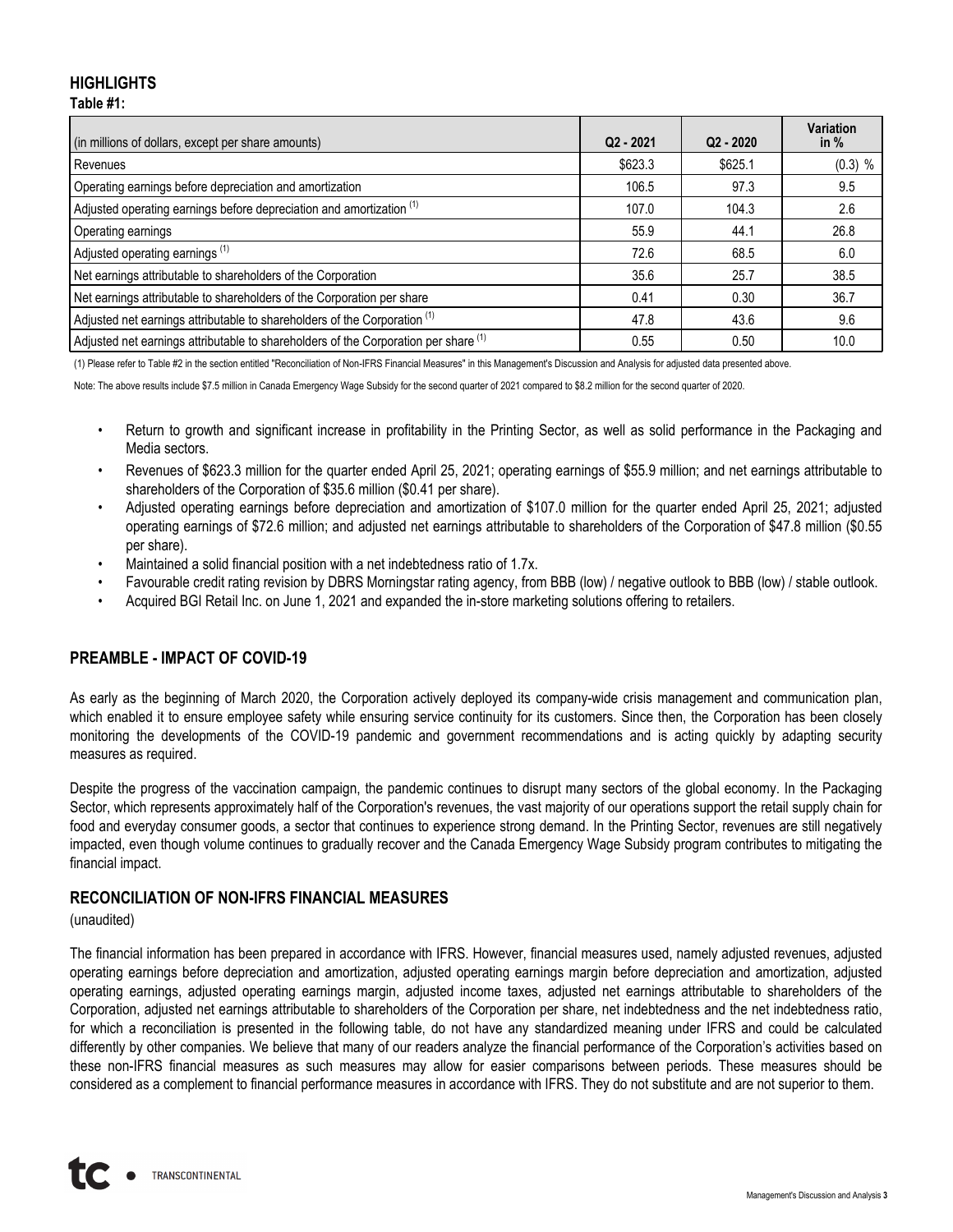The Corporation also believes that these measures are useful indicators of the performance of its operations and its ability to meet its financial obligations. Furthermore, management also uses some of these non-IFRS financial measures to assess the performance of its activities and managers.

#### **Table #2:**

#### **Reconciliation of operating earnings - Second quarter and cumulative**

|                                                                                     | Three months ended |                | Six months ended |                |
|-------------------------------------------------------------------------------------|--------------------|----------------|------------------|----------------|
| (in millions of dollars)                                                            | April 25, 2021     | April 26, 2020 | April 25, 2021   | April 26, 2020 |
| <b>Operating earnings</b>                                                           | \$55.9             | \$44.1         | \$103.1          | \$84.9         |
| Restructuring and other costs                                                       | 0.5                | 7.0            | 5.3              | 20.3           |
| Amortization of intangible assets arising from business combinations <sup>(1)</sup> | 16.2               | 17.4           | 32.8             | 35.4           |
| Adjusted operating earnings                                                         | \$72.6             | \$68.5         | \$141.2          | \$140.6        |
| Depreciation and amortization <sup>(2)</sup>                                        | 34.4               | 35.8           | 71.5             | 72.7           |
| Adjusted operating earnings before depreciation and amortization                    | \$107.0            | \$104.3        | \$212.7          | \$213.3        |

(1) Intangible assets arising from business combinations include our customer relationships, trademarks and non-compete agreements.

(2) Depreciation and amortization excludes the amortization of intangible assets arising from business combinations.

#### **Reconciliation of net earnings attributable to shareholders of the Corporation - Second quarter**

|                                                                                                            | Three months ended |           |                |           |
|------------------------------------------------------------------------------------------------------------|--------------------|-----------|----------------|-----------|
|                                                                                                            | April 25, 2021     |           | April 26, 2020 |           |
| (in millions of dollars, except per share amounts)                                                         | Total              | Per share | Total          | Per share |
| Net earnings attributable to shareholders of the Corporation                                               | \$35.6             | \$0.41    | \$25.7         | \$0.30    |
| Restructuring and other costs, net of related income taxes                                                 | (0.1)              |           | 4.8            | 0.06      |
| Amortization of intangible assets arising from business combinations, net of related income taxes $^{(1)}$ | 12.3               | 0.14      | 13.1           | 0.14      |
| Adjusted net earnings attributable to shareholders of the Corporation                                      | \$47.8             | \$0.55    | \$43.6         | \$0.50    |

(1) Intangible assets arising from business combinations include our customer relationships, trademarks and non-compete agreements.

#### **Reconciliation of net earnings attributable to shareholders of the Corporation - Cumulative**

|                                                                                                                                    | Six months ended |           |        |                |
|------------------------------------------------------------------------------------------------------------------------------------|------------------|-----------|--------|----------------|
|                                                                                                                                    | April 25, 2021   |           |        | April 26, 2020 |
| (in millions of dollars, except per share amounts)                                                                                 | Total            | Per share | Total  | Per share      |
| Net earnings attributable to shareholders of the Corporation                                                                       | \$63.3           | 0.73      | \$32.1 | \$0.37         |
| Restructuring and other costs, net of related income taxes                                                                         | 3.4              | 0.04      | 27.6   | 0.32           |
| Amortization of intangible assets arising from business combinations, net of related<br>$income$ taxes <sup><math>(1)</math></sup> | 24.9             | 0.28      | 26.7   | 0.30           |
| Adjusted net earnings attributable to shareholders of the Corporation                                                              | \$91.6           | \$1.05    | \$86.4 | \$0.99         |

(1) Intangible assets arising from business combinations include our customer relationships, trademarks and non-compete agreements.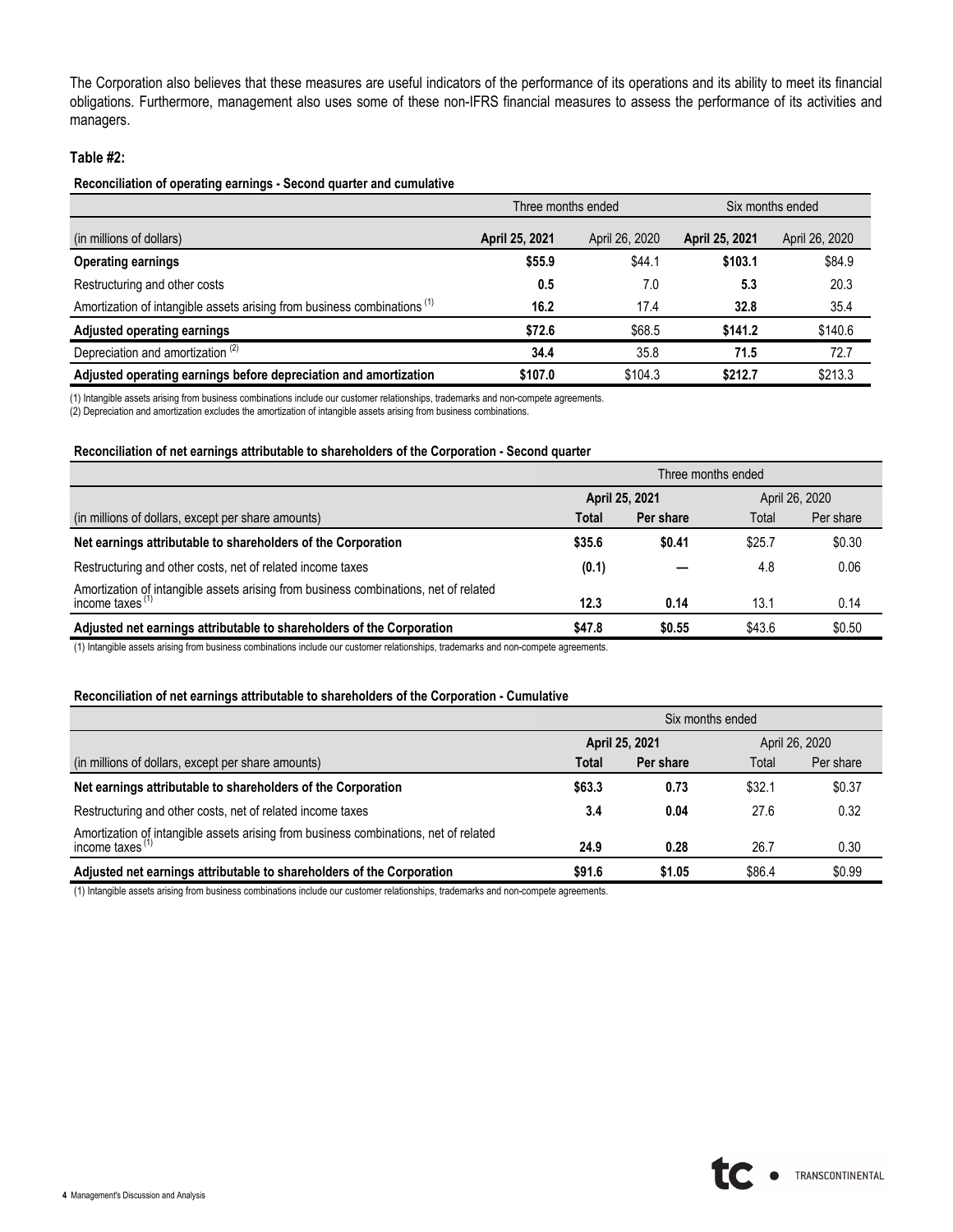### **Reconciliation of net indebtedness**

| (in millions of dollars, except ratios)                                           | As at April 25, 2021 | As at October 25, 2020 |
|-----------------------------------------------------------------------------------|----------------------|------------------------|
| Long-term debt                                                                    | \$569.5              | \$790.4                |
| Current portion of long-term debt                                                 | 327.6                | 229.7                  |
| Lease liabilities                                                                 | 122.7                | 132.0                  |
| Current portion of lease liabilities                                              | 22.1                 | 22.8                   |
| Cash                                                                              | (199.6)              | (241.0)                |
| Net indebtedness                                                                  | \$842.3              | \$933.9                |
| Adjusted operating earnings before depreciation and amortization (last 12 months) | \$498.8              | \$499.4                |
| Net indebtedness ratio                                                            | $1.7 \times$         | 1.9                    |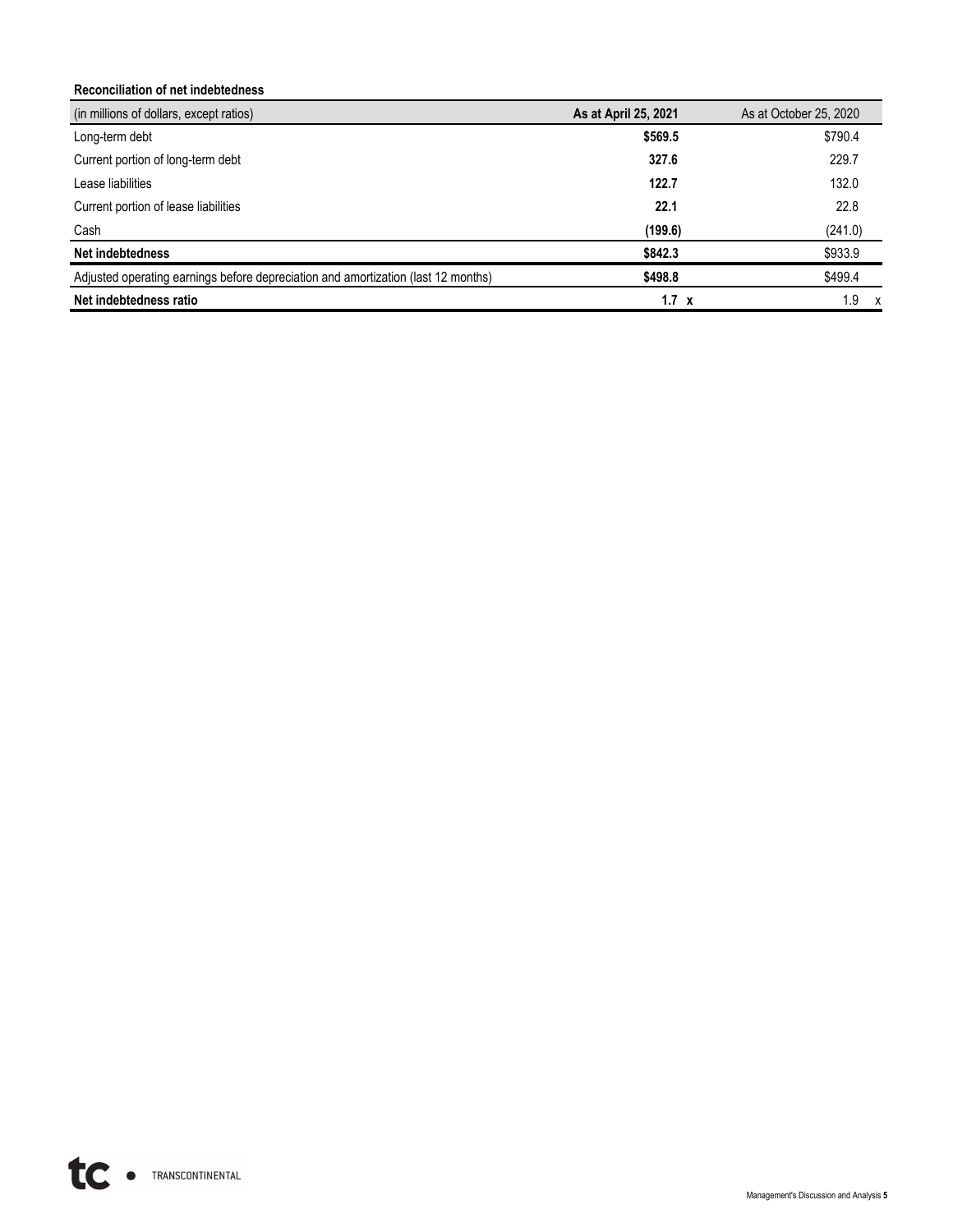## **ANALYSIS OF CONSOLIDATED RESULTS - SECOND QUARTER**

#### **Revenues**

Revenues decreased by \$1.8 million, or 0.3%, from \$625.1 million in the second quarter of 2020 to \$623.3 million in the corresponding period in 2021. This decline is mainly caused by the negative impact of the exchange rate variation on the Packaging Sector, mostly mitigated by organic growth in each sector. A more detailed analysis of revenues is presented in the section "Analysis of Sector Results - Second Quarter".

### **Operating and Other Expenses**

Operating expenses decreased by \$4.5 million, or 0.9%, in the second quarter of 2021 compared to the corresponding period in 2020. This decrease results from measures taken by the Corporation to reduce costs and improve its operational efficiency.

Restructuring and other costs decreased by \$6.5 million, from an expense of \$7.0 million in the second quarter of 2020 to an expense of \$0.5 million in the second quarter of 2021. This favourable effect is mainly attributable to lower workforce reduction costs in the Printing Sector and lower costs related to the COVID-19 pandemic.

Depreciation and amortization decreased by \$2.6 million, from \$53.2 million in the second quarter of 2020 to \$50.6 million in the second quarter of 2021. This decline is mostly explained by the reduction in capital expenditures in the Printing Sector and a decrease in the Packaging Sector related to the exchange rate variation.

## **Operating Earnings**

Operating earnings increased by \$11.8 million, or 26.8%, from \$44.1 million in the second quarter of 2020 to \$55.9 million in the second quarter of 2021. The increase in operating earnings is explained by the reduction in restructuring and other costs as well as operational efficiency initiatives.

Adjusted operating earnings increased by \$4.1 million, or 6.0%, from \$68.5 million in the second quarter of 2020 to \$72.6 million in the second quarter of 2021. A more detailed analysis of adjusted operating earnings is presented in the section "Analysis of Sector Results - Second Quarter".

#### **Net Financial Expenses**

Net financial expenses decreased by \$2.2 million, from \$11.7 million in the second quarter of 2020 to \$9.5 million in the second quarter of 2021. This decrease is attributable to a reduction in net indebtedness and a lower weighted average interest rate.

#### **Income Taxes**

Income taxes increased by \$4.2 million, from \$6.6 million in the second quarter of 2020 to \$10.8 million in the second quarter of 2021. This increase is mainly due to higher operating earnings.

Adjusted income taxes increased by \$2.2 million, from \$13.1 million in the second quarter of 2020, for an effective tax rate of 23.1%, to \$15.3 million in the second quarter of 2021, for an effective tax rate of 24.4%. This rise in income taxes is due to the increase in the tax rate caused by the difference between the accounting and tax treatment of certain expenses, partially mitigated by the geographic distribution of adjusted operating earnings before taxes.

#### **Net Earnings Attributable to Shareholders of the Corporation**

Net earnings attributable to shareholders of the Corporation increased by \$9.9 million, from \$25.7 million in the second quarter of 2020 to \$35.6 million in the second quarter of 2021. This increase is mostly explained by higher operating earnings and lower net financial expenses compared to the corresponding period of the prior year. On a per share basis, net earnings attributable to shareholders of the Corporation went from \$0.30 to \$0.41, respectively.

Adjusted net earnings attributable to shareholders of the Corporation increased by \$4.2 million, or 9.6%, from \$43.6 million in the second quarter of 2020 to \$47.8 million in the second quarter of 2021. This increase is mostly explained by higher adjusted operating earnings and lower net financial expenses. On a per share basis, adjusted net earnings attributable to shareholders of the Corporation went from \$0.50 to \$0.55, respectively.

TRANSCONTINENTAL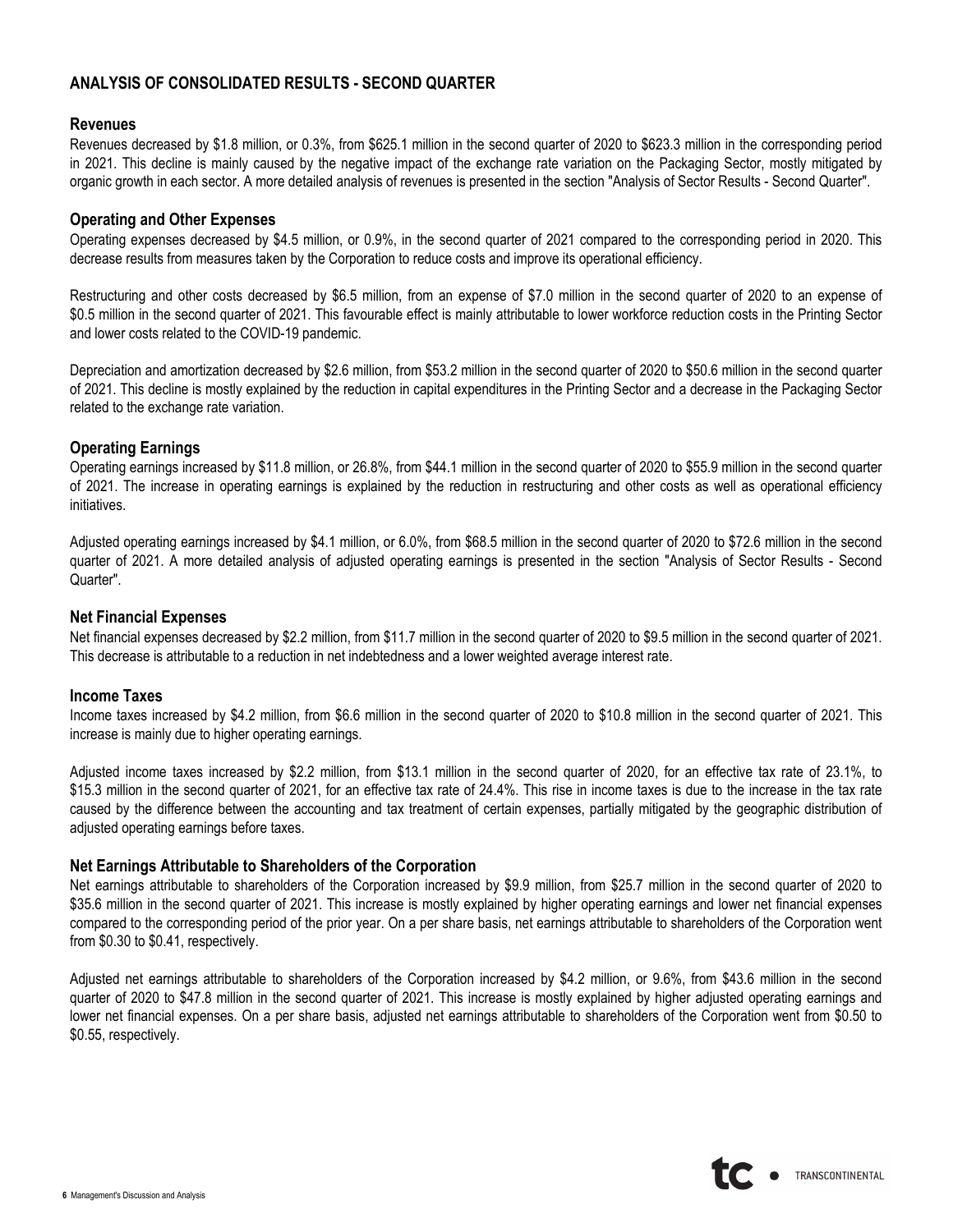# **ANALYSIS OF CONSOLIDATED RESULTS - CUMULATIVE**

#### **Revenues**

Revenues decreased by \$84.9 million, or 6.4%, from \$1,330.9 million in the first six months of fiscal 2020 to \$1,246.0 million in the corresponding period of fiscal 2021. This decline is mostly coming from the Printing Sector, whose volumes have been significantly impacted by the COVID-19 pandemic since April 2020, and the sale of the paper packaging operations, which occurred at the end of the first quarter of 2020. In addition, the unfavourable impact of the variation of the exchange rate on the Packaging Sector also contributed to this decrease. A more detailed analysis of revenues is presented in the "Analysis of Sector Results - Cumulative" section.

### **Operating and Other Expenses**

Operating expenses decreased by \$84.3 million in the first six months of fiscal 2021, or 7.5%, compared to the corresponding period of fiscal 2020. This decrease results from lower volume in the Printing Sector, the sale of the paper packaging operations, measures taken by the Corporation to reduce costs and improve its operational efficiency and the Canada Emergency Wage Subsidy.

Restructuring and other costs decreased by \$15.0 million, from an expense of \$20.3 million in the first six months of fiscal 2020 to an expense of \$5.3 million in the corresponding period of fiscal 2021. This favourable variance is mainly attributable to the decrease in workforce reduction costs in the Printing Sector and costs related to the sale of the paper packaging operations in the first quarter of 2020.

Depreciation and amortization decreased by \$3.8 million, from \$108.1 million in the first six months of fiscal 2020 to \$104.3 million in the corresponding period in fiscal 2021. This decline is mostly explained by the reduction in capital expenditures in the Printing Sector and the impact of the disposal of the paper packaging operations in 2020.

### **Operating Earnings**

Operating earnings increased by \$18.2 million, or 21.4%, from \$84.9 million in the first six months of fiscal 2020 to \$103.1 million in the corresponding period of fiscal 2021. The increase in operating earnings is mostly explained by the decrease in restructuring costs and operating expenses compared to the first six months of the prior year.

Adjusted operating earnings increased by \$0.6 million, or 0.4%, from \$140.6 million in the first six months of fiscal 2020 to \$141.2 million in the corresponding period of fiscal 2021. A more detailed analysis of adjusted operating earnings is presented in the "Analysis of Sector Results - Cumulative" section.

#### **Net Financial Expenses**

Net financial expenses decreased by \$5.4 million, from \$25.7 million in the first six months of fiscal 2020 to \$20.3 million in the corresponding period of fiscal 2021. This change is explained by a reduction in net indebtedness during the year and a lower weighted average interest rate.

#### **Income Taxes**

Income taxes decreased by \$7.5 million, from \$26.9 million in the first six months of fiscal 2020 to \$19.4 million in the corresponding period in fiscal 2021. This decrease is mainly due to the income tax expense recorded on the taxable income (on a tax basis) generated by the sale of the paper packaging operations in January 2020 for an amount of \$11.7 million.

Adjusted income taxes remained relatively stable, going from \$28.3 million in the first six months of fiscal 2020, for an effective tax rate of 24.7%, to \$29.2 million in the corresponding period of fiscal 2021, for an effective tax rate of 24.2%. The slight decrease in the adjusted income tax rate is attributable to the geographic distribution of adjusted operating earnings before income taxes.

## **Net Earnings Attributable to Shareholders of the Corporation**

Net earnings attributable to shareholders of the Corporation increased by \$31.2 million, or 97.2%, from \$32.1 million in the first six months of fiscal 2020 to \$63.3 million in the corresponding period of fiscal 2021. This increase is mainly explained by higher operating earnings and lower income taxes and net financial expenses. On a per share basis, net earnings attributable to shareholders of the Corporation went from \$0.37 to \$0.73, respectively, due to the above-mentioned items.

Adjusted net earnings attributable to shareholders of the Corporation increased by \$5.2 million, or 6.0%, from \$86.4 million in the first six months of fiscal 2020 to \$91.6 million in the corresponding period in fiscal 2021, mostly as a result of lower net financial expenses. On a per share basis, adjusted net earnings attributable to shareholders of the Corporation went from \$0.99 to \$1.05, respectively.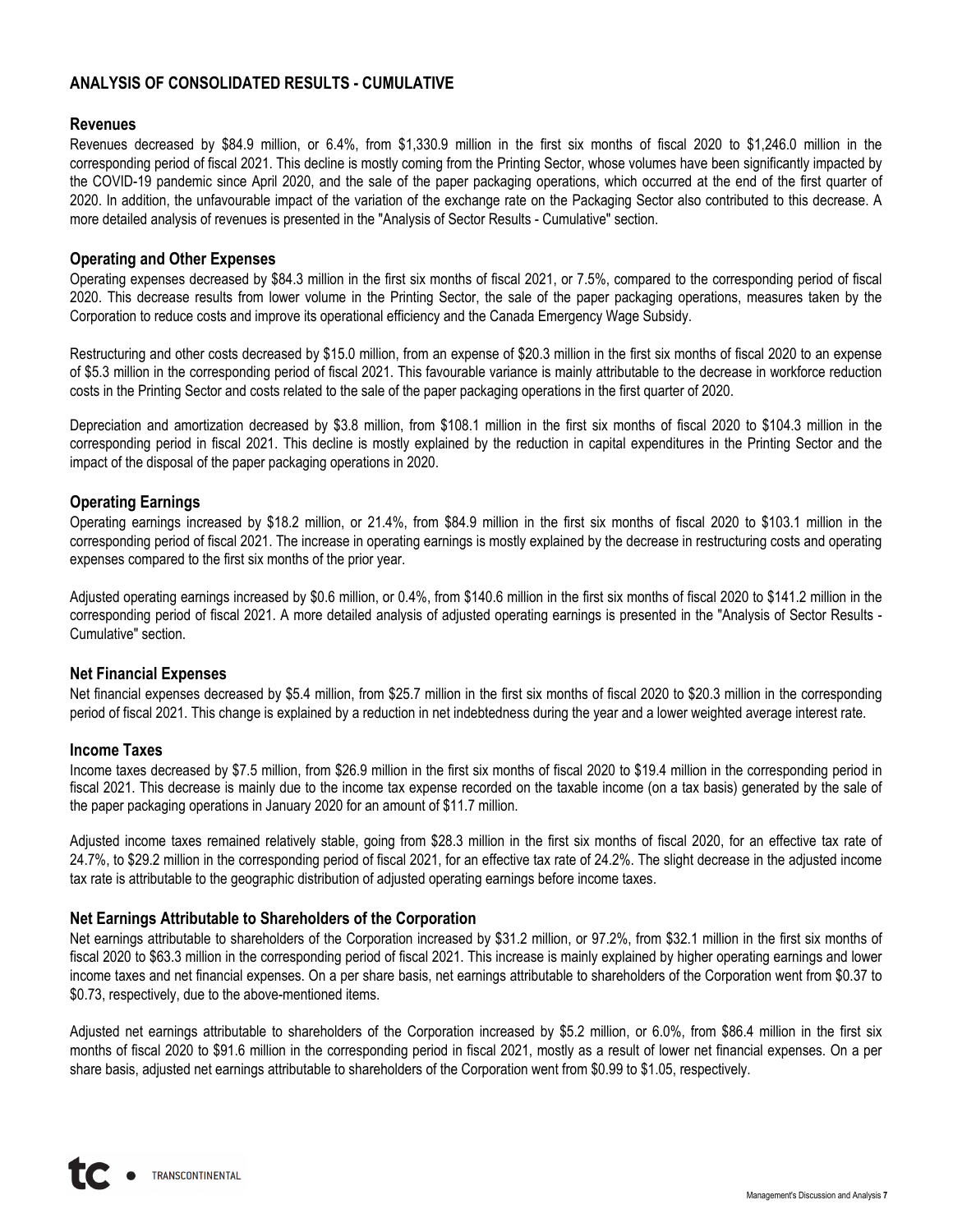## **ANALYSIS OF SECTOR RESULTS - SECOND QUARTER**

(unaudited)

### **Table #3:**

| (in millions of dollars)                                            | Packaging | Printing | Other    | Consolidated<br>results |
|---------------------------------------------------------------------|-----------|----------|----------|-------------------------|
| Revenues - Second quarter of 2020                                   | \$354.3   | \$265.0  | \$5.8    | \$625.1                 |
| Acquisitions/disposals and closures                                 |           |          |          |                         |
| Existing operations                                                 |           |          |          |                         |
| Exchange rate effect                                                | (23.4)    | (0.8)    |          | (24.2)                  |
| Organic growth (decline)                                            | 17.2      | 4.1      | 1.1      | 22.4                    |
| Revenues - Second quarter of 2021                                   | \$348.1   | \$268.3  | \$6.9    | \$623.3                 |
| Adjusted operating earnings <sup>(1)</sup> - Second quarter of 2020 | \$38.2    | \$39.4   | \$(9.1)  | \$68.5                  |
| Acquisitions/disposals and closures                                 |           |          |          |                         |
| <b>Existing operations</b>                                          |           |          |          |                         |
| Exchange rate effect                                                | (3.1)     |          | (0.2)    | (3.3)                   |
| Stock-based compensation                                            |           |          | (1.5)    | (1.5)                   |
| Organic growth (decline)                                            | (3.9)     | 14.1     | (1.3)    | 8.9                     |
| Adjusted operating earnings <sup>(1)</sup> - Second quarter of 2021 | \$31.2    | \$53.5   | (\$12.1) | \$72.6                  |

(1) Please refer to Table #2 in the section entitled "Reconciliation of Non-IFRS Financial Measures" in this Management's Discussion and Analysis for adjusted data presented above.

#### **Packaging Sector**

Packaging Sector revenues decreased by \$6.2 million, or 1.7%, from \$354.3 million in the second quarter of 2020 to \$348.1 million in the second quarter of 2021. This decrease is mostly due to the negative exchange rate effect. The organic growth of \$17.2 million results mainly from the rise in the price of resin.

Adjusted operating earnings decreased by \$7.0 million, or 18.3%, from \$38.2 million in the second quarter of 2020 to \$31.2 million in the second quarter of 2021. This decrease is mainly due to the unfavourable exchange rate effect as well as the unfavourable impact of the significant and rapid rise in the price of resin. Excluding these two negative items, the sector posted strong growth in operating earnings due to the solid performance of segments related to food and everyday consumer goods packaging products. As a result, the sector's adjusted operating earnings margin went from 10.8% in the second quarter of 2020 to 9.0% in the second quarter of 2021. Excluding the unfavourable resin and exchange rate effects, the margin would have been stable.

#### **Printing Sector**

Printing Sector revenues increased by \$3.3 million, or 1.2%, from \$265.0 million in the second quarter of 2020 to \$268.3 million in the second quarter of 2021. The sector was affected by the pandemic throughout the quarter, compared to only one month in 2020. Despite these circumstances, the impact of the pandemic on this quarter is more or less similar to the corresponding period a year ago. This is reflected by the organic growth of \$4.1 million in this sector.

Adjusted operating earnings increased by \$14.1 million, or 35.8%, from \$39.4 million in the second quarter of 2020 to \$53.5 million in the second quarter of 2021. This increase is mainly attributable to the solid performance by most of the groups and cost reduction initiatives undertaken by the sector. The Canada Emergency Wage Subsidy was similar to last year and did not have a significant effect on the change in the sector's organic growth. The sector's adjusted operating earnings margin increased, from 14.9% in the second quarter of 2020 to 19.9% in the second quarter of 2021. Excluding the Canada Emergency Wage Subsidy, margins would have been 12.4% in the second quarter of 2020 and 17.3% in the second quarter of 2021.

#### **Other**

Revenues increased by \$1.1 million, from \$5.8 million in the second quarter of 2020 to \$6.9 million in the second quarter of 2021. This increase is mostly attributable to higher volume in the Media Sector.

TRANSCONTINENTAL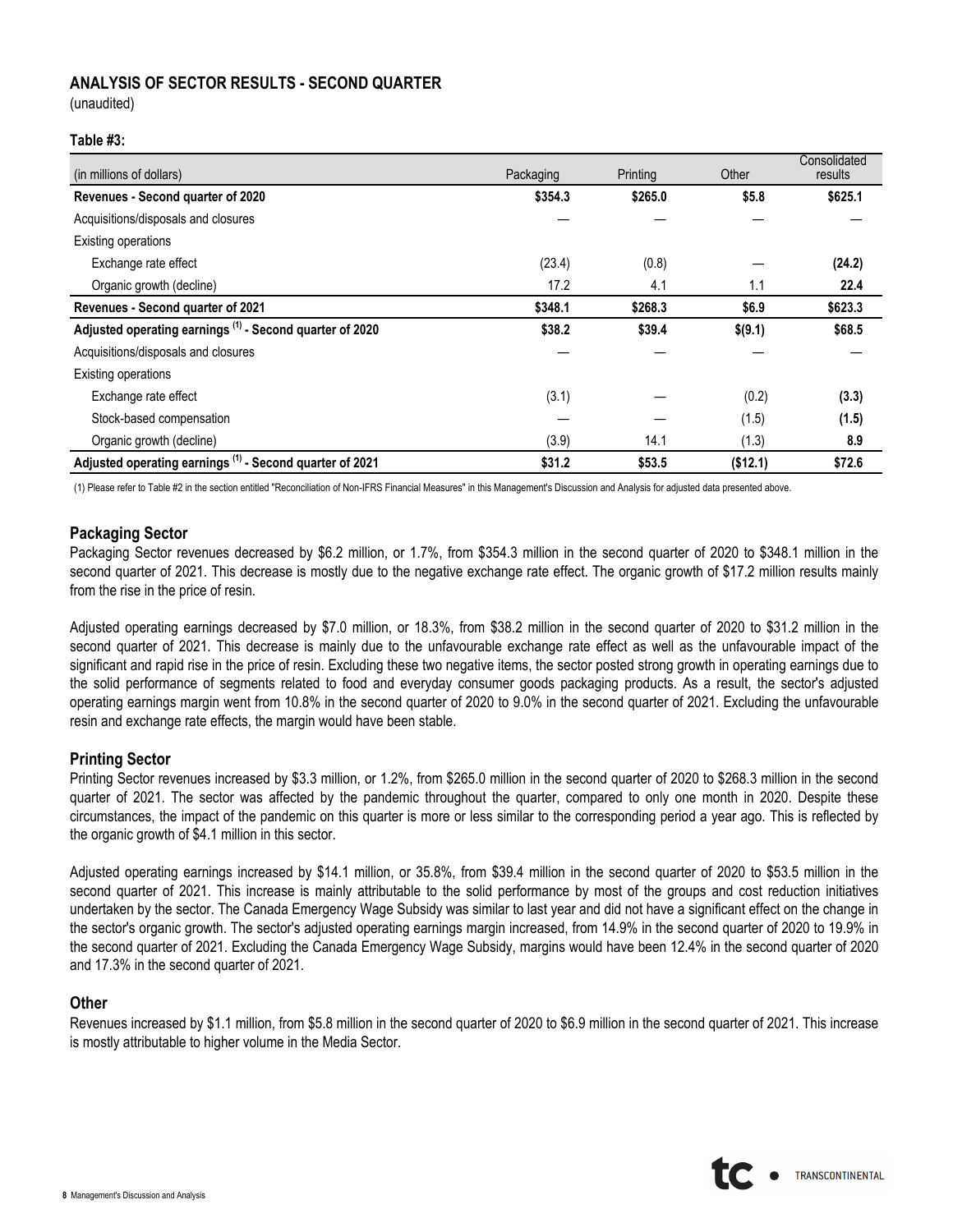Adjusted operating earnings decreased by \$3.0 million or 33.0%, from \$-9.1 million in the second quarter of 2020 to \$-12.1 million in the second quarter of 2021, mainly due to the unfavourable change in stock-based compensation expense. This change was partially mitigated by the increase in adjusted operating earnings in the Media Sector as a result of higher volume.

## **ANALYSIS OF SECTOR RESULTS - CUMULATIVE**

(unaudited)

#### **Table #4:**

| (in millions of dollars)                                                     | Packaging | Printing | Other    | Consolidated<br>results |
|------------------------------------------------------------------------------|-----------|----------|----------|-------------------------|
| Revenues - Six months ended April 26, 2020                                   | \$725.8   | \$590.8  | \$14.3   | \$1,330.9               |
| Acquisitions/disposals and closures                                          | (52.4)    | 6.5      |          | (45.9)                  |
| <b>Existing operations</b>                                                   |           |          |          |                         |
| Exchange rate effect                                                         | (26.4)    | (0.7)    |          | (27.1)                  |
| Organic growth (decline)                                                     | 38.3      | (53.9)   | 3.7      | (11.9)                  |
| Revenues - Six months ended April 25, 2021                                   | \$685.3   | \$542.7  | \$18.0   | \$1,246.0               |
| Adjusted operating earnings <sup>(1)</sup> - Six months ended April 26, 2020 | \$65.8    | \$91.2   | \$(16.4) | \$140.6                 |
| Acquisitions/disposals and closures                                          | (0.7)     | (0.2)    |          | (0.9)                   |
| <b>Existing operations</b>                                                   |           |          |          |                         |
| Exchange rate effect                                                         | (3.4)     | 0.2      | (0.2)    | (3.4)                   |
| Stock-based compensation                                                     |           |          | (5.0)    | (5.0)                   |
| Organic growth (decline)                                                     | 0.2       | 8.6      | 1.1      | 9.9                     |
| Adjusted operating earnings <sup>(1)</sup> - Six months ended April 25, 2021 | \$61.9    | \$99.8   | (\$20.5) | \$141.2                 |

(1) Please refer to Table #2 in the section entitled "Reconciliation of Non-IFRS Financial Measures" in this Management's Discussion and Analysis for adjusted data presented above.

## **Packaging Sector**

Packaging Sector revenues decreased by \$40.5 million, from \$725.8 million in the first six months of fiscal 2020 to \$685.3 million in the corresponding period of fiscal 2021. This decrease is due to the sale of the paper packaging operations in January 2020, which had an unfavourable impact of \$52.4 million, and the unfavourable exchange rate effect of \$26.4 million. The organic growth of \$38.3 million results from the rise in the price of resin as well as the increase in volume in several segments that support the retail supply chain for food and everyday consumer products and in the Latin America group.

Adjusted operating earnings decreased by \$3.9 million, from \$65.8 million in the first six months of fiscal 2020 to \$61.9 million in the corresponding period of fiscal 2021. This decrease is mainly due to the unfavourable effect of the rapid rise in the price of resin and the unfavourable exchange rate effect. Besides these two items, and due to operational efficiency initiatives and the above-mentioned increase in volume, the sector posted strong organic growth. The sector's adjusted operating earnings margin remained relatively stable, from 9.1% in the first six months of fiscal 2020 to 9.0% in the corresponding period of 2021. Excluding the unfavourable resin and exchange rate effects, the margin would have been higher compared to the prior year.

#### **Printing Sector**

Printing Sector revenues decreased by \$48.1 million, from \$590.8 million in the first six months of fiscal 2020 to \$542.7 million in the corresponding period of fiscal 2021. The organic decline of \$53.9 million is mostly explained by a decrease in volume caused by the impact of the COVID-19 pandemic, which has affected most of the segments since April 2020. The prior acquisitions of Holland & Crosby Limited and Artisan Complete Limited partially mitigated this decrease in revenues.

Adjusted operating earnings increased by \$8.6 million, from \$91.2 million in the first six months of fiscal 2020 to \$99.8 million in the corresponding period of fiscal 2021. This increase is mainly explained by the fact that the Canada Emergency Wage Subsidy and operational efficiency initiatives more than mitigated the impact of the COVID-19 pandemic, which significantly reduced activities. The sector's adjusted operating earnings margin went from 15.4% in the first six months of fiscal 2020 to 18.4% in the corresponding period of fiscal 2021 as a result of the above-mentioned items. Excluding the Canada Emergency Wage Subsidy, margins would have been 14.3% in the first six months of fiscal 2020 and 15.5% in the corresponding period in 2021.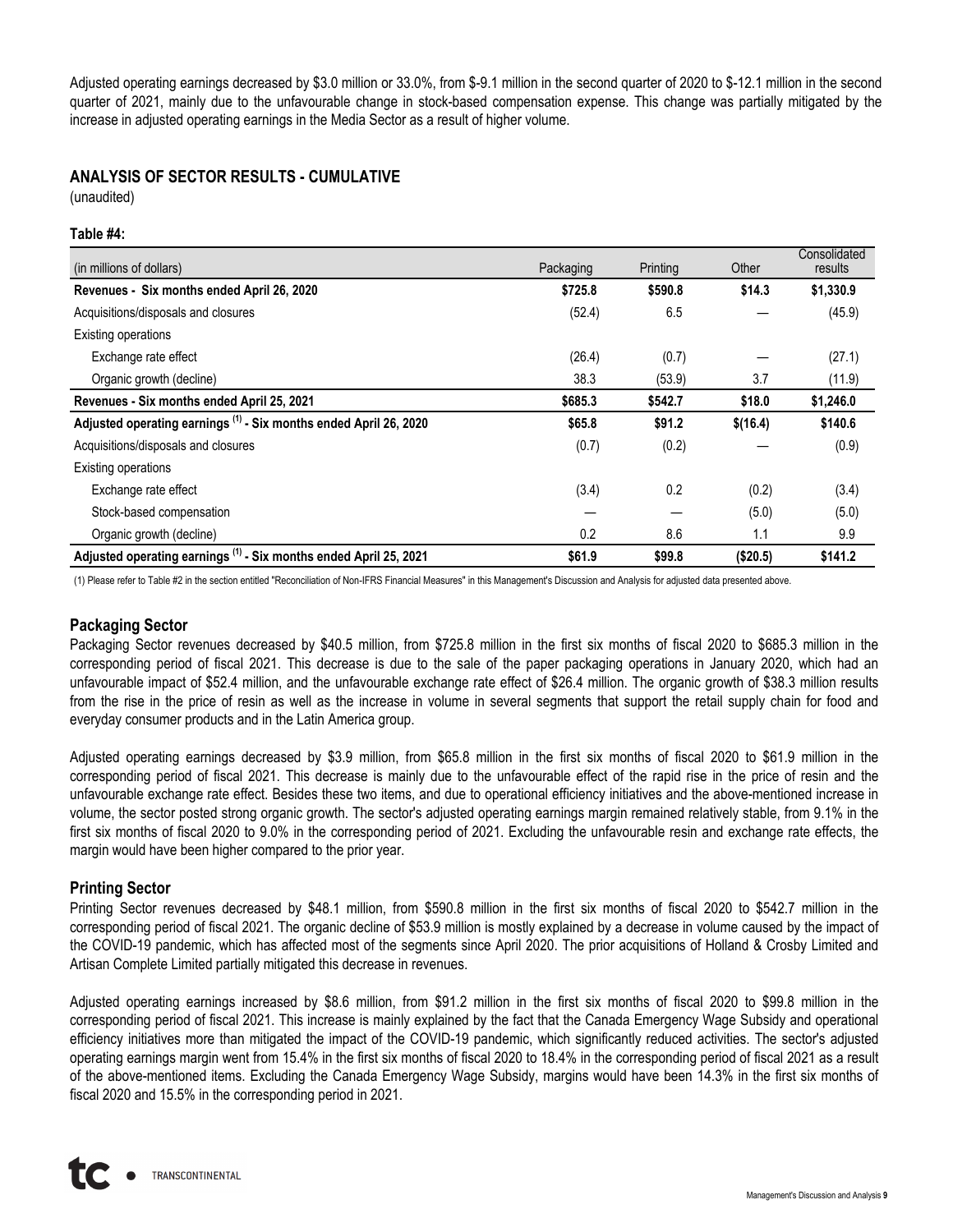#### **Other**

Revenues increased by \$3.7 million, from \$14.3 million in the first six months of fiscal 2020 to \$18.0 million in the corresponding period of fiscal 2021. This increase is attributable to higher volume in the Media Sector.

Adjusted operating earnings decreased by \$4.1 million, from \$-16.4 million in the first six months of fiscal 2020 to \$-20.5 million in the corresponding period of fiscal 2021. This decrease is mainly due to the stock-based compensation expense and the decrease in the Canada Emergency Wage Subsidy. The stronger Media Sector performance partially mitigated this decrease.

## **SUMMARY OF QUARTERLY RESULTS**

(unaudited)

Table #5 summarizes selected consolidated financial information derived from the Corporation's unaudited condensed interim consolidated financial statements and some non-IFRS financial measures for each of the last eight quarters.

#### **Table #5:**

|                                                                                              | 2021           |   |                |      |                | 2020 |                |      |                |      |         |      | 2019           |      |                |      |
|----------------------------------------------------------------------------------------------|----------------|---|----------------|------|----------------|------|----------------|------|----------------|------|---------|------|----------------|------|----------------|------|
| (in millions of dollars, except per share amounts)                                           | Q <sub>2</sub> |   | Q <sub>1</sub> |      | Q <sub>4</sub> |      | Q <sub>3</sub> |      | Q <sub>2</sub> |      | Q1      |      | Q <sub>4</sub> |      | Q <sub>3</sub> |      |
| Revenues                                                                                     | \$623.3        |   | \$622.7        |      | \$655.7        |      | \$587.4        |      | \$625.1        |      | \$705.8 |      | \$790.9        |      | \$728.9        |      |
| Adjusted revenues (1)                                                                        | 623.3          |   | 622.7          |      | 655.7          |      | 587.4          |      | 625.1          |      | 705.8   |      | 779.2          |      | 728.9          |      |
| Operating earnings before depreciation and amortization <sup>(2)</sup>                       | 106.5          |   | 100.9          |      | 134.9          |      | 130.1          |      | 97.3           |      | 95.7    |      | 206.9          |      | 107.2          |      |
| Adjusted operating earnings before depreciation and<br>amortization <sup>(1)(2)</sup>        | 107.0          |   | 105.7          |      | 146.8          |      | 139.3          |      | 104.3          |      | 109.0   |      | 139.1          |      | 112.9          |      |
| Adjusted operating earnings margin before depreciation and<br>amortization <sup>(1)(2)</sup> | 17.2           | % | 17.0           | $\%$ | 22.4           | $\%$ | 23.7           | $\%$ | 16.7           | %    | 15.4    | $\%$ | 17.9           | %    | 15.5 %         |      |
| Operating earnings <sup>(2)</sup>                                                            | \$55.9         |   | \$47.2         |      | \$81.2         |      | \$75.3         |      | \$44.1         |      | \$40.8  |      | \$156.2        |      | \$56.6         |      |
| Adjusted operating earnings <sup>(1)(2)</sup>                                                | 72.6           |   | 68.6           |      | 110.1          |      | 102.1          |      | 68.5           |      | 72.1    |      | 106.8          |      | 80.9           |      |
| Adjusted operating earnings margin (1) (2)                                                   | 11.6           | % | 11.0           | $\%$ | 16.8           | $\%$ | 17.4           | $\%$ | 11.0           | $\%$ | 10.2    | $\%$ | 13.7           | $\%$ | 11.1           | $\%$ |
| Net earnings attributable to shareholders of the Corporation $(2)$                           | \$35.6         |   | \$27.7         |      | \$51.3         |      | \$48.3         |      | \$25.7         |      | \$6.4   |      | \$112.3        |      | \$3.4          |      |
| Net earnings attributable to shareholders of the Corporation per<br>share $(2)$              | 0.41           |   | 0.32           |      | 0.59           |      | 0.56           |      | 0.30           |      | 0.07    |      | 1.28           |      | 0.04           |      |
| Adjusted net earnings attributable to shareholders of the<br>Corporation $(1)$ $(2)$         | 47.8           |   | 43.8           |      | 72.4           |      | 68.2           |      | 43.6           |      | 42.8    |      | 69.9           |      | 52.2           |      |
| Adjusted net earnings attributable to shareholders of the<br>Corporation per share (1)(2)    | 0.55           |   | 0.50           |      | 0.83           |      | 0.78           |      | 0.50           |      | 0.49    |      | 0.80           |      | 0.60           |      |
| % of fiscal year                                                                             |                | % |                | %    | 32             | $\%$ | 30             | %    | 19             | %    | 19      | %    | 31             | %    | 24             | $\%$ |

(1) Please refer to Table #2 in the section entitled "Reconciliation of Non-IFRS Financial Measures" in this Management's Discussion and Analysis for adjusted data presented above.<br>(2) The results reflect the impact of the restatement of comparative figures. Consequently, prior quarters to this date have not been modified.

The variability of financial information for interim periods is influenced by many factors, such as:

- The impact of acquisitions, disposals and closures completed in line with our transformation;
- The exchange rate effect;
- The interest rates;
- The impact of the change in the share price on the stock-based compensation expense;
- The price of raw materials, including resin and paper.

Excluding the impact of the above-mentioned items, we can note a slight organic growth in revenues and an increase in profitability.

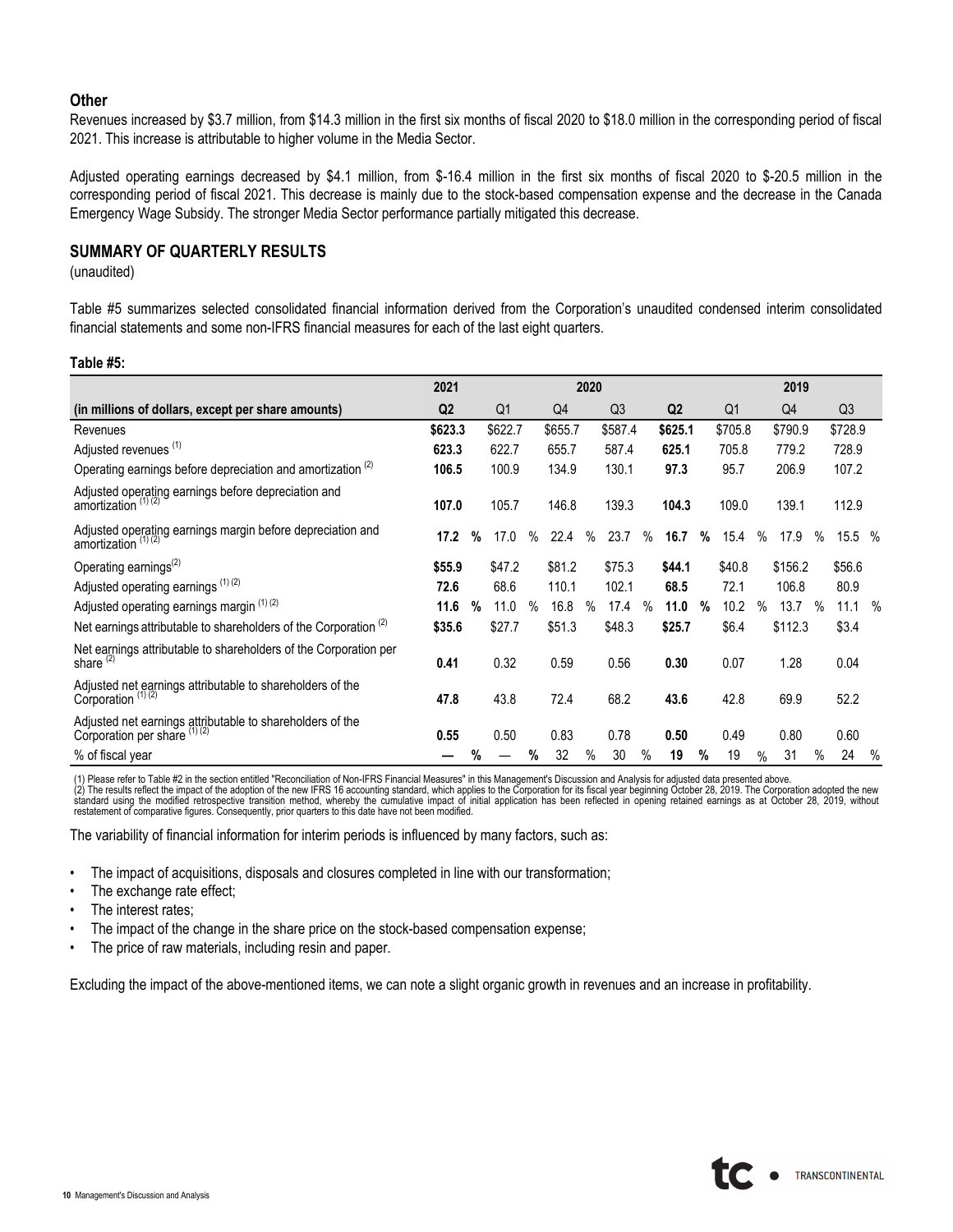# **FINANCIAL POSITION, LIQUIDITY AND CAPITAL STRUCTURE**

(unaudited)

#### **Table #6:**

|                                                                                                               |                   | Three months ended |  |  |  |
|---------------------------------------------------------------------------------------------------------------|-------------------|--------------------|--|--|--|
| (in millions of dollars)                                                                                      | April 25,<br>2021 | April 26,<br>2020  |  |  |  |
| <b>Operating activities</b>                                                                                   |                   |                    |  |  |  |
| Cash flows generated by operating activities before changes in non-cash operating items and income taxes paid | \$106.1           | \$105.9            |  |  |  |
| Changes in non-cash operating items                                                                           | (9.2)             | 20.3               |  |  |  |
| Income taxes paid                                                                                             | (13.6)            | (11.5)             |  |  |  |
| Cash flows from operating activities                                                                          | \$83.3            | \$114.7            |  |  |  |
| <b>Investing activities</b>                                                                                   |                   |                    |  |  |  |
| Acquisitions of property, plant and equipment                                                                 | (\$22.4)          | (\$27.1)           |  |  |  |
| Disposals of property, plant and equipment                                                                    | 0.2               | 0.1                |  |  |  |
| Increase in intangible assets                                                                                 | (5.2)             | (4.9)              |  |  |  |
| Cash flows from investing activities                                                                          | (\$27.4)          | (\$31.9)           |  |  |  |
| <b>Financing activities</b>                                                                                   |                   |                    |  |  |  |
| Reimbursement of long-term debt                                                                               | (\$0.1)           | (\$366.9)          |  |  |  |
| Net decrease in credit facilities                                                                             | (3.4)             |                    |  |  |  |
| Financial expenses paid on long-term debt                                                                     | (9.1)             | (11.0)             |  |  |  |
| Repayment of principal on lease liabilities                                                                   | (6.0)             | (5.4)              |  |  |  |
| Interest paid on lease liabilities                                                                            | (0.8)             | (0.8)              |  |  |  |
| <b>Dividends</b>                                                                                              | (19.6)            | (19.5)             |  |  |  |
| Cash flows from financing activities                                                                          | (\$39.0)          | (\$403.6)          |  |  |  |
| Effect of exchange rate changes on cash denominated in foreign currencies                                     | \$0.7             | \$0.8              |  |  |  |
| Net change in cash                                                                                            | \$17.6            | (\$320.0)          |  |  |  |

| <b>Financial position</b>                            | As at April 25, 2021 | As at October 25, 2020 |
|------------------------------------------------------|----------------------|------------------------|
| Net indebtedness <sup>(1)</sup>                      | \$842.3              | \$933.9                |
| Net indebtedness ratio <sup>(1)</sup>                | $1.7 \times$         | $1.9 \times$           |
| Credit rating                                        |                      |                        |
| <b>DBRS</b>                                          | BBB (low)            | BBB (low)              |
| Outlook <sup>(2)</sup>                               | <b>Negative</b>      | Negative               |
| Standard and Poor's                                  | BBB-                 | BBB-                   |
| Outlook <sup>(3)</sup>                               | <b>Stable</b>        | Negative               |
| <b>Consolidated Statements of Financial Position</b> | As at April 25, 2021 | As at October 25, 2020 |
| Current assets                                       | \$950.9              | \$1,024.7              |
| <b>Current liabilities</b>                           | 733.3                | 677.5                  |
| Total assets                                         | 3,386.9              | 3,598.4                |
| <b>Total liabilities</b>                             | 1,652.7              | 1,859.8                |

(1) Please refer to Table #2 in the section entitled "Reconciliation of Non-IFRS Financial Measures" in this Management's Discussion and Analysis for adjusted data presented above.<br>(2) On May 3, 2021, the DBRS Limited rati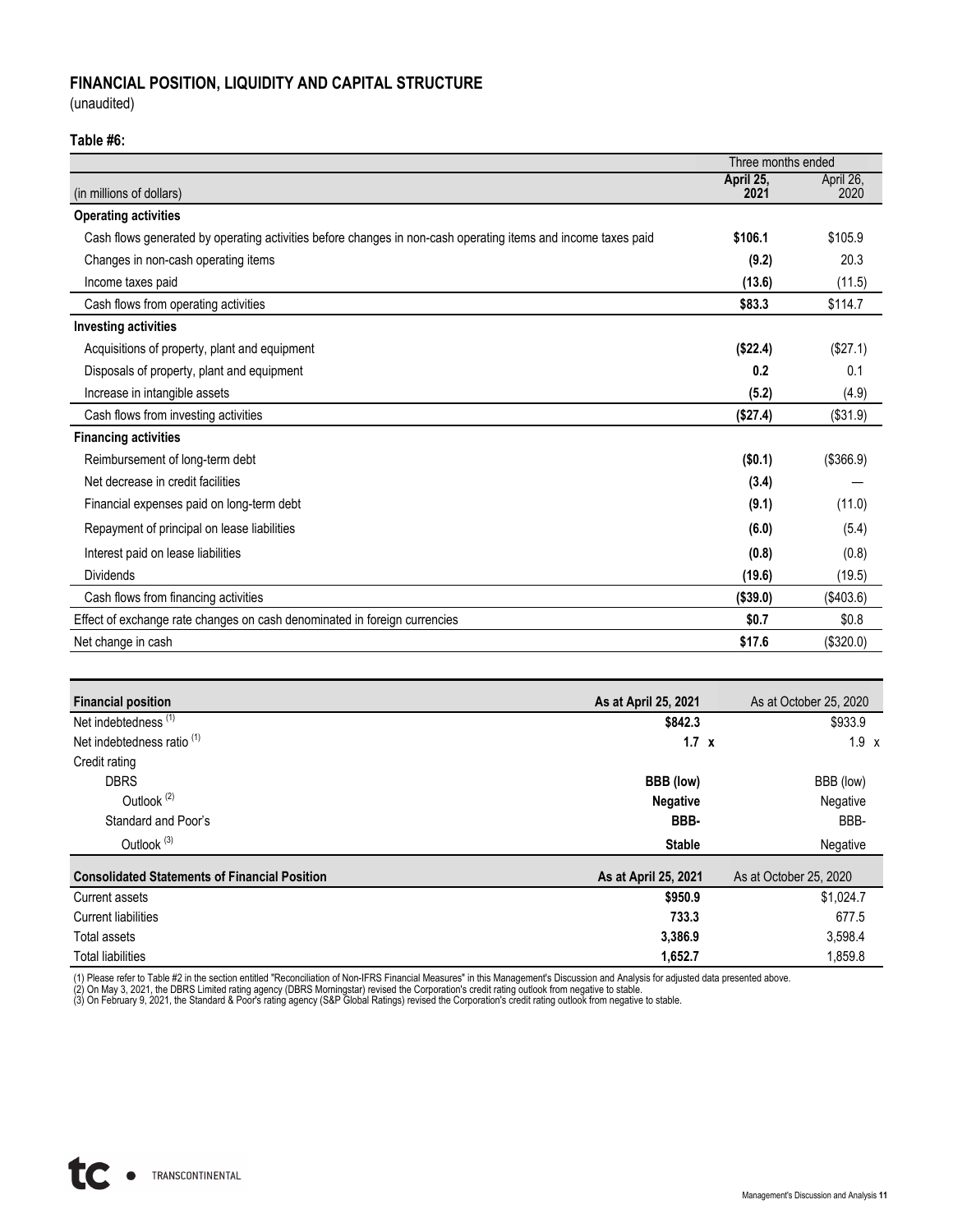# **ANALYSIS OF FINANCIAL POSITION - SECOND QUARTER**

### **Cash Flows from Operating Activities**

Cash flows from operating activities decreased by \$31.4 million, from \$114.7 million in the second quarter of 2020 to \$83.3 million in the second quarter of 2021. This decrease is mostly due to the change in working capital, which is largely explained by higher inventory. In addition, COVID-19 disruptions had caused a decrease in accounts receivable in the second quarter of 2020, which explains the significant change in the second quarter of 2021.

#### **Cash Flows from Investing Activities**

Cash flows from investing activities went from a cash outflow of \$31.9 million in the second quarter of 2020 to a cash outflow of \$27.4 million in the second quarter of 2021. This change is mostly explained by a decrease in capital expenditures, mainly in the Printing Sector, due to significant investments in 2020 related to book printing.

### **Cash Flows from Financing Activities**

Cash flows from financing activities went from a cash outflow of \$403.6 million in the second quarter of 2020 to a cash outflow of \$39.0 million in the second quarter of 2021. This variation is mostly explained by the repayment, in 2020, of US\$50.0 million (\$66.4 million) on the tranche A of the U.S. dollar term loans and the repayment in full of tranches G and H of the Canadian dollar term loans, each amounting to \$150.0 million, as well as a decrease in financial expenses.

### **Debt Instruments**

As at April 25, 2021, no amount had been drawn on the credit facilities and the availability under the credit facilities was \$431.2 million. Net indebtedness decreased from \$933.9 million as at October 25, 2020 to \$842.3 million as at April 25, 2021. This decrease is mainly explained by cash flows from operating activities. Therefore, our net indebtedness ratio stood at 1.7x as at April 25, 2021 compared to 1.9x as at October 25, 2020.

On October 30, 2020, the Corporation repaid the balance of \$83.2 million (US\$62.5 million) of tranche A of the U.S. dollar term loans.

On February 9, 2021, the Standard & Poor's rating agency (S&P Global Ratings) revised the Corporation's credit rating from BBB- / negative outlook to BBB- / stable outlook.

On March 31, 2021, the Corporation extended the maturity of its credit facility, with an available amount of US\$25.0 million (\$31.2 million), by one additional year, until March 2022, on the same terms.

On April 30, 2021, the Corporation repaid the balance of US\$112.5 million (\$138.1 million) of tranche B of the U.S. dollar term loans maturing on that date.

On May 3, 2021, the DBRS Limited rating agency (DBRS Morningstar) revised the Corporation's credit rating from BBB- / negative outlook to BBB- / stable outlook.

On June 4, 2021, the Corporation secured a new financing amounting to US\$120 million ((\$145.0 million).The amount borrowed bears interest at the U.S. base rate or LIBOR plus an applicable margin of 0.85% to 1.85% and is repayable in 7 years.

## **Share Capital**

**Table #7:**

| <b>Shares Issued and Outstanding</b>       | As at April 25, 2021 | As at May 31 2021 |
|--------------------------------------------|----------------------|-------------------|
| <b>Class A</b> (Subordinate Voting Shares) | 73.109.144           | 73.109.144        |
| <b>Class B</b> (Multiple Voting Shares)    | 13.916.026           | 13.916.026        |
| <b>Total Class A and Class B</b>           | 87.025.170           | 87.025.170        |

In September 2020, the Corporation was authorized to repurchase, for cancellation on the open market, or subject to the approval of any securities authority by private agreements, between October 1, 2020 and September 30, 2021, or at an earlier date if the Corporation concludes or cancels the offer, up to 1,000,000 of its Class A Subordinate Voting Shares and up to 191,320 of its Class B Shares, representing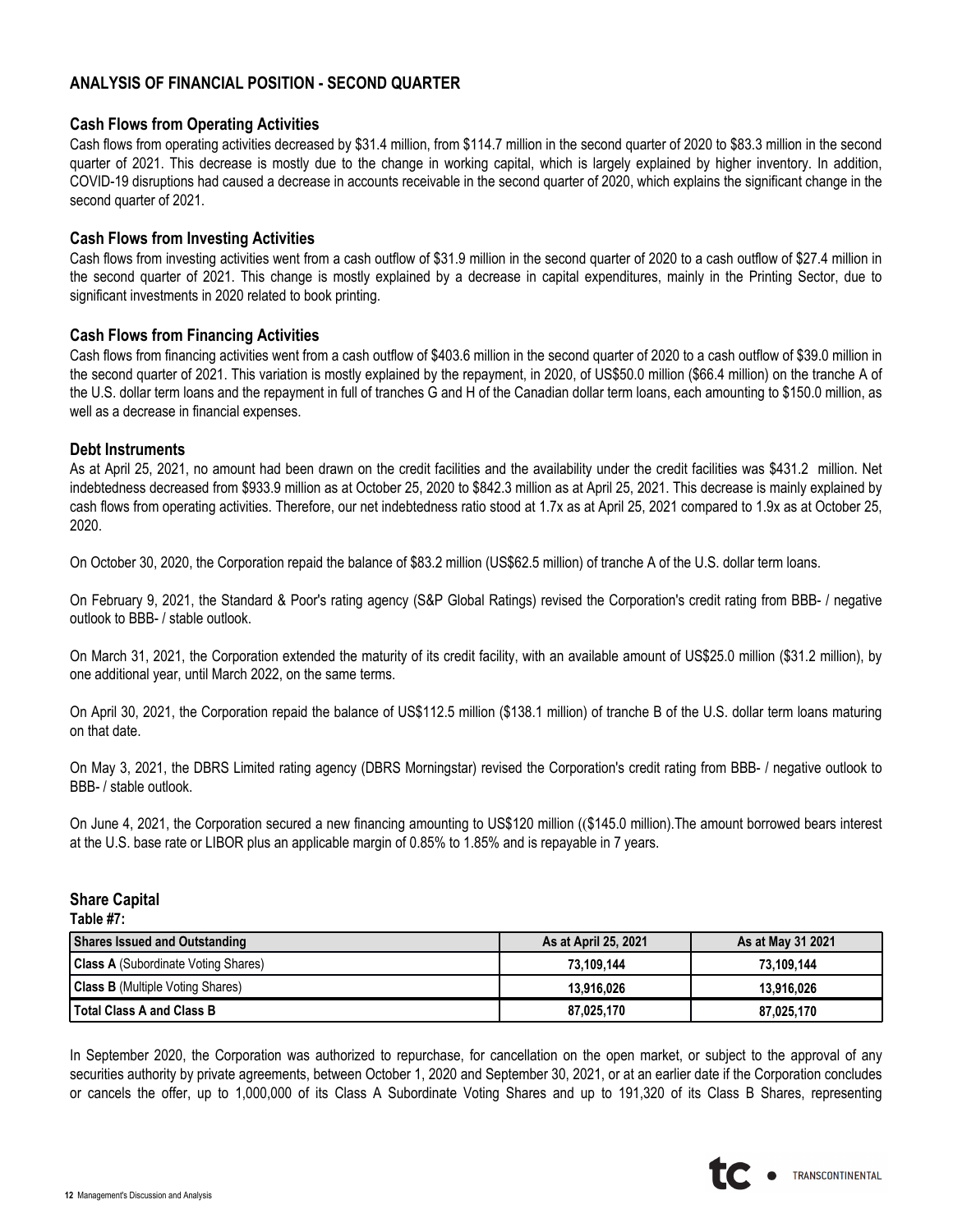approximately 1.37% of the 73,049,344 Class A Subordinated Voting Shares issued and outstanding and of the 13,975,826 Class B Shares issued and outstanding as at September 18, 2020.

No shares were repurchased during the quarter ended April 25, 2021. The Corporation has not repurchased any shares since February 2020.

## **INTERNAL CONTROL OVER FINANCIAL REPORTING**

Management is responsible for establishing and maintaining adequate internal control. The purpose of internal control over financial reporting ("ICFR") is to provide reasonable assurance regarding the reliability of the Corporation's financial reporting and the preparation of condensed interim consolidated financial statements in accordance with IFRS. Management certifies disclosures in annual and interim filings under Regulation 52-109 using the internal control framework issued by the Committee of Sponsoring Organizations of the Treadway Commission (COSO).

During the second quarter ended April 25, 2021, no change that has materially affected or is reasonably likely to affect the ICFR was brought to the attention of Management, including the President and Chief Executive Officer and the Chief Financial Officer of the Corporation.

## **SUBSEQUENT EVENTS**

## **REIMBURSEMENT OF DEBT**

On April 30, 2021, the Corporation repaid the balance of US\$112.5 million (\$138.1 million) of tranche B of the U.S. dollar term loans maturing on that date.

## **NEW FINANCING**

On June 4, 2021, the Corporation secured a new financing amounting to US\$120.0 million (\$145.0 million). The amount borrowed bears interest at the U.S. base rate or LIBOR plus an applicable margin of 0.85% to 1.85% and is repayable in 7 years.

### **BUSINESS COMBINATION**

On June 1, 2021, the Corporation acquired all the shares of BGI Retail Inc. ("BGI"), a full service in-store design and solution partner for retailers and global brands located in Paris, Ontario, for a purchase price of \$50.0 million, subject to adjustments, in addition to a maximum cash contingent consideration of \$22.5 million to be paid if predetermined financial performance thresholds are met. The Corporation will determine the fair value of BGI's assets acquired and liabilities assumed during the fiscal year. This acquisition supports the growth objective for the Corporation's in-store marketing products vertical.

## **OUTLOOK**

In the Packaging Sector, as a result of signing new contracts and introducing new products on the market, we expect organic volume growth in in fiscal 2021. The significant and rapid rise in the price of resin and the appreciation of the Canadian dollar against the US dollar should however continue to have a negative impact of the sector's profitability. Excluding the impacts of the resin price and the appreciation of the Canadian dollar, we expect to post an increase in operating earnings compared to the prior fiscal year, as a result of our operational efficiency initiatives and the anticipated organic growth in revenues.

In the Printing Sector, we expect a gradual recovery in printing volume. This anticipated recovery, combined with growth in our in-store marketing activities, gives us confidence about the outlook for revenue growth for the second half of fiscal 2021 and for fiscal 2022. In addition, excluding amounts related to the Canada Emergency Wage Subsidy, we expect operating earnings to grow in fiscal 2021 compared to fiscal 2020.

Finally, we expect to continue generating significant cash flows. This should enable us to reduce our net indebtedness, while providing us with the flexibility needed to pursue our investment strategy focused on organic growth as well as strategic and targeted acquisitions.

On behalf of Management,

*(s) Donald LeCavalier* Chief Financial Officer

June 9, 2021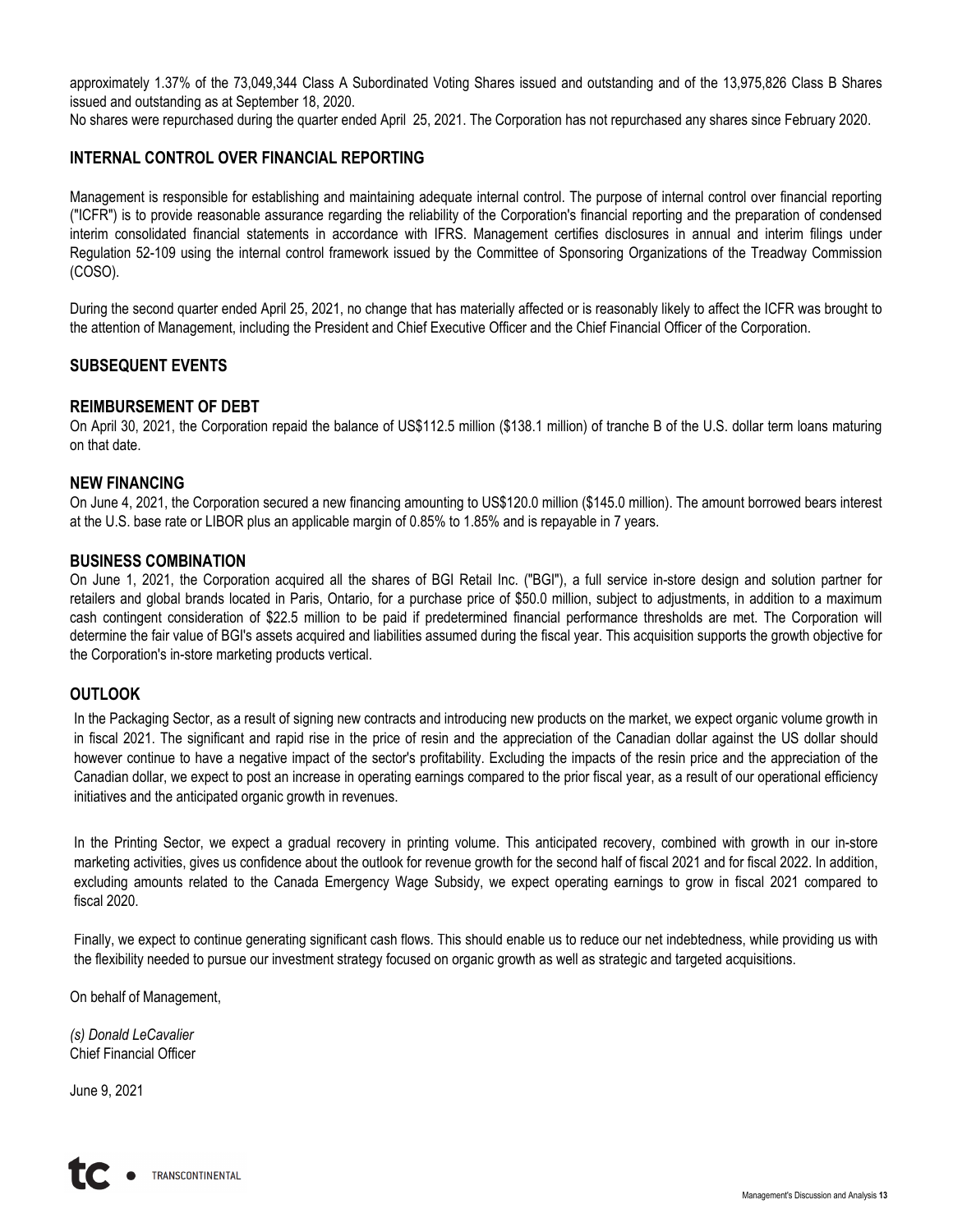# **CONSOLIDATED STATEMENTS OF EARNINGS**

Unaudited

|                                                                                  |              |    | Three months ended |    |           |    | Six months ended |    |           |
|----------------------------------------------------------------------------------|--------------|----|--------------------|----|-----------|----|------------------|----|-----------|
|                                                                                  |              |    | April 25,          |    | April 26, |    | April 25,        |    | April 26, |
| (in millions of Canadian dollars, unless otherwise indicated and per share data) | <b>Notes</b> |    | 2021               |    | 2020      |    | 2021             |    | 2020      |
|                                                                                  |              |    |                    |    |           |    |                  |    |           |
| Revenues                                                                         | 3            | S  | 623.3              | \$ | 625.1     | \$ | 1,246.0          | \$ | 1,330.9   |
| Operating expenses                                                               | 4            |    | 516.3              |    | 520.8     |    | 1,033.3          |    | 1,117.6   |
| Restructuring and other costs                                                    | 5            |    | 0.5                |    | 7.0       |    | 5.3              |    | 20.3      |
|                                                                                  |              |    |                    |    |           |    |                  |    |           |
| Operating earnings before depreciation and amortization                          |              |    | 106.5              |    | 97.3      |    | 207.4            |    | 193.0     |
| Depreciation and amortization                                                    | 6            |    | 50.6               |    | 53.2      |    | 104.3            |    | 108.1     |
|                                                                                  |              |    |                    |    |           |    |                  |    |           |
| Operating earnings                                                               |              |    | 55.9               |    | 44.1      |    | 103.1            |    | 84.9      |
| Net financial expenses                                                           | 7            |    | 9.5                |    | 11.7      |    | 20.3             |    | 25.7      |
|                                                                                  |              |    |                    |    |           |    |                  |    |           |
| Earnings before income taxes                                                     |              |    | 46.4               |    | 32.4      |    | 82.8             |    | 59.2      |
| Income taxes                                                                     | 8            |    | 10.8               |    | 6.6       |    | 19.4             |    | 26.9      |
|                                                                                  |              |    |                    |    |           |    |                  |    |           |
| Net earnings                                                                     |              |    | 35.6               |    | 25.8      |    | 63.4             |    | 32.3      |
| Non-controlling interest                                                         |              |    |                    |    | 0.1       |    | 0.1              |    | 0.2       |
| Net earnings attributable to the shareholders of the Corporation                 |              | \$ | 35.6               | \$ | 25.7      | \$ | 63.3             | \$ | 32.1      |
|                                                                                  |              |    |                    |    |           |    |                  |    |           |
| Net earnings per share - basic and diluted                                       |              | S  | 0.41               | S  | 0.30      | S  | 0.73             | \$ | 0.37      |
|                                                                                  |              |    |                    |    |           |    |                  |    |           |
| Weighted average number of shares outstanding - basic and diluted (in millions)  | 12           |    | 87.0               |    | 87.0      |    | 87.0             |    | 87.2      |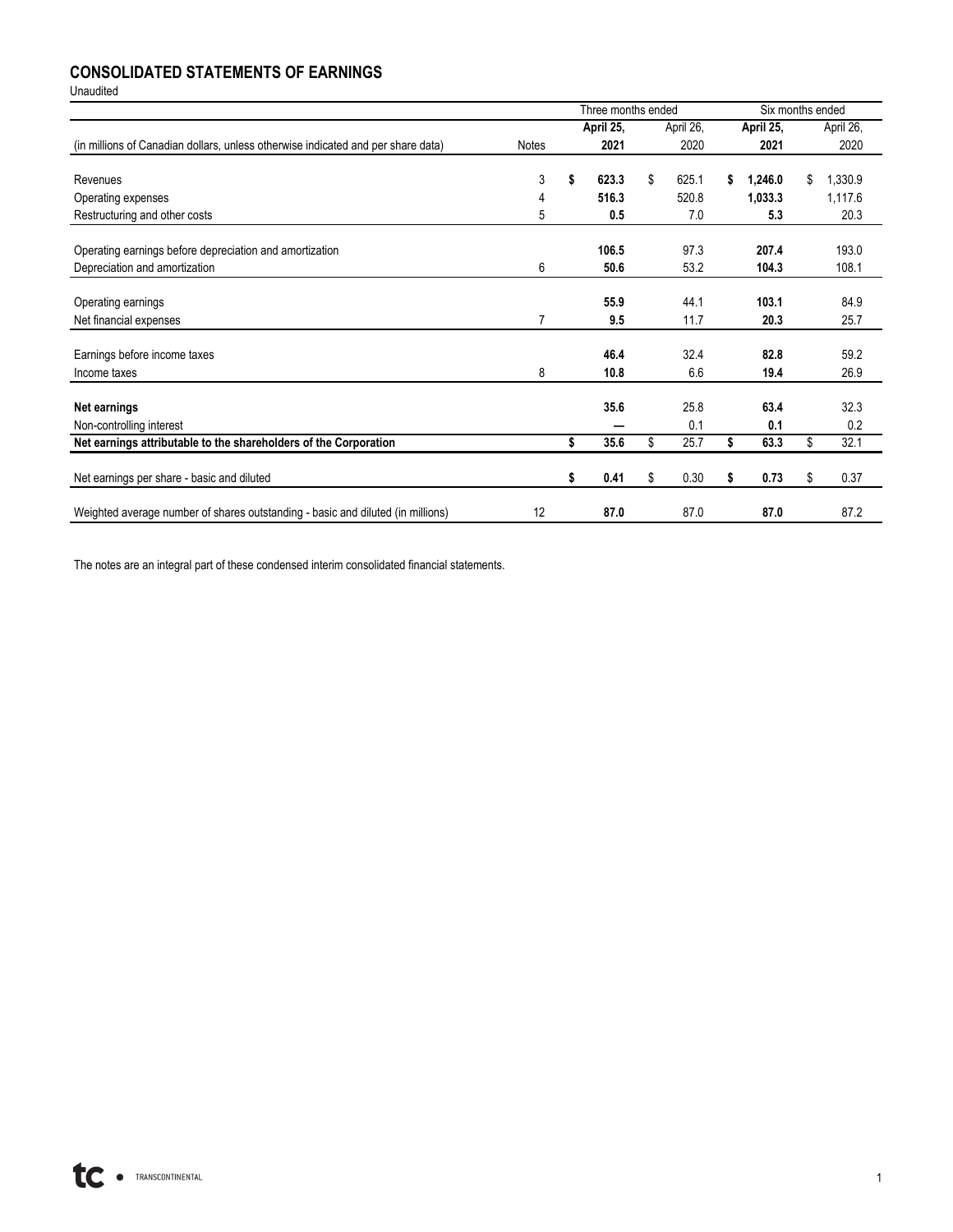# **CONSOLIDATED STATEMENTS OF COMPREHENSIVE INCOME**

Unaudited

|                                                                                                                | Three months ended |            |            |    | Six months ended |    |           |
|----------------------------------------------------------------------------------------------------------------|--------------------|------------|------------|----|------------------|----|-----------|
|                                                                                                                |                    | April 25,  | April 26,  |    | April 25,        |    | April 26, |
| (in millions of Canadian dollars)                                                                              | <b>Notes</b>       | 2021       | 2020       |    | 2021             |    | 2020      |
| Net earnings                                                                                                   |                    | \$<br>35.6 | \$<br>25.8 | S  | 63.4             | \$ | 32.3      |
| Other comprehensive income (loss)                                                                              |                    |            |            |    |                  |    |           |
| Items that will be reclassified to net earnings                                                                |                    |            |            |    |                  |    |           |
| Net change related to cash flow hedges                                                                         |                    |            |            |    |                  |    |           |
| Net change in the fair value of designated derivatives - foreign exchange risk                                 |                    | 1.1        | (10.6)     |    | 5.4              |    | (11.1)    |
| Net change in the fair value of designated derivatives - interest rate risk                                    | 9                  | 2.7        | (15.8)     |    | 2.3              |    | (15.6)    |
| Reclassification of the net change in the fair value of designated derivatives                                 |                    |            |            |    |                  |    |           |
| recognized in net earnings during the period                                                                   |                    | 3.0        | 1.0        |    | 6.2              |    | 1.8       |
| Related income taxes                                                                                           |                    | 1.8        | (6.8)      |    | 3.7              |    | (6.6)     |
|                                                                                                                | 14                 | 5.0        | (18.6)     |    | 10.2             |    | (18.3)    |
| <b>Cumulative translation differences</b>                                                                      |                    |            |            |    |                  |    |           |
| Net unrealized exchange gains (losses) on the translation of the financial statements of<br>foreign operations |                    | (33.3)     | 127.5      |    | (82.1)           |    | 135.1     |
| Net gains (losses) on hedge of the net investment in foreign operations                                        | 9                  | 15.3       | (67.0)     |    | 38.8             |    | (66.3)    |
| Related income taxes                                                                                           |                    | 1.9        | (1.9)      |    | 4.9              |    | (1.7)     |
|                                                                                                                | 14                 | (19.9)     | 62.4       |    | (48.2)           |    | 70.5      |
| Items that will not be reclassified to net earnings                                                            |                    |            |            |    |                  |    |           |
| Changes related to defined benefit plans                                                                       |                    |            |            |    |                  |    |           |
| Actuarial gains on defined benefit plans                                                                       |                    | 21.9       | 11.5       |    | 12.2             |    | 15.5      |
| Related income taxes                                                                                           |                    | 5.6        | 3.1        |    | 2.8              |    | 4.1       |
|                                                                                                                | 14                 | 16.3       | 8.4        |    | 9.4              |    | 11.4      |
|                                                                                                                |                    |            |            |    |                  |    |           |
| Other comprehensive income (loss)                                                                              | 14                 | 1.4        | 52.2       |    | (28.6)           |    | 63.6      |
| <b>Comprehensive income</b>                                                                                    |                    | \$<br>37.0 | \$<br>78.0 | \$ | 34.8             | \$ | 95.9      |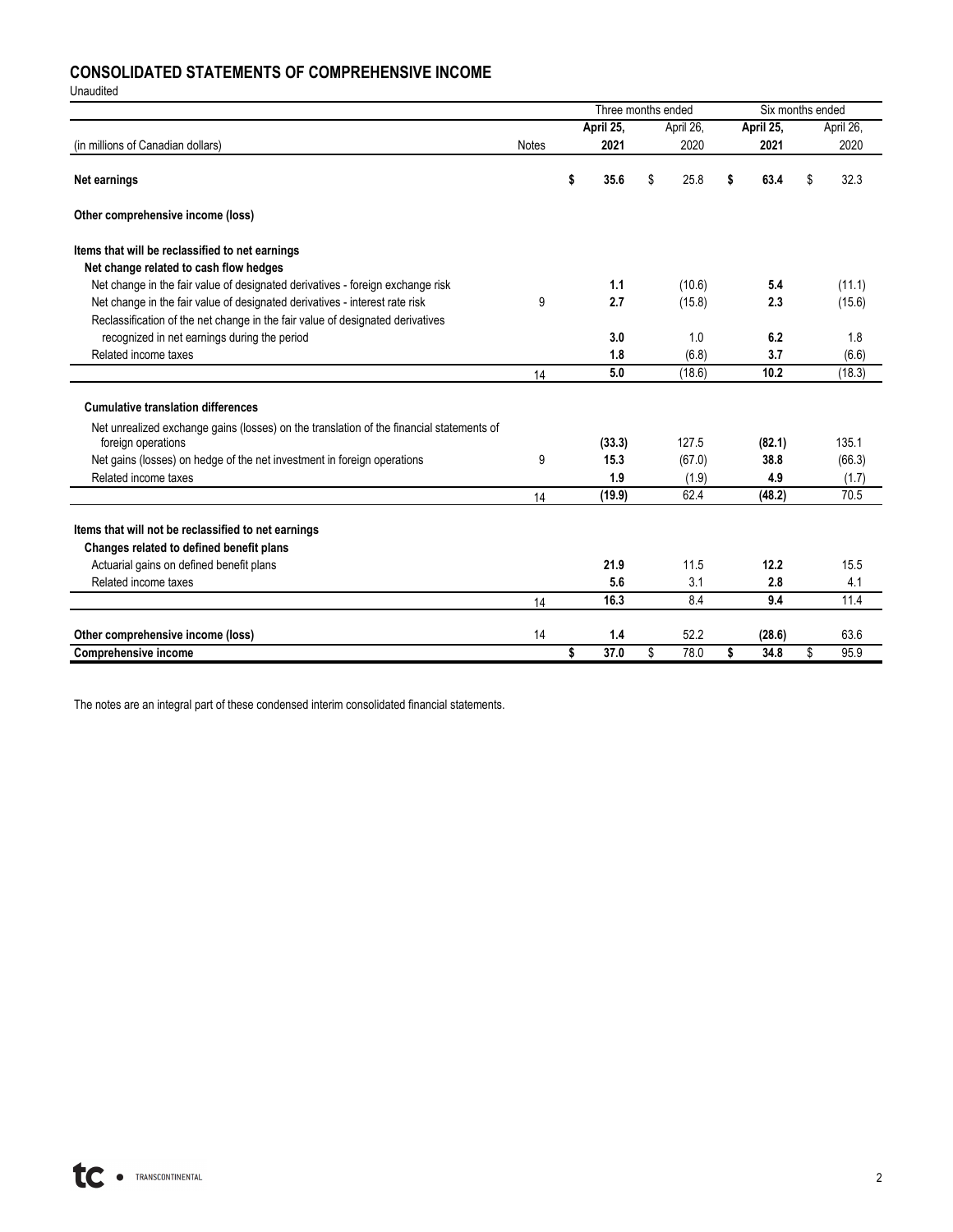# **CONSOLIDATED STATEMENTS OF CHANGES IN EQUITY**

Unaudited

|                                           |              |             |             |               | Accumulated   |    |         |             |               |
|-------------------------------------------|--------------|-------------|-------------|---------------|---------------|----|---------|-------------|---------------|
|                                           |              |             |             |               | other         |    |         | Non-        |               |
|                                           |              | Share       | Contributed | Retained      | comprehensive |    |         | controlling | Total         |
| (in millions of Canadian dollars)         | <b>Notes</b> | capital     | surplus     | earnings      | income (loss) |    | Total   | interest    | equity        |
|                                           |              |             |             |               |               |    |         |             |               |
| Balance as at October 25, 2020            |              | \$<br>640.0 | \$<br>0.9   | \$<br>1,107.2 | \$<br>(14.8)  | S  | ,733.3  | \$<br>5.3   | \$<br>1,738.6 |
| Net earnings                              |              |             |             | 63.3          |               |    | 63.3    | 0.1         | 63.4          |
| Other comprehensive loss                  |              |             |             |               | (28.6)        |    | (28.6)  |             | (28.6)        |
| Shareholders' contributions and           |              |             |             |               |               |    |         |             |               |
| distributions to shareholders             |              |             |             |               |               |    |         |             |               |
| <b>Dividends</b>                          | 11           |             |             | (39.2)        |               |    | (39.2)  |             | (39.2)        |
| Balance as at April 25, 2021              |              | \$<br>640.0 | \$<br>0.9   | \$1,131.3     | \$<br>(43.4)  | S. | 1,728.8 | \$<br>5.4   | \$1,734.2     |
|                                           |              |             |             |               |               |    |         |             |               |
| Balance as at October 27, 2019            |              | \$<br>641.9 | \$<br>1.1   | \$<br>1,069.9 | \$<br>(25.9)  | \$ | 1,687.0 | \$<br>4.2   | \$<br>1,691.2 |
| Impact of the transition to IFRS 16       |              |             |             | (13.2)        |               |    | (13.2)  | —           | (13.2)        |
| Balance as at October 27, 2019 - adjusted |              | 641.9       | 1.1         | 1,056.7       | (25.9)        |    | 1,673.8 | 4.2         | 1,678.0       |
| Net earnings                              |              |             |             | 32.1          |               |    | 32.1    | 0.2         | 32.3          |
| Other comprehensive income                |              |             |             |               | 63.6          |    | 63.6    |             | 63.6          |
| Shareholders' contributions and           |              |             |             |               |               |    |         |             |               |
| distributions to shareholders             |              |             |             |               |               |    |         |             |               |
| Share redemptions                         | 11           | (3.8)       |             | (3.3)         |               |    | (7.1)   |             | (7.1)         |
| Exercise of stock options                 |              | 1.9         | (0.2)       |               |               |    | 1.7     |             | 1.7           |
| <b>Dividends</b>                          | 11           |             | –           | (38.7)        |               |    | (38.7)  |             | (38.7)        |
| Balance as at April 26, 2020              |              | \$<br>640.0 | \$<br>0.9   | \$<br>1,046.8 | \$<br>37.7    | \$ | 1,725.4 | \$<br>4.4   | \$<br>1,729.8 |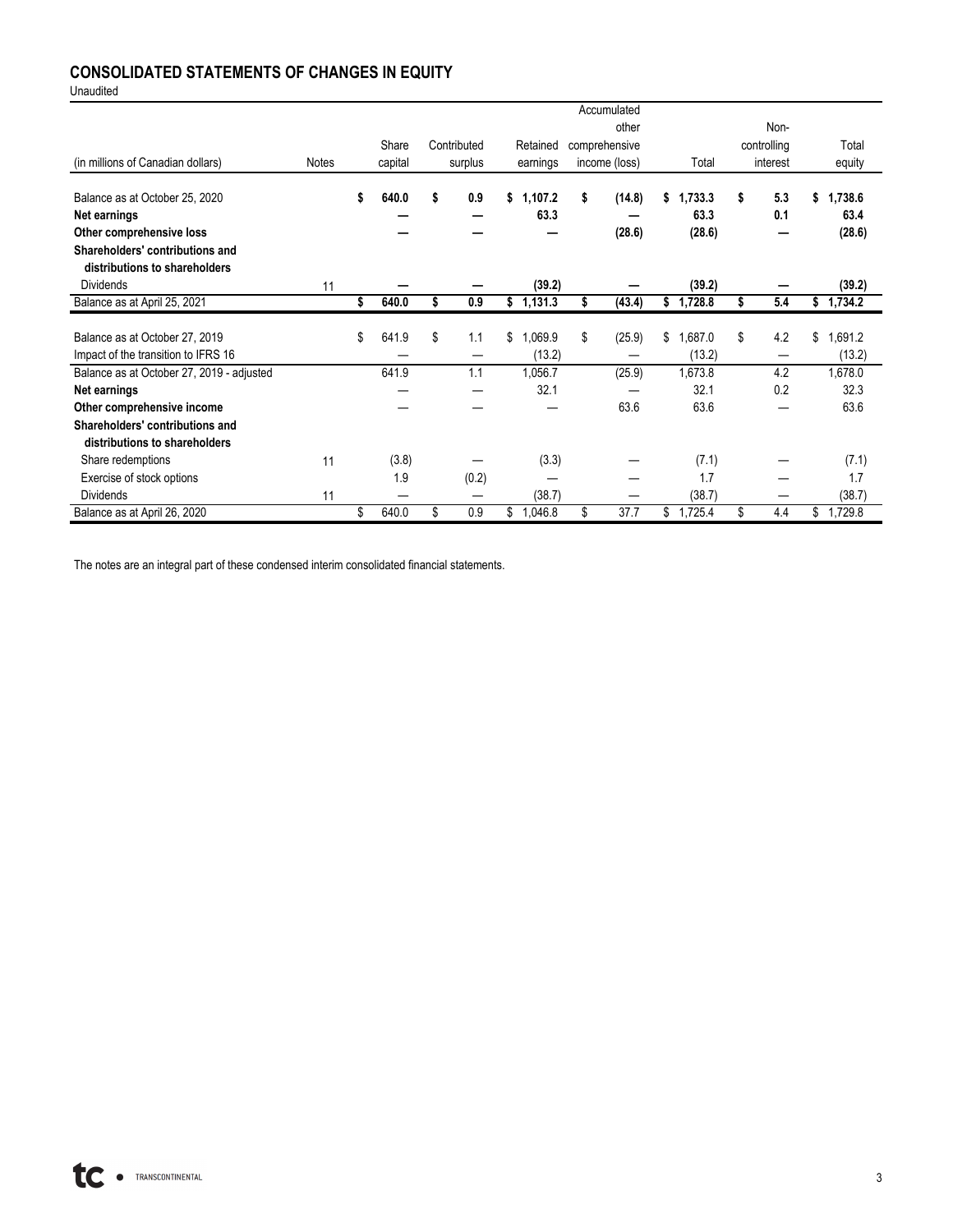# **CONSOLIDATED STATEMENTS OF FINANCIAL POSITION**

Unaudited

|                                                     |       | As at         | As at         |
|-----------------------------------------------------|-------|---------------|---------------|
|                                                     |       | April 25,     | October 25.   |
| (in millions of Canadian dollars)                   | Notes | 2021          | 2020          |
|                                                     |       |               |               |
| <b>Current assets</b>                               |       |               |               |
| Cash                                                |       | \$<br>199.6   | \$<br>241.0   |
| Accounts receivable                                 |       | 420.5         | 461.2         |
| Income taxes receivable                             |       | 17.3          | 13.4          |
| Inventories                                         |       | 288.3         | 288.8         |
|                                                     |       | 25.2          | 20.3          |
| Prepaid expenses and other current assets           |       | 950.9         | 1,024.7       |
|                                                     |       |               |               |
|                                                     |       |               |               |
| Property, plant and equipment                       |       | 686.6         | 712.4         |
| Right-of-use assets                                 |       | 125.1         | 134.6         |
| Intangible assets                                   |       | 513.6         | 568.5         |
| Goodwill                                            |       | 1,062.4       | 1,098.8       |
| <b>Deferred taxes</b>                               |       | 16.4          | 24.2          |
| <b>Other assets</b>                                 |       | 31.9          | 35.2          |
|                                                     |       | \$<br>3,386.9 | \$<br>3,598.4 |
|                                                     |       |               |               |
| <b>Current liabilities</b>                          |       |               |               |
| Accounts payable and accrued liabilities            |       | \$<br>352.9   | \$<br>399.7   |
| Provisions                                          |       | 2.9           | 7.9           |
| Income taxes payable                                |       | 18.5          | 8.4           |
| Deferred revenues and deposits                      |       | 9.3           | 9.0           |
| Current portion of long-term debt                   | 9     | 327.6         | 229.7         |
| Current portion of lease liabilities                |       | 22.1          | 22.8          |
|                                                     |       | 733.3         | 677.5         |
|                                                     |       |               |               |
|                                                     |       |               |               |
| Long-term debt                                      | 9     | 569.5         | 790.4         |
| <b>Lease liabilities</b>                            |       | 122.7         | 132.0         |
| <b>Deferred taxes</b>                               |       | 124.8         | 133.9         |
| <b>Provisions</b>                                   |       | 0.6           | 0.3           |
| <b>Other liabilities</b>                            | 10    | 101.8         | 125.7         |
|                                                     |       | 1,652.7       | 1,859.8       |
|                                                     |       |               |               |
| <b>Equity</b>                                       |       |               |               |
| Share capital                                       | 11    | 640.0         | 640.0         |
| Contributed surplus                                 |       | 0.9           | 0.9           |
| Retained earnings                                   |       | 1,131.3       | 1,107.2       |
| Accumulated other comprehensive loss                | 14    | (43.4)        | (14.8)        |
| Attributable to the shareholders of the Corporation |       | 1,728.8       | 1,733.3       |
| Non-controlling interest                            |       | 5.4           | 5.3           |
|                                                     |       | 1,734.2       | 1,738.6       |
|                                                     |       | \$<br>3,386.9 | \$<br>3,598.4 |
|                                                     |       |               |               |

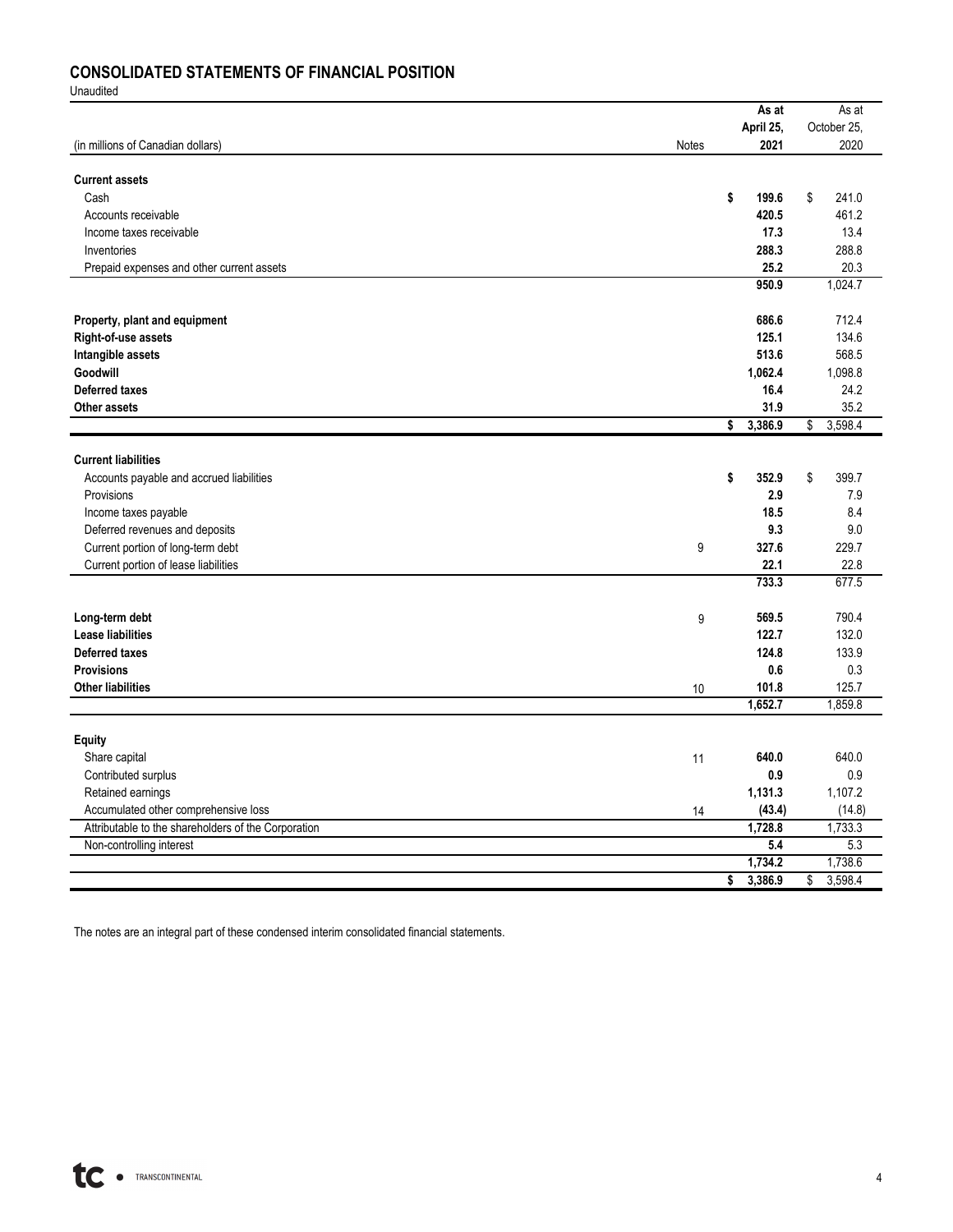# **CONSOLIDATED STATEMENTS OF CASH FLOWS**

Unaudited

|                                                                                   |                | Three months ended       |             |             | Six months ended |           |  |
|-----------------------------------------------------------------------------------|----------------|--------------------------|-------------|-------------|------------------|-----------|--|
|                                                                                   |                | April 25,                | April 26,   | April 25,   |                  | April 26, |  |
| (in millions of Canadian dollars)                                                 | Notes          | 2021                     | 2020        | 2021        |                  | 2020      |  |
| <b>Operating activities</b>                                                       |                |                          |             |             |                  |           |  |
| Net earnings                                                                      |                | \$<br>35.6               | \$<br>25.8  | \$<br>63.4  | \$               | 32.3      |  |
| Adjustments to reconcile net earnings and cash flows from operating activities:   |                |                          |             |             |                  |           |  |
| Depreciation and amortization                                                     | 6              | 55.5                     | 58.5        | 114.2       |                  | 118.8     |  |
| Financial expenses on long-term debt and lease liabilities                        | $\overline{7}$ | 9.3                      | 12.3        | 18.8        |                  | 26.7      |  |
| Net losses on disposal of assets                                                  |                | 0.3                      | 0.4         | 0.6         |                  | 1.9       |  |
| Net losses on business disposals                                                  |                | -                        | 0.1         |             |                  | 4.4       |  |
| Income taxes                                                                      | 8              | 10.8                     | 6.6         | 19.4        |                  | 26.9      |  |
| Net foreign exchange differences and other                                        |                | (5.4)                    | 2.2         | (4.0)       |                  | 3.5       |  |
| Cash flows generated by operating activities before changes in non-cash operating |                |                          |             |             |                  |           |  |
| items and income taxes paid                                                       |                | 106.1                    | 105.9       | 212.4       |                  | 214.5     |  |
| Changes in non-cash operating items                                               |                | (9.2)                    | 20.3        | (21.7)      |                  | (8.3)     |  |
| Income taxes paid                                                                 |                | (13.6)                   | (11.5)      | (22.7)      |                  | (27.8)    |  |
| Cash flows from operating activities                                              |                | 83.3                     | 114.7       | 168.0       |                  | 178.4     |  |
|                                                                                   |                |                          |             |             |                  |           |  |
| <b>Investing activities</b>                                                       |                |                          |             |             |                  |           |  |
| Business combinations, net of acquired cash                                       |                |                          |             |             |                  | (7.7)     |  |
| <b>Business disposals</b>                                                         |                |                          |             |             |                  | 232.1     |  |
| Acquisitions of property, plant and equipment                                     |                | (22.4)                   | (27.1)      | (49.7)      |                  | (50.2)    |  |
| Disposals of property, plant and equipment                                        |                | 0.2                      | 0.1         | 0.3         |                  | 0.2       |  |
| Increase in intangible assets                                                     |                | (5.2)                    | (4.9)       | (9.7)       |                  | (9.3)     |  |
| Cash flows from investing activities                                              |                | (27.4)                   | (31.9)      | (59.1)      |                  | 165.1     |  |
| <b>Financing activities</b>                                                       |                |                          |             |             |                  |           |  |
| Reimbursement of long-term debt                                                   | 9              | (0.1)                    | (366.9)     | (83.5)      |                  | (375.2)   |  |
| Net decrease in credit facilities                                                 | 9              | (3.4)                    |             |             |                  |           |  |
| Financial expenses paid on long-term debt                                         | 7 & 9          | (9.1)                    | (11.0)      | (16.7)      |                  | (24.2)    |  |
| Repayment of principal on lease liabilities                                       |                | (6.0)                    | (5.4)       | (11.4)      |                  | (10.6)    |  |
| Interest paid on lease liabilities                                                |                | (0.8)                    | (0.8)       | (1.7)       |                  | (1.4)     |  |
| Exercise of stock options                                                         | 13             | $\overline{\phantom{0}}$ |             |             |                  | 1.7       |  |
| <b>Dividends</b>                                                                  | 11             | (19.6)                   | (19.5)      | (39.2)      |                  | (38.7)    |  |
| Share redemptions                                                                 | 11             |                          |             |             |                  | (7.1)     |  |
| Cash flows from financing activities                                              |                | (39.0)                   | (403.6)     | (152.5)     |                  | (455.5)   |  |
|                                                                                   |                |                          |             |             |                  |           |  |
| Effect of exchange rate changes on cash denominated in foreign currencies         |                | 0.7                      | 0.8         | 2.2         |                  | 2.9       |  |
| Net change in cash                                                                |                | 17.6                     | (320.0)     | (41.4)      |                  | (109.1)   |  |
| Cash at beginning of period                                                       |                | 182.0                    | 424.6       | 241.0       |                  | 213.7     |  |
| Cash at end of period                                                             |                | \$<br>199.6              | \$<br>104.6 | \$<br>199.6 | \$               | 104.6     |  |
|                                                                                   |                |                          |             |             |                  |           |  |
| Non-cash investing activities                                                     |                |                          |             |             |                  |           |  |
| Net change in capital asset acquisitions financed by accounts payable             |                | \$<br>(0.1)              | \$<br>0.2   | \$<br>0.4   | \$               | (0.8)     |  |

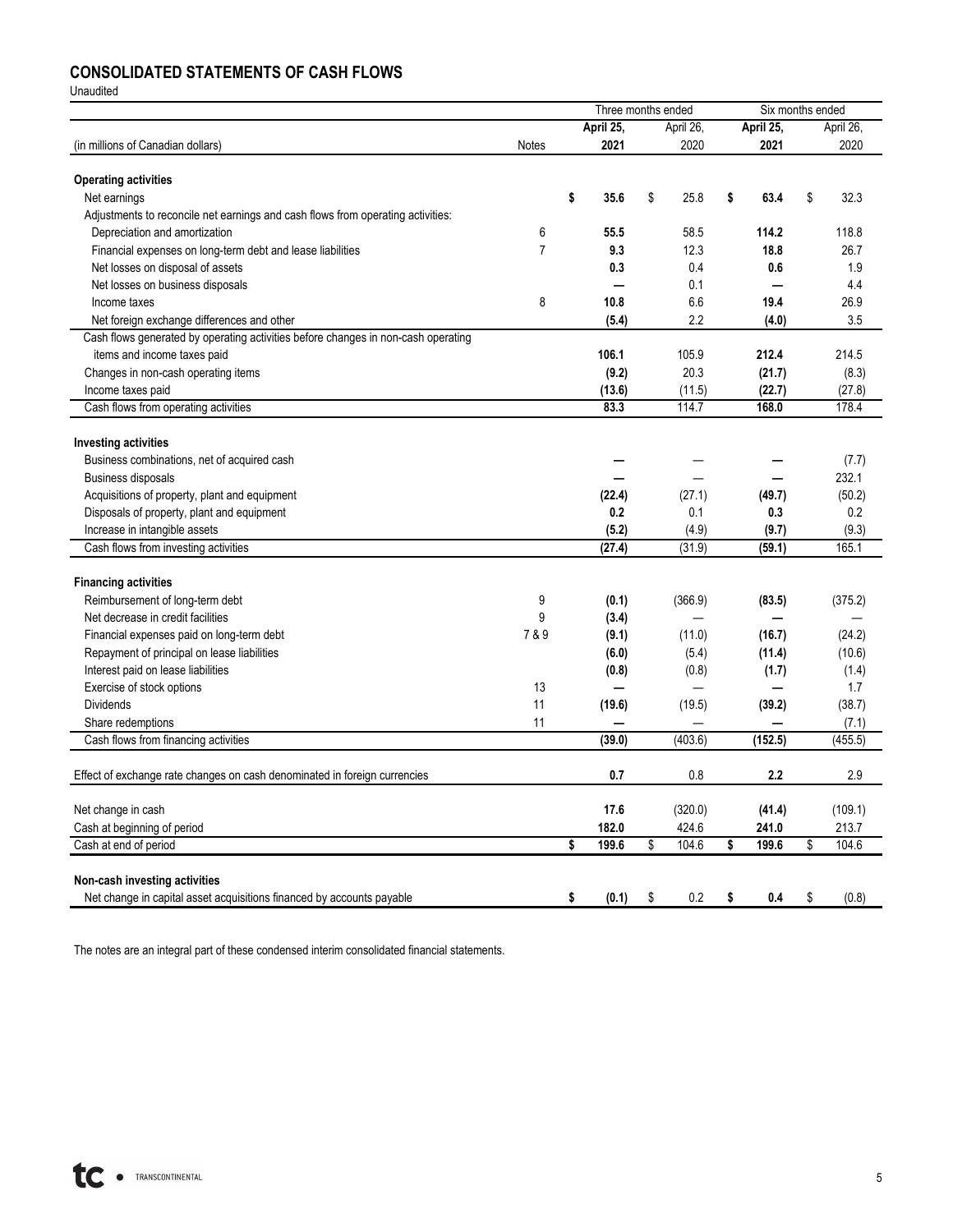Unaudited Quarters ended April 25, 2021 and April 26, 2020 (in millions of Canadian dollars, unless otherwise indicated and per share data)

# **1** GENERAL INFORMATION

Transcontinental Inc. (the "Corporation") is incorporated under the Canada Business Corporations Act. Its Class A Subordinate Voting Shares and Class B Shares are traded on the Toronto Stock Exchange. The Corporation's head office is located at 1 Place Ville Marie, Suite 3240, Montreal, Quebec, Canada H3B 0G1.

The Corporation is a leader in flexible packaging in North America and Canada's largest printer. The Corporation mainly conducts business in Canada, the United States and Latin America in three separate sectors: the Packaging Sector, the Printing Sector and the Media Sector. The Corporation's main activities are described in Note 3 "Segmented Information".

The operating results for interim periods are not necessarily indicative of expected full-year results due to the seasonal nature of certain activities of the Corporation. Operating results are influenced by the advertising market, which is stronger in the fourth quarter.

The Corporation's Board of Directors approved these condensed interim consolidated financial statements on June 9, 2021.

# **2** SIGNIFICANT ACCOUNTING POLICIES

#### **Basis of presentation**

These interim consolidated financial statements were prepared in accordance with International Financial Reporting Standards ("IFRS"), as issued by the International Accounting Standards Board ("IASB"). In particular, these interim consolidated financial statements were prepared in accordance with IAS 34 "Interim Financial Reporting", and therefore, are condensed consolidated financial statements since they do not contain all disclosures required by IFRS for annual consolidated financial statements. These condensed interim consolidated financial statements should be read in conjunction with the audited annual consolidated financial statements for the year ended October 25, 2020, which include the significant accounting policies used by the Corporation.

The accounting policies adopted in these condensed interim consolidated financial statements are based on IFRS issued, in force and which were adopted by the Corporation as at April 25, 2021. Any subsequent changes to the accounting policies that will take effect in the Corporation's annual consolidated financial statements for the year ending October 31, 2021 or after could result in a restatement of these condensed interim consolidated financial statements.

#### **Critical judgments and sources of estimation uncertainty**

The preparation of consolidated interim financial statements in accordance with IFRS requires the Corporation's management to make estimates and assumptions that affect the application of accounting policies and the amounts of assets, liabilities, revenues and expenses reported for the relevant periods. Detailed information on estimates, assumptions and critical judgments used by the Corporation is presented in the audited annual consolidated financial statements for the fiscal year ended October 25, 2020. Although management regularly reviews its estimates, actual results may differ.

In the context of the COVID-19 pandemic and the related climate of economic uncertainty, the Corporation revised some of its most complex estimates and assumptions, including significant judgment areas, used in preparing the interim consolidated financial statements for the three-month and six-month periods ended April 25, 2021. In considering the impact of the COVID-19 pandemic on financial reporting, the Corporation determined whether there was an indication that assets, cash-generating units ("CGUs") or groups of CGUs might be impaired and assessed the credit risk on receivables (Note 15). These revisions of estimates had no material impact on the threemonth and six-month periods ended April 25, 2021. Additional revisions might be required in the future depending on the development of the COVID-19 pandemic and its impact on the Corporation's results of operations and financial position, and this could have an impact on the final measurement of the carrying amount of the Corporation's assets.



6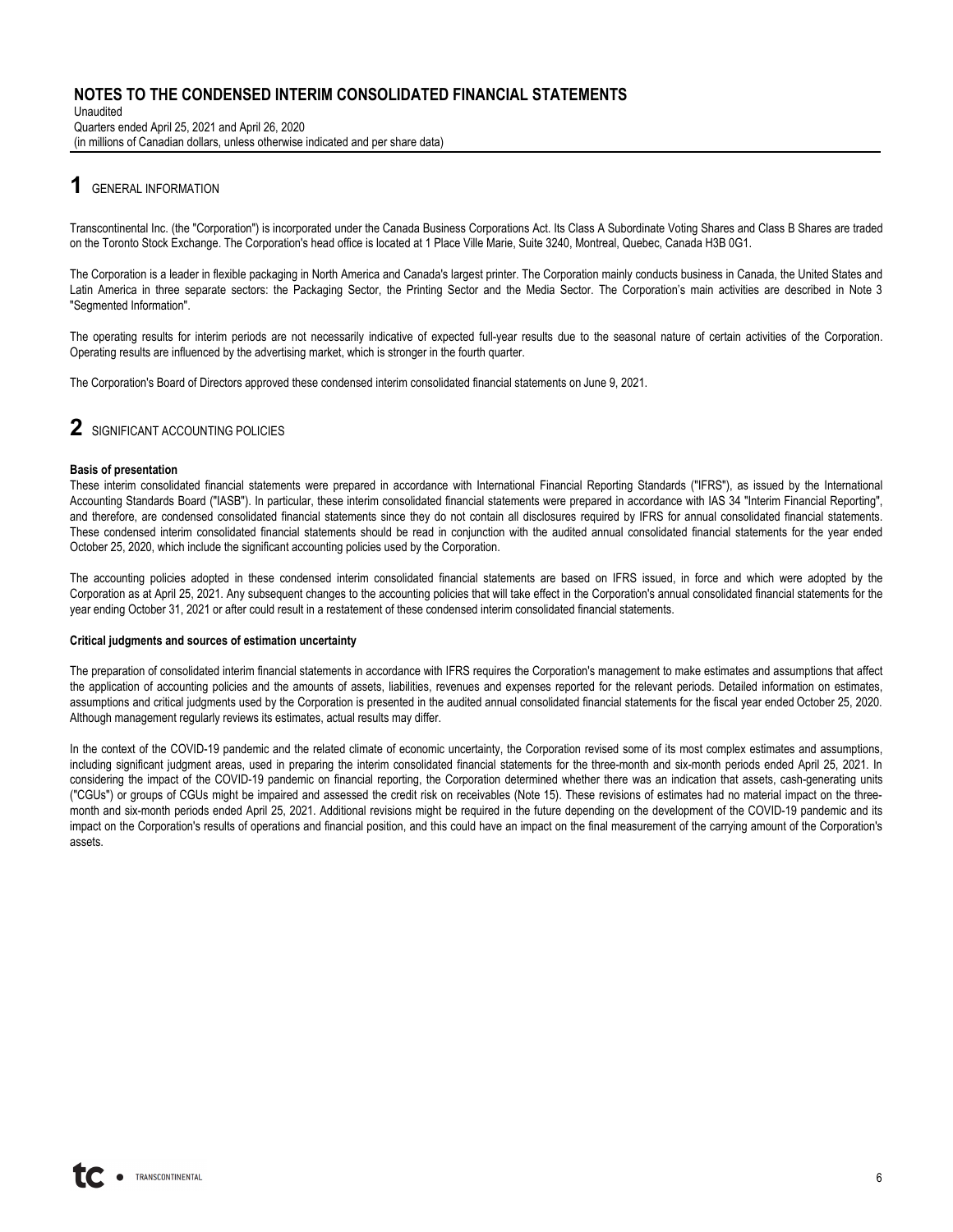Unaudited Quarters ended April 25, 2021 and April 26, 2020 (in millions of Canadian dollars, unless otherwise indicated and per share data)

# **3** SEGMENTED INFORMATION

The Corporation's operating segments are aggregated by management into three separate sectors: Packaging, Printing and Media.

The Packaging Sector, which specializes in extrusion, lamination, printing and converting packaging solutions, generates revenues from the manufacturing and recycling of flexible plastic and paper products, including rollstock, bags and pouches, coextruded films, shrink films and bags and advanced coatings. Its facilities are mainly located in the United States, Canada and Latin America.

The Printing Sector generates revenues from an integrated service offering to retailers, including premedia services, flyer and in-store marketing products printing, and doorto-door distribution, as well as an array of innovative print solutions for newspapers, magazines, 4-colour books and personalized and mass marketing products. Its facilities are located in Canada.

The "Other" column includes the Media Sector, certain head office costs as well as the elimination of inter-segment sales. The Media sector generates revenues from print and digital publishing products, in French and English, of the following types: educational books and specialized publications for professionals. Inter-segment sales of the Corporation are recognized at agreed transfer prices, which approximate fair value. Transactions other than sales are recognized at carrying amount.

The following tables present the various segment components of the Consolidated Statements of Earnings:

|                                                                                 |             |             |              | Consolidated   |
|---------------------------------------------------------------------------------|-------------|-------------|--------------|----------------|
| For the three-month period ended April 25, 2021                                 | Packaging   | Printing    | Other        | Results        |
|                                                                                 |             |             |              |                |
| Revenues                                                                        | \$<br>348.1 | \$<br>268.3 | \$<br>6.9    | \$<br>623.3    |
| Operating expenses                                                              | 298.9       | 201.0       | 16.4         | 516.3          |
| Restructuring and other costs (gains)                                           | (1.9)       | 1.9         | 0.5          | 0.5            |
|                                                                                 |             |             |              |                |
| Operating earnings before depreciation and amortization                         | 51.1        | 65.4        | (10.0)       | 106.5          |
| Depreciation and amortization                                                   | 32.9        | 15.0        | 2.7          | 50.6           |
|                                                                                 |             |             |              |                |
| Operating earnings                                                              | \$<br>18.2  | \$<br>50.4  | \$<br>(12.7) | \$<br>55.9     |
|                                                                                 |             |             |              |                |
| Adjusted operating earnings before depreciation and amortization <sup>(1)</sup> | \$<br>49.2  | \$<br>67.3  | \$<br>(9.5)  | \$<br>107.0    |
| Adjusted operating earnings <sup>(1)</sup>                                      | 31.2        | 53.5        | (12.1)       | 72.6           |
| Acquisitions of non-current assets <sup>(2)</sup>                               | 18.2        | 4.1         | \$<br>5.3    | 27.6           |
|                                                                                 | \$          | \$          |              | \$             |
|                                                                                 |             |             |              |                |
|                                                                                 |             |             |              | Consolidated   |
| For the three-month period ended April 26, 2020                                 | Packaging   | Printing    | Other        | <b>Results</b> |
| Revenues                                                                        | \$<br>354.3 | \$<br>265.0 | \$<br>5.8    | \$<br>625.1    |
|                                                                                 | 297.5       | 211.1       | 12.2         | 520.8          |
| Operating expenses                                                              |             |             | 4.7          |                |
| Restructuring and other costs (gains)                                           | (3.7)       | 6.0         |              | 7.0            |
| Operating earnings before depreciation and amortization                         | 60.5        | 47.9        | (11.1)       | 97.3           |
| Depreciation and amortization                                                   | 34.7        | 15.7        | 2.8          | 53.2           |
|                                                                                 |             |             |              |                |
| Operating earnings                                                              | \$<br>25.8  | \$<br>32.2  | \$<br>(13.9) | \$<br>44.1     |
|                                                                                 |             |             |              |                |
| Adjusted operating earnings before depreciation and amortization (1)            | \$<br>56.8  | \$<br>53.9  | \$<br>(6.4)  | \$<br>104.3    |
| Adjusted operating earnings <sup>(1)</sup>                                      | 38.2        | 39.4        | (9.1)        | 68.5           |
|                                                                                 |             |             |              |                |
| Acquisitions of non-current assets <sup>(2)</sup>                               | \$<br>17.5  | \$<br>9.9   | \$<br>4.8    | \$<br>32.2     |

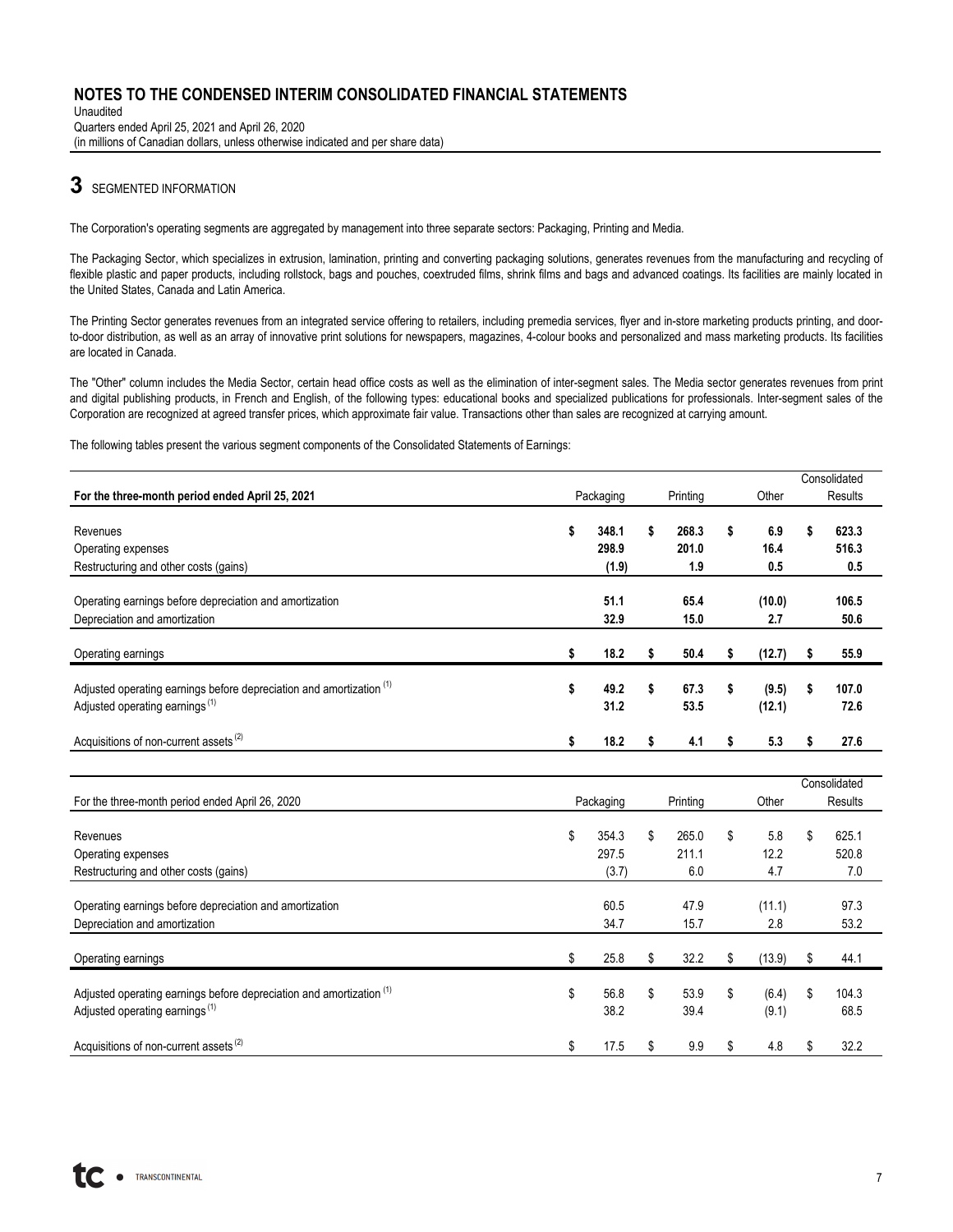Unaudited Quarters ended April 25, 2021 and April 26, 2020 (in millions of Canadian dollars, unless otherwise indicated and per share data)

# **3** SEGMENTED INFORMATION (CONTINUED)

| For the six-month period ended April 25, 2021                        |             |    |          |    |        |    | Consolidated   |  |
|----------------------------------------------------------------------|-------------|----|----------|----|--------|----|----------------|--|
|                                                                      | Packaging   |    | Printing |    | Other  |    | <b>Results</b> |  |
| Revenues                                                             | \$<br>685.3 | \$ | 542.7    | \$ | 18.0   | s  | 1,246.0        |  |
| Operating expenses                                                   | 586.0       |    | 414.3    |    | 33.0   |    | 1,033.3        |  |
| Restructuring and other costs (gains)                                | (1.8)       |    | 5.0      |    | 2.1    |    | 5.3            |  |
| Operating earnings before depreciation and amortization              | 101.1       |    | 123.4    |    | (17.1) |    | 207.4          |  |
| Depreciation and amortization                                        | 67.7        |    | 31.0     |    | 5.6    |    | 104.3          |  |
|                                                                      |             |    |          |    |        |    |                |  |
| Operating earnings                                                   | \$<br>33.4  | \$ | 92.4     | s  | (22.7) | \$ | 103.1          |  |
| Adjusted operating earnings before depreciation and amortization (1) | \$<br>99.3  | \$ | 128.4    | \$ | (15.0) | \$ | 212.7          |  |
| Adjusted operating earnings <sup>(1)</sup>                           | 61.9        |    | 99.8     |    | (20.5) |    | 141.2          |  |
|                                                                      |             |    |          |    |        |    |                |  |
| Acquisitions of non-current assets <sup>(2)</sup>                    | \$<br>41.2  | \$ | 8.5      | \$ | 10.2   | \$ | 59.9           |  |
|                                                                      |             |    |          |    |        |    |                |  |
|                                                                      |             |    |          |    |        |    | Consolidated   |  |
| For the six-month period ended April 26, 2020                        | Packaging   |    | Printing |    | Other  |    | Results        |  |
| Revenues                                                             | \$<br>725.8 | \$ | 590.8    | \$ | 14.3   | \$ | 1,330.9        |  |
| Operating expenses                                                   | 621.3       |    | 471.0    |    | 25.3   |    | 1,117.6        |  |
| Restructuring and other costs                                        |             |    | 11.7     |    | 8.6    |    | 20.3           |  |
|                                                                      |             |    |          |    |        |    |                |  |
| Operating earnings before depreciation and amortization              | 104.5       |    | 108.1    |    | (19.6) |    | 193.0          |  |
| Depreciation and amortization                                        | 71.6        |    | 31.0     |    | 5.5    |    | 108.1          |  |
| Operating earnings                                                   | \$<br>32.9  | \$ | 77.1     | \$ | (25.1) | \$ | 84.9           |  |
|                                                                      |             |    |          |    |        |    |                |  |
| Adjusted operating earnings before depreciation and amortization (1) | \$<br>104.5 | \$ | 119.8    | \$ | (11.0) | \$ | 213.3          |  |
| Adjusted operating earnings <sup>(1)</sup>                           | 65.8        |    | 91.2     |    | (16.4) |    | 140.6          |  |
|                                                                      |             |    |          |    |        |    |                |  |
| Acquisitions of non-current assets <sup>(2)</sup>                    | \$<br>29.0  | \$ | 19.7     | \$ | 10.0   | \$ | 58.7           |  |

<sup>(1)</sup> The Corporation's officers mainly make decisions and assess segment performance based on adjusted operating earnings. Adjusted operating earnings before depreciation and amortization and adjusted operating earnings exclude restructuring and other costs, impairment of assets and amortization of intangible assets arising from business combinations.

<sup>(2)</sup> These amounts include internally generated intangible assets, acquisitions of property, plant and equipment and intangible assets, excluding those acquired as part of business combinations, whether they were paid or not.

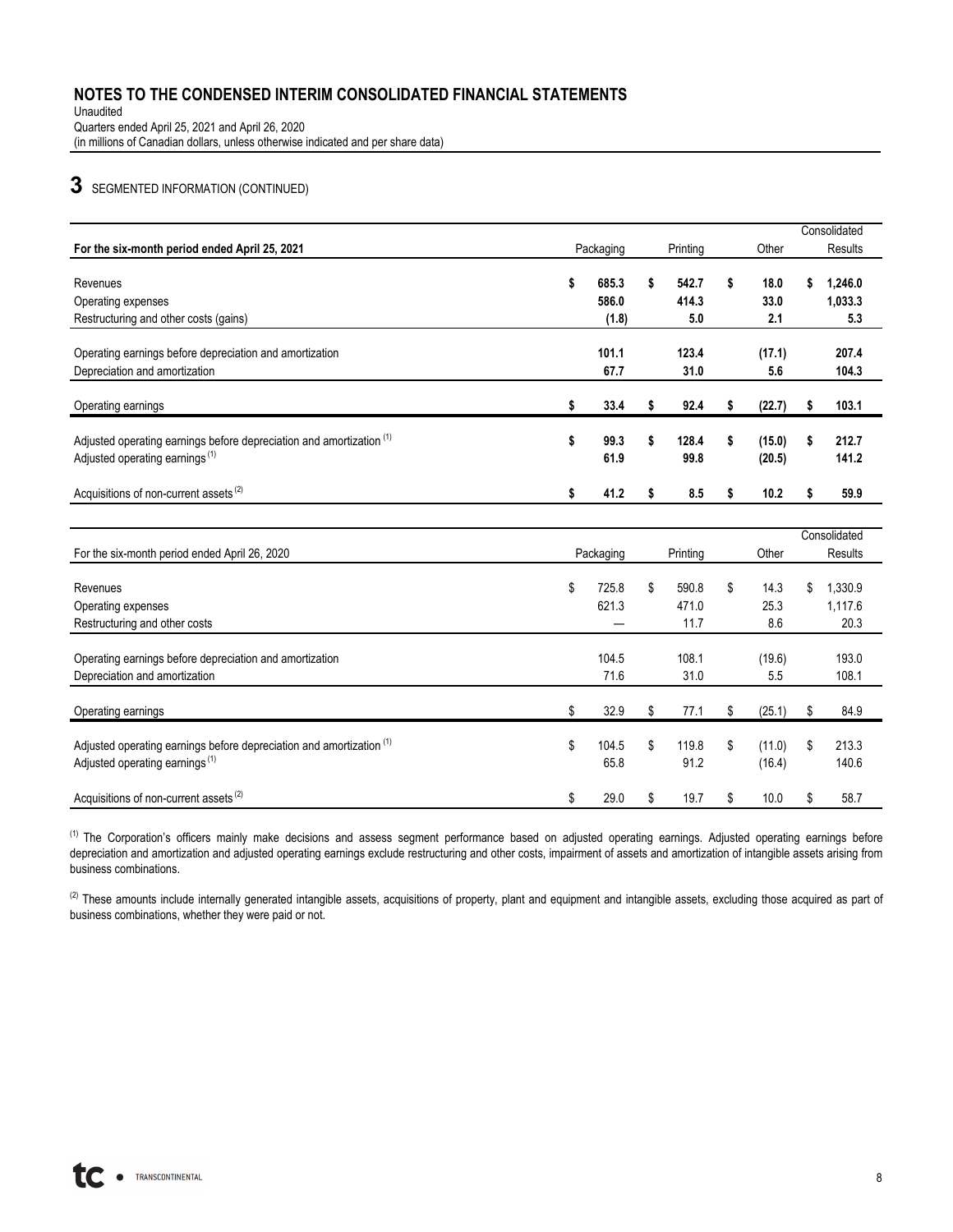Unaudited Quarters ended April 25, 2021 and April 26, 2020 (in millions of Canadian dollars, unless otherwise indicated and per share data)

**3** SEGMENTED INFORMATION (CONTINUED)

#### **Additional information on revenues**

The table below presents information on revenues disaggregated by type of products and geographical area, as well as a reconciliation with revenues by segment:

|                                          | Three months ended |             |    | Six months ended |               |
|------------------------------------------|--------------------|-------------|----|------------------|---------------|
|                                          | April 25,          | April 26,   |    | April 25,        | April 26,     |
|                                          | 2021               | 2020        |    | 2021             | 2020          |
| <b>Packaging products</b>                |                    |             |    |                  |               |
| Americas                                 | \$<br>323.9        | \$<br>324.9 | \$ | 632.8            | \$<br>674.2   |
| Rest of the world                        | 24.2               | 29.4        |    | 52.5             | 51.6          |
|                                          | 348.1              | 354.3       |    | 685.3            | 725.8         |
| Printing services <sup>(1)</sup>         |                    |             |    |                  |               |
| Retailer-related services <sup>(2)</sup> | 140.7              | 143.4       |    | 295.6            | 339.7         |
| Marketing products                       | 61.6               | 57.0        |    | 115.5            | 109.5         |
| Magazines and books                      | 43.0               | 39.1        |    | 86.3             | 88.9          |
| Newspapers                               | 23.0               | 25.5        |    | 45.3             | 52.7          |
|                                          | 268.3              | 265.0       |    | 542.7            | 590.8         |
| Media <sup>(1)</sup>                     | 11.0               | 8.6         |    | 24.7             | 20.4          |
|                                          |                    |             |    |                  |               |
| Inter-segment sales                      | (4.1)              | (2.8)       |    | (6.7)            | (6.1)         |
|                                          | 623.3<br>\$        | \$<br>625.1 | S. | 1,246.0          | \$<br>1,330.9 |

The Corporation's total assets by segment are as follows:

|                                               | As at<br>April 25,<br>2021  | As at<br>October 25,<br>2020    |
|-----------------------------------------------|-----------------------------|---------------------------------|
| Packaging<br>Printing<br>Other <sup>(3)</sup> | \$2,141.3<br>874.1<br>371.5 | 2,238.9<br>\$<br>926.3<br>433.2 |
|                                               | 3,386.9                     | 3,598.4                         |

(1) Revenues from printing services and media are mainly derived from transactions in North America.

 $(2)$  Revenues from retailer-related services include printing, premedia and distribution services.

(3) This heading notably includes cash, income taxes receivable, property, plant and equipment, intangible assets, right-of-use assets, deferred taxes and defined benefit asset not allocated to segments.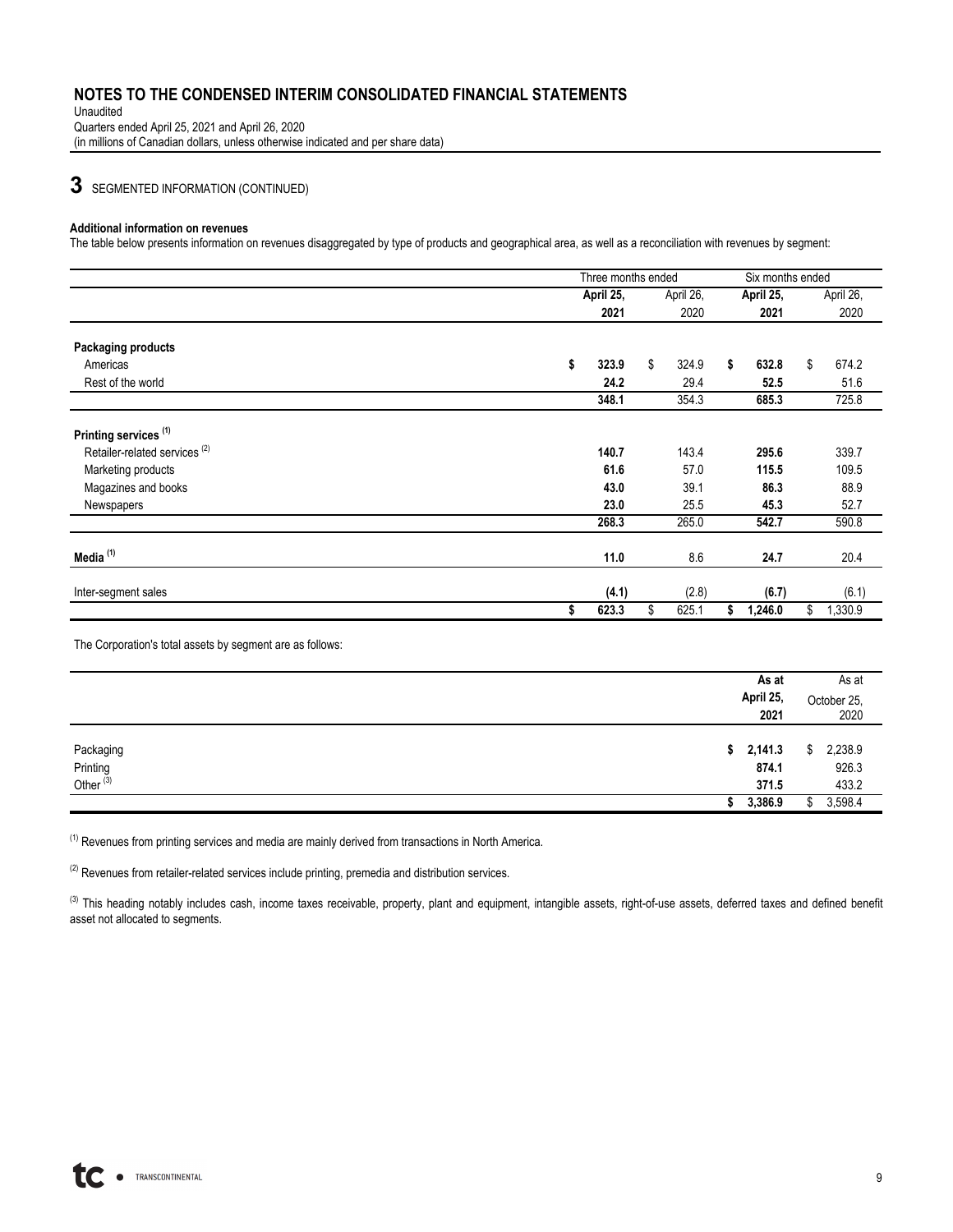Unaudited Quarters ended April 25, 2021 and April 26, 2020 (in millions of Canadian dollars, unless otherwise indicated and per share data)

# **4** OPERATING EXPENSES

Operating expenses by major headings are as follows:

|                                           | Three months ended |  |           |  | Six months ended |      |           |  |           |
|-------------------------------------------|--------------------|--|-----------|--|------------------|------|-----------|--|-----------|
|                                           | April 25,          |  | April 26, |  |                  |      | April 25, |  | April 26, |
|                                           | 2021               |  | 2020      |  | 2021             | 2020 |           |  |           |
|                                           |                    |  |           |  |                  |      |           |  |           |
| Employee-related costs <sup>(1)</sup>     | 160.2              |  | 165.2     |  | 330.5            |      | 360.1     |  |           |
| Supply chain and logistics <sup>(2)</sup> | 322.9              |  | 323.3     |  | 651.0            |      | 698.0     |  |           |
| Other goods and services <sup>(3)</sup>   | 33.2               |  | 32.3      |  | 51.8             |      | 59.5      |  |           |
|                                           | 516.3              |  | 520.8     |  | 1,033.3          |      | 1.117.6   |  |           |

 $<sup>(1)</sup>$  During the three-month and six-month periods ended April 25, 2021, the Corporation recognized under "Employee-related costs", against eligible salary expenses,</sup> subsidies claimed under the Canada Emergency Wage Subsidy program amounting to \$7.5 million and \$16.5 million, respectively. During the three-month and six-month periods ended April 26, 2020, the amount recognized and claimed was \$8.2 million. As at April 25, 2021, the Corporation had already received a portion of the subsidies claimed and continued to believe that there was reasonable assurance that the amount not yet received would be received from the federal government based on the fact that eligibility criteria were still met.

 $(2)$  "Supply chain and logistics" includes mainly production and distribution costs related to external suppliers.

<sup>(3)</sup> "Other goods and services" includes mainly promotion, advertising and telecommunications costs, office supplies, real estate expenses and professional fees.

# **5** RESTRUCTURING AND OTHER COSTS

Restructuring and other costs by major headings are as follows:

|                                                                           |    | Three months ended |   |              |   | Six months ended |    |              |  |  |
|---------------------------------------------------------------------------|----|--------------------|---|--------------|---|------------------|----|--------------|--|--|
|                                                                           |    | April 25,          |   | April 26,    |   | April 25,        |    | April 26,    |  |  |
|                                                                           |    | 2021               |   | $2020^{(1)}$ |   | 2021             |    | $2020^{(1)}$ |  |  |
| Workforce reductions <sup>(2)</sup>                                       |    | 1.7                | S | 5.7          | S | 4.2              | S. | 10.4         |  |  |
| Costs related to plant closures and restructuring <sup>(2)</sup>          |    | 0.8                |   | 0.7          |   | 1.6              |    | 2.6          |  |  |
| Losses related to the sale of certain activities <sup>(3)</sup>           |    |                    |   | 4.3          |   |                  |    | 10.1         |  |  |
| Onerous contracts                                                         |    |                    |   |              |   | 1.2              |    | 0.4          |  |  |
| Business acquisition and integration costs <sup>(4)</sup>                 |    | 0.1                |   |              |   | 0.2              |    | 0.3          |  |  |
| Fair value remeasurement of contingent considerations related to business |    |                    |   |              |   |                  |    |              |  |  |
| combinations                                                              | 15 | (3.2)              |   | (2.9)        |   | (3.4)            |    | (2.9)        |  |  |
| Other elements <sup>(5)</sup>                                             |    | 1.1                |   | (0.8)        |   | 1.5              |    | (0.6)        |  |  |
|                                                                           |    | 0.5                |   | 7.0          |   | 5.3              |    | 20.3         |  |  |

 $<sup>(1)</sup>$  Certain comparative figures have been reclassified to conform to the presentation adopted in the current period.</sup>

 $^{(2)}$  For the three-month and six-month periods ended April 25, 2021 and April 26, 2020, amounts presented under these captions include termination payments to employees as part of plant closures or workforce reorganizations, mainly in the Printing Sector, as well as related costs associated with such restructuring.

<sup>(3)</sup> During the three-month and six-month periods ended April 26, 2020, this amount mainly included an expense for receivables related to previous transactions of \$4.0 million. For the six-month period ended April 26, 2020, these costs also include a loss on the disposal of the paper and woven polypropylene packaging operations of \$4.3 million.

<sup>(4)</sup> Business acquisition costs include transaction costs, primarily legal fees, success fees related to the acquisition and other professional fees, for potential or realized business combinations, as well as integration costs related to acquired companies.

<sup>(5)</sup> For the three-month and six-month periods ended April 26, 2020, other elements also include a \$4.2 million net gain related to insurance proceeds receivable for the replacement of equipment destroyed by fire, less the loss on the derecognition of such asset, and a \$2.0 million expense for atypical additional costs incurred in relation with the COVID-19 pandemic.

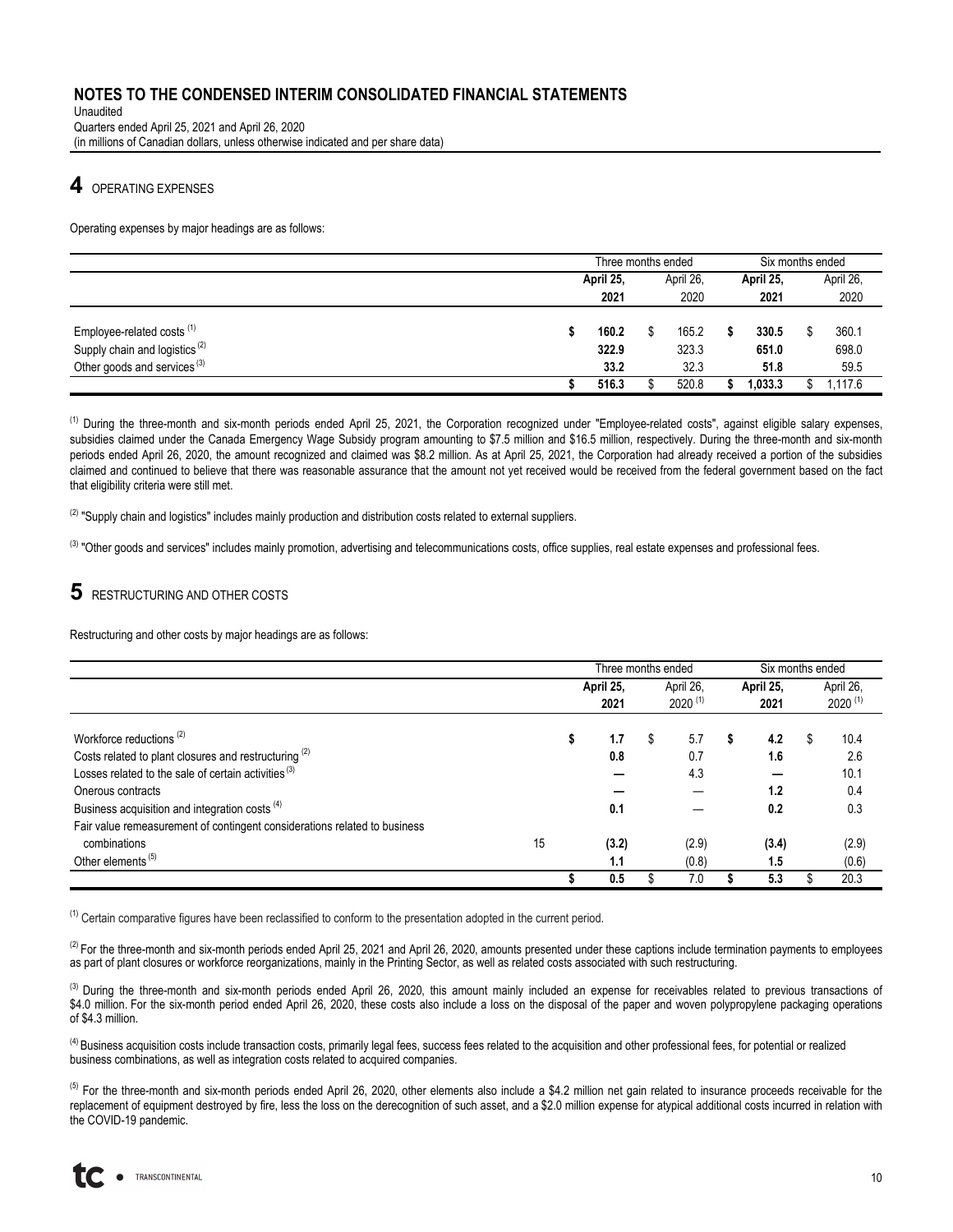Unaudited Quarters ended April 25, 2021 and April 26, 2020 (in millions of Canadian dollars, unless otherwise indicated and per share data)

# **6** DEPRECIATION AND AMORTIZATION

Depreciation and amortization is as follows:

|                                                                                   |   | Three months ended |   |           | Six months ended |   |           |
|-----------------------------------------------------------------------------------|---|--------------------|---|-----------|------------------|---|-----------|
|                                                                                   |   | April 25,          |   | April 26, | April 25,        |   | April 26, |
|                                                                                   |   | 2021               |   | 2020      | 2021             |   | 2020      |
| Property, plant and equipment                                                     | æ | 27.0               | S | 29.2      | 56.4             | Œ | 59.7      |
| Right-of-use assets                                                               |   | 5.5                |   | 5.1       | 11.1             |   | 9.8       |
| Intangible assets                                                                 |   | 18.1               |   | 18.9      | 36.8             |   | 38.6      |
|                                                                                   |   | 50.6               |   | 53.2      | 104.3            |   | 108.1     |
| Intangible assets and other assets, recognized in revenues and operating expenses |   | 4.9                |   | 5.3       | 9.9              |   | 10.7      |
|                                                                                   |   | 55.5               |   | 58.5      | 114.2            |   | 118.8     |

# **7** NET FINANCIAL EXPENSES

Net financial expenses are as follows:

|                                                     | Three months ended |           |  |           |  | Six months ended |   |           |  |  |
|-----------------------------------------------------|--------------------|-----------|--|-----------|--|------------------|---|-----------|--|--|
|                                                     |                    | April 25, |  | April 26, |  | April 25,        |   | April 26, |  |  |
|                                                     |                    | 2021      |  | 2020      |  | 2021             |   | 2020      |  |  |
|                                                     |                    |           |  |           |  |                  |   |           |  |  |
| Financial expenses on long-term debt                |                    | 8.4       |  | 11.4      |  | 17.1             | S | 25.0      |  |  |
| Interest on lease liabilities                       |                    | 0.9       |  | 0.9       |  | 1.7              |   | 1.7       |  |  |
| Net interest on defined benefit asset and liability |                    | 0.5       |  | 0.6       |  | 1.0              |   | 1.2       |  |  |
| Other expenses (revenues)                           |                    | 0.3       |  |           |  | 0.5              |   | (0.6)     |  |  |
| Net foreign exchange gains                          |                    | (0.6)     |  | (1.2)     |  |                  |   | (1.6)     |  |  |
|                                                     |                    | 9.5       |  | 11.7      |  | 20.3             |   | 25.7      |  |  |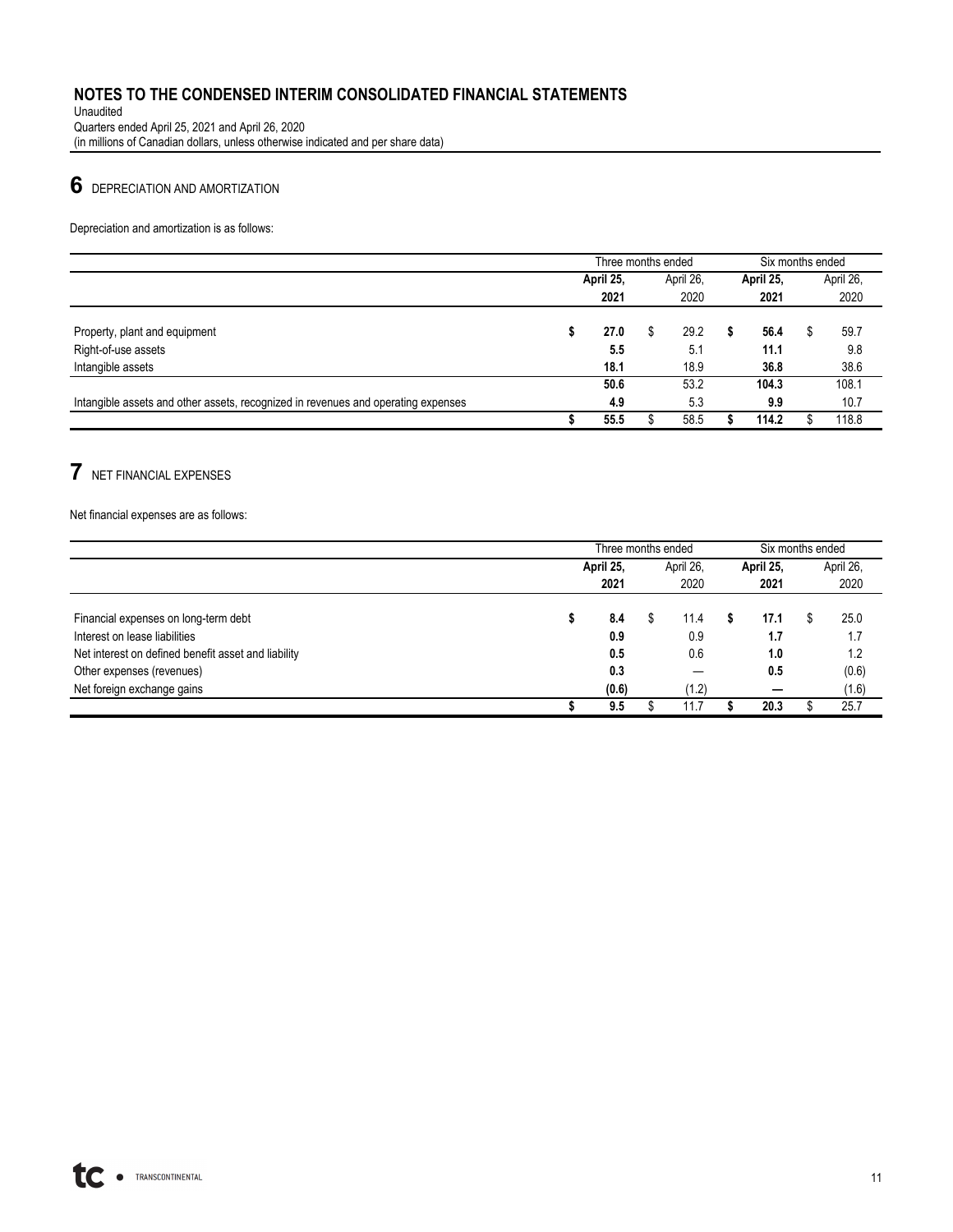Unaudited Quarters ended April 25, 2021 and April 26, 2020 (in millions of Canadian dollars, unless otherwise indicated and per share data)

# **8** INCOME TAXES

The following table presents a reconciliation of income taxes at the Canadian statutory tax rate and at the effective tax rate:

|                                                                                                | Three months ended |    |           |    |           | Six months ended |           |
|------------------------------------------------------------------------------------------------|--------------------|----|-----------|----|-----------|------------------|-----------|
|                                                                                                | April 25.          |    | April 26, |    | April 25, |                  | April 26, |
|                                                                                                | 2021               |    | 2020      |    | 2021      |                  | 2020      |
| Earnings before income taxes                                                                   | 46.4               | s  | 32.4      | S  | 82.8      | S                | 59.2      |
| Canadian statutory tax rate (1)                                                                | 26.50              | %  | 26.52     |    | 26.50     | %                | 26.52 %   |
| Income taxes at the statutory tax rate                                                         | 12.3               |    | 8.6       |    | 21.9      |                  | 15.7      |
| Effect of differences in tax rates and additional income taxes in other jurisdictions          | (1.0)              |    | (0.3)     |    | (2.8)     |                  | (0.5)     |
| Income taxes on non-deductible expenses and non-taxable revenues                               | 0.2                |    | (1.3)     |    | 0.9       |                  | 0.9       |
| Income taxes on non-deductible restructuring and other costs and non-taxable revenues          | (0.5)              |    | (0.2)     |    | (0.5)     |                  | 12.6      |
| Change in deferred tax assets on tax losses or temporary differences not previously recognized | (0.3)              |    | (0.1)     |    | (0.2)     |                  | (2.7)     |
| Other                                                                                          | 0.1                |    | (0.1)     |    | 0.1       |                  | 0.9       |
| Income taxes at effective tax rate                                                             | 10.8               |    | 6.6       |    | 19.4      |                  | 26.9      |
| Income taxes before the following items:                                                       | 15.3               | \$ | 13.1      | \$ | 29.2      | \$               | 28.3      |
| Income taxes on amortization of intangible assets arising from business combinations           | (3.9)              |    | (4.3)     |    | (7.9)     |                  | (8.7)     |
| Income taxes on restructuring and other costs, excluding tax impact of the disposal            | (0.6)              |    | (2.2)     |    | (1.9)     |                  | (4.4)     |
| Tax impact of the disposal                                                                     |                    |    |           |    |           |                  | 11.7      |
| Income taxes at effective tax rate                                                             | 10.8               |    | 6.6       |    | 19.4      |                  | 26.9      |

<sup>(1)</sup> The Corporation's applicable tax rate corresponds to the combined Canadian tax rates applicable in the provinces where the Corporation operates.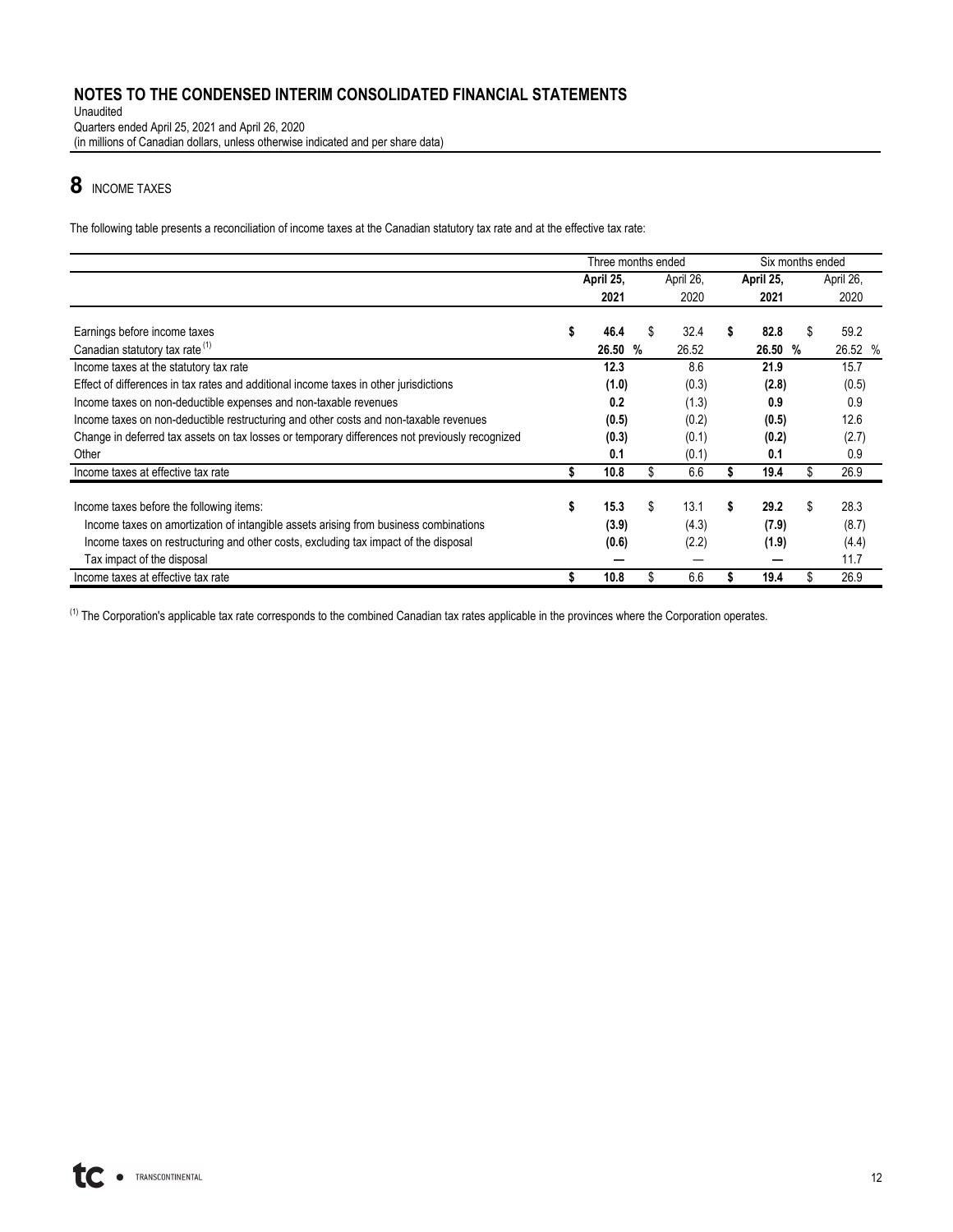Unaudited Quarters ended April 25, 2021 and April 26, 2020 (in millions of Canadian dollars, unless otherwise indicated and per share data)

# **9** LONG-TERM DEBT

As at April 25, 2021, an amount of \$327.6 million was presented in "Current liabilities", which was comprised of tranche B of \$140.4 million (US\$112.5 million) and tranche C of \$187.2 million (US\$150.0 million) of the U.S. dollar term loans, maturing on May 1, 2021 and November 1, 2021, respectively.

The Corporation presents in its Consolidated Statements of Financial Position its financial liabilities based on their contractual maturity dates. As a result, it classified tranche D of the term loans, maturing on May 1, 2022, in Current liabilities.

#### **Repayment of term loans**

On October 30, 2020, the Corporation repaid the remaining portion of \$83.2 million (US\$62.5 million) on tranche A of the U.S. dollar term loans, maturing on that date.

#### **Credit facilities**

On March 31, 2021, the Corporation extended the maturity of its credit facility, with an amount of US\$25.0 million (\$31.2 million), by one additional year, until March 2022, on the same terms.

As at April 25, 2021, no amount had been drawn on the credit facilities, and the unused amount under the credit facilities was \$431.2 million.

#### **Hedging instruments**

As at April 25, 2021, an amount of US\$573.4 million (\$715.4 million) of the term loans and existing credit facilities denominated in U.S. dollars had been designated by the Corporation as hedging instruments of its net investments in foreign operations. Consequently, during the three-month and six-month periods ended April 25, 2021, foreign exchange gains of \$15.3 million and \$38.8 million, respectively, were reclassified to other comprehensive income.

In the last fiscal years, the Corporation entered into interest rate swaps as a hedge against risks related to future fluctuations of interest rates for an amount of US\$450.0 million of certain of its term loans until their respective maturities. The Corporation applies cash flow hedge accounting by designating these swaps as hedging instruments. Consequently, during the three-month and six-month periods ended April 25, 2021, the change in fair value of these hedging instruments, amounting to gains of \$2.7 million and \$2.3 million, respectively, was recognized in other comprehensive income.

The Corporation must comply with certain restrictive covenants, including maintaining certain financial ratios. During the three-month and six-month periods ended April 25, 2021, the Corporation has not been in default under any covenants.

# **10** OTHER LIABILITIES

The components of other liabilities are as follows:

|                                                                                                                                                             | Note | As at<br>April 25,<br>2021 |                                    |   | As at<br>October 25,<br>2020       |
|-------------------------------------------------------------------------------------------------------------------------------------------------------------|------|----------------------------|------------------------------------|---|------------------------------------|
| Deferred revenues<br>Accrued liabilities and other liabilities<br>Stock-based compensation<br>Defined benefit liability<br>Derivative financial instruments | 13   | S                          | 1.6<br>6.1<br>15.1<br>63.0<br>16.0 | S | 2.1<br>7.5<br>14.8<br>76.0<br>25.3 |
|                                                                                                                                                             |      |                            | 101.8                              |   | 125.7                              |

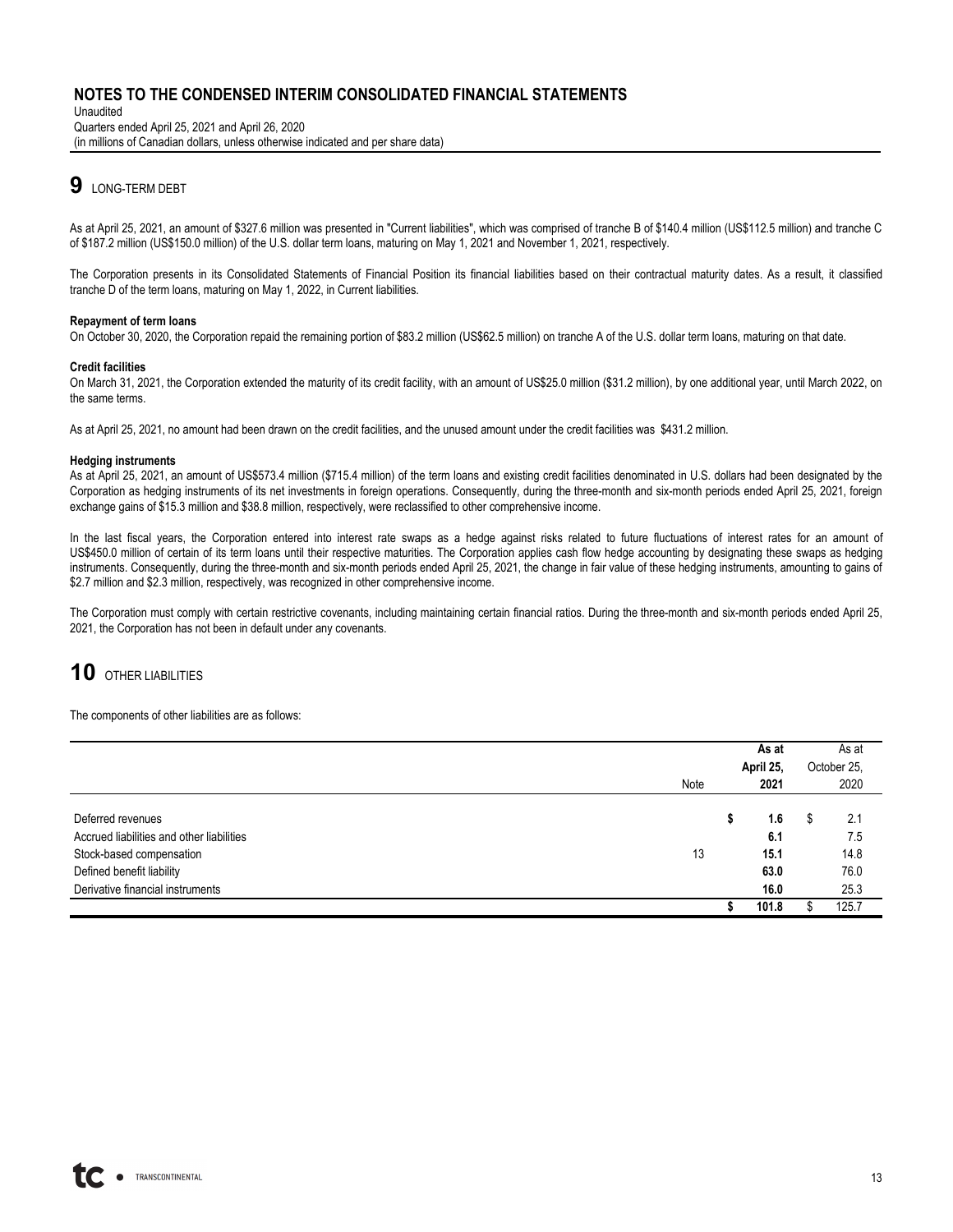Unaudited Quarters ended April 25, 2021 and April 26, 2020 (in millions of Canadian dollars, unless otherwise indicated and per share data)

# **11** SHARE CAPITAL

The following table presents changes in the Corporation's share capital for the six-month period ended April 25, 2021:

|                                                                     | Number of  |        |
|---------------------------------------------------------------------|------------|--------|
|                                                                     | shares     | Amount |
|                                                                     |            |        |
| <b>Class A Subordinate Voting Shares</b>                            |            |        |
| Balance as at October 25, 2020                                      | 73.049.344 | 621.0  |
| Conversion of Class B Shares into Class A Subordinate Voting Shares | 59.800     | 0.1    |
| Balance as at April 25, 2021                                        | 73,109,144 | 621.1  |
| <b>Class B Shares</b>                                               |            |        |
| Balance as at October 25, 2020                                      | 13.975.826 | 19.0   |
| Conversion of Class B Shares into Class A Subordinate Voting Shares | (59, 800)  | (0.1)  |
| Balance as at April 25, 2021                                        | 13,916,026 | 18.9   |
|                                                                     | 87,025,170 | 640.0  |

#### **Share redemptions**

On September 18, 2020, the Corporation has been authorized to repurchase, for cancellation on the open market, or subject to the approval of any securities authority by private agreements, between October 1, 2020 and September 30, 2021, or at an earlier date if the Corporation concludes or cancels the offer, up to 1,000,000 of its Class A Subordinate Voting Shares and up to 191,320 of its Class B Shares. The repurchases are made in the normal course of business at market prices through the Toronto Stock Exchange.

The Corporation had been authorized to repurchase, for cancellation on the open market, or subject to the approval of any securities authority by private agreements, between October 1, 2019 and September 30, 2020, or at an earlier date if the Corporation concludes or cancels the offer, up to 1,000,000 of its Class A Subordinate Voting Shares and up to 190,560 of its Class B Shares. The repurchases were made in the normal course of business at market prices through the Toronto Stock Exchange.

On February 27, 2020, the Corporation was authorized to modify its share repurchase program in order to increase the maximum number of Class A Subordinate Voting Shares it is allowed to repurchase from 1,000,000 Class A Subordinate Shares to 2,000,000 Class A Subordinate Voting Shares. All other terms and conditions of the repurchase program remain unchanged.

During the three-month and six-month periods ended April 25, 2021, the Corporation did not repurchase any of its Class A Subordinate Voting Shares or Class B Shares. The Corporation was under no obligation to repurchase its Class A Subordinate Voting Shares and Class B Shares as at as at April 25, 2021.

During the six-month period ended April 26, 2020, the Corporation redeemed and cancelled 450,450 of its Class A Subordinate Voting Shares at a weighted average price of \$15.70, for a total cash consideration of \$7.1 million. The excess of the total consideration over the carrying amount of the shares, in the amount of \$3.3 million, was applied against retained earnings. The Corporation was under no obligation to repurchase its Class A Subordinate Voting Shares and Class B Shares as at April 26, 2020.

#### **Dividends**

Dividends of \$0.225 per share were declared and paid to holders of shares for the three-month periods ended April 25, 2021 and April 26, 2020. Dividends of \$0.45 per share were declared and paid to holders of shares for the six-month periods ended April 25, 2021 and April 26, 2020.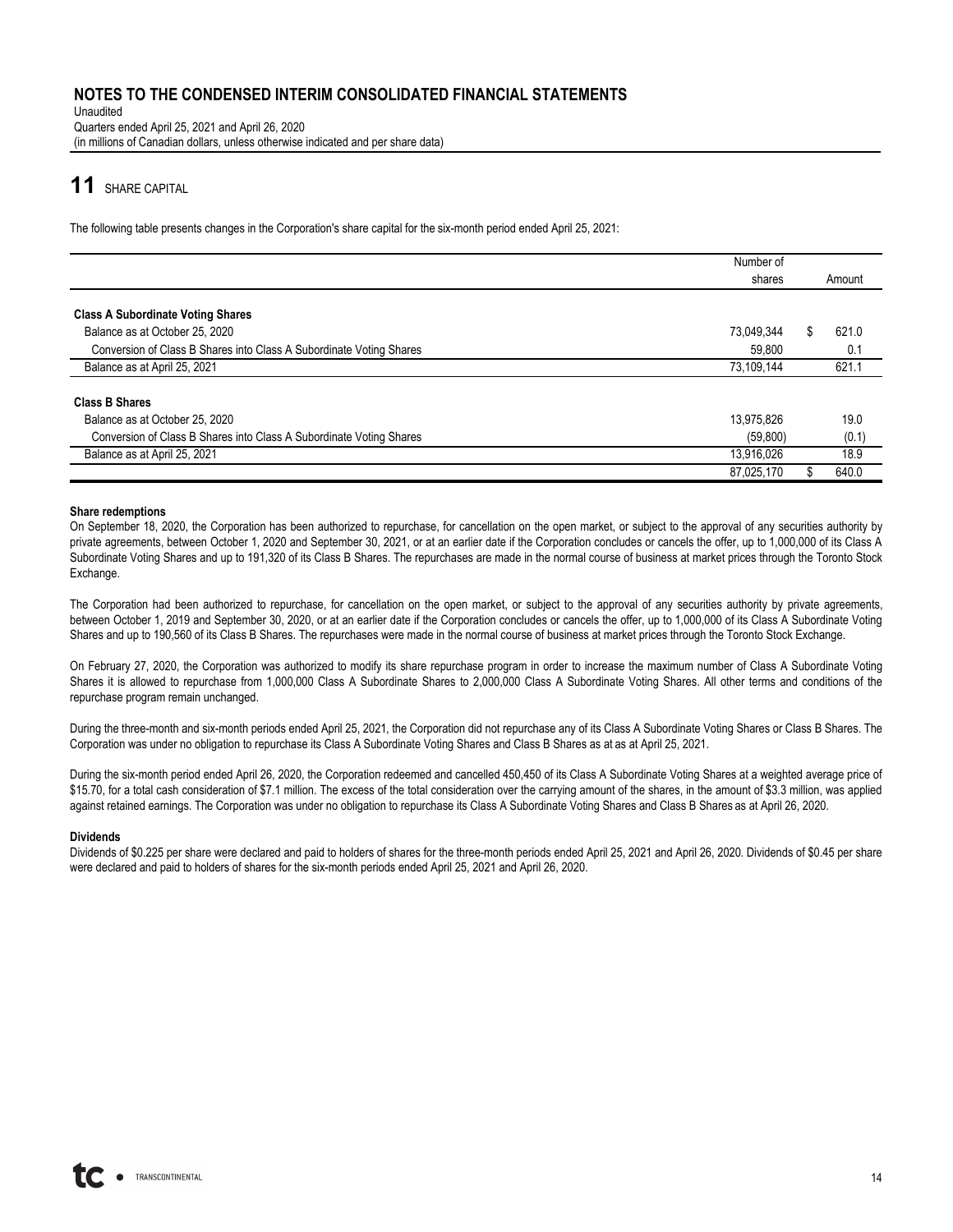Unaudited Quarters ended April 25, 2021 and April 26, 2020 (in millions of Canadian dollars, unless otherwise indicated and per share data)

# **12** NET EARNINGS PER SHARE

The following table presents a reconciliation of the components used in the calculation of basic and diluted net earnings per share:

|                                                                                      | Three months ended             |  |      |           | Six months ended |  |           |  |
|--------------------------------------------------------------------------------------|--------------------------------|--|------|-----------|------------------|--|-----------|--|
|                                                                                      | April 25,<br>April 26,<br>2020 |  |      | April 25, |                  |  | April 26, |  |
|                                                                                      | 2021                           |  |      |           | 2021             |  | 2020      |  |
| <b>Numerator</b><br>Net earnings attributable to the shareholders of the Corporation | 35.6                           |  | 25.7 |           | 63.3             |  | 32.1      |  |
| Denominator (in millions)<br>Weighted average number of shares - basic and diluted   | 87.0                           |  | 87.0 |           | 87.0             |  | 87.2      |  |

As at April 25, 2021 and as at April 26, 2020, there were no dilutive instruments.

# 13 STOCK-BASED COMPENSATION

#### **Share unit plan for certain officers and senior executives**

The Corporation offers a share unit plan for certain officers and senior executives under which deferred share units ("DSU") and restricted share units ("RSU") are granted. Vested DSUs and RSUs will be paid, at the Corporation's discretion, in cash or with Class A Subordinate Voting Shares of the Corporation purchased on the open market.

The following table presents the changes in the plan's status for the six-month period ended April 25, 2021:

|                                | Number of units |            |
|--------------------------------|-----------------|------------|
|                                | DSU             | <b>RSU</b> |
|                                |                 |            |
| Balance as at October 25, 2020 | 547,645         | 1,093,533  |
| Units granted                  |                 | 463,681    |
| Units cancelled                | (5,655)         | (5,911)    |
| Units paid                     | (6, 979)        | (100, 068) |
| Units converted                | 7,291           |            |
| Dividends paid in units        | 11.168          | 25,314     |
| Balance as at April 25, 2021   | 553,470         | 1,476,549  |

As at April 25, 2021, the liability related to the share unit plan for certain officers and senior executives was \$27.0 million (\$16.5 million as at October 25, 2020). The expenses recorded in the Consolidated Statements of Earnings for the three-month and six-month periods ended April 25, 2021 were \$5.7 million and \$12.9 million, respectively. The gains recorded in the Consolidated Statements of Earnings for the three-month and six-month periods ended April 26, 2020 were \$1.5 million and \$0.5 million, respectively. Amounts of \$0.1 million and \$2.4 million were paid under this plan for the three-month and six-month periods ended April 25, 2021, respectively. Amounts of \$0.2 million and \$3.8 million were paid under this plan for the three-month and six-month periods ended April 26, 2020, respectively..

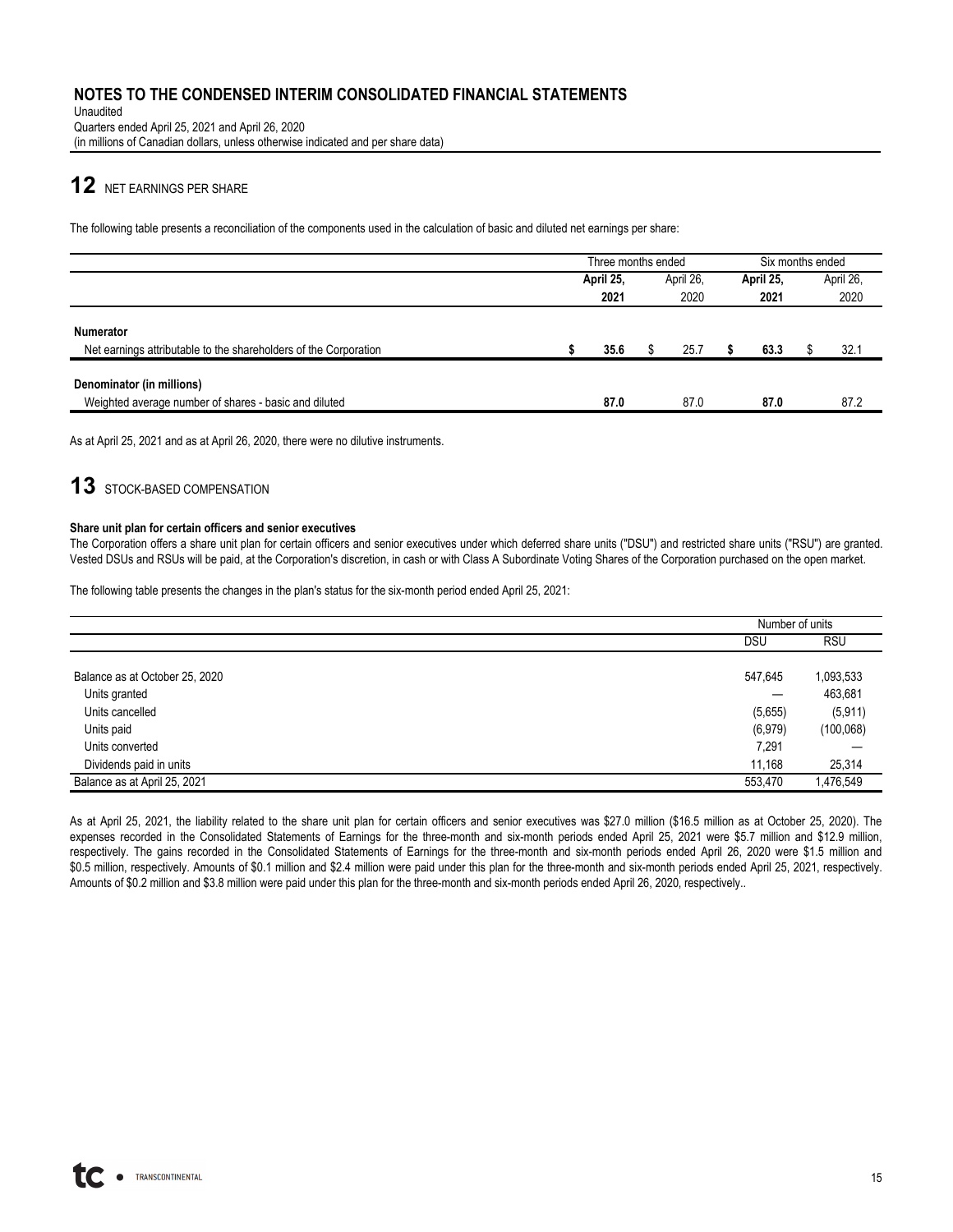Unaudited Quarters ended April 25, 2021 and April 26, 2020 (in millions of Canadian dollars, unless otherwise indicated and per share data)

# **13** STOCK-BASED COMPENSATION (CONTINUED)

#### **Share unit plan for directors**

The Corporation offers a deferred share unit plan for its directors. Under this plan, directors may elect to receive as compensation either cash, deferred share units, or a combination of both.

The following table presents the changes in the plan's status for the six-month period ended April 25, 2021:

|                                | Number of units |
|--------------------------------|-----------------|
|                                |                 |
| Balance as at October 25, 2020 | 363,266         |
| Directors' compensation        | 17.729          |
| Units paid                     | (105, 794)      |
| Dividends paid in units        | 5.402           |
| Balance as at April 25, 2021   | 280.603         |

As at April 25, 2021, the liability related to the share unit plan for directors was \$6.8 million (\$6.3 million as at October 25, 2020). The expenses recorded in the Consolidated Statements of Earnings for the three-month and six-month periods ended April 25, 2021 were \$0.9 million and \$2.7 million, respectively. The gains recorded in the Consolidated Statements of Earnings for the three-month and six-month periods ended April 26, 2020 were \$1.2 million and \$0.9 million, respectively. Amounts totaling nil and \$2.2 million were paid under this plan for the three-month and six-month periods ended April 25, 2021, respectively. No amount was paid under this plan for the threemonth and six-month periods ended April 26, 2020.

#### **Total return swap**

During the year ended October 25, 2020, the Corporation had entered into a total return swap on 950,000 units purchased at a weighted-average price of \$16.37, to hedge a portion of the stock-based compensation expenses (gains) that vary based on the price of the Corporation's shares. The total return swap had a term of 12 months and could be renewed annually. On January 26, 2021, the Corporation renewed its total return swap and increased the number of hedged units from 950,000 to 1,200,000 units purchased at a weighted-average price of \$20.75. The other terms and conditions of the contract remained essentially the same, and the swap now matures in January 2022 (previously January 2021). During the three-month and six-month periods ended April 25, 2021, an amount of \$4.6 million was received under the total return swap.

The following table presents the losses (gains) recognized under Operating expenses, in the Consolidated Statements of Earnings, corresponding to the change in fair value of the total return swap for the hedged units, before considering dividends received and interest paid: .

|                                                                      |  | Three months ended |  |           |  |           | Six months ended |      |           |  |
|----------------------------------------------------------------------|--|--------------------|--|-----------|--|-----------|------------------|------|-----------|--|
|                                                                      |  | April 25,<br>2021  |  | April 26, |  | April 25, |                  |      | April 26, |  |
|                                                                      |  |                    |  | 2020      |  | 2021      |                  | 2020 |           |  |
|                                                                      |  |                    |  |           |  |           |                  |      |           |  |
| Losses (gains) recognized in the Consolidated Statements of Earnings |  | (2.9)              |  | 5.0       |  | (6.8)     |                  | 5.0  |           |  |
|                                                                      |  | (2.9)              |  | 5.0       |  | (6.8)     |                  | 5.0  |           |  |

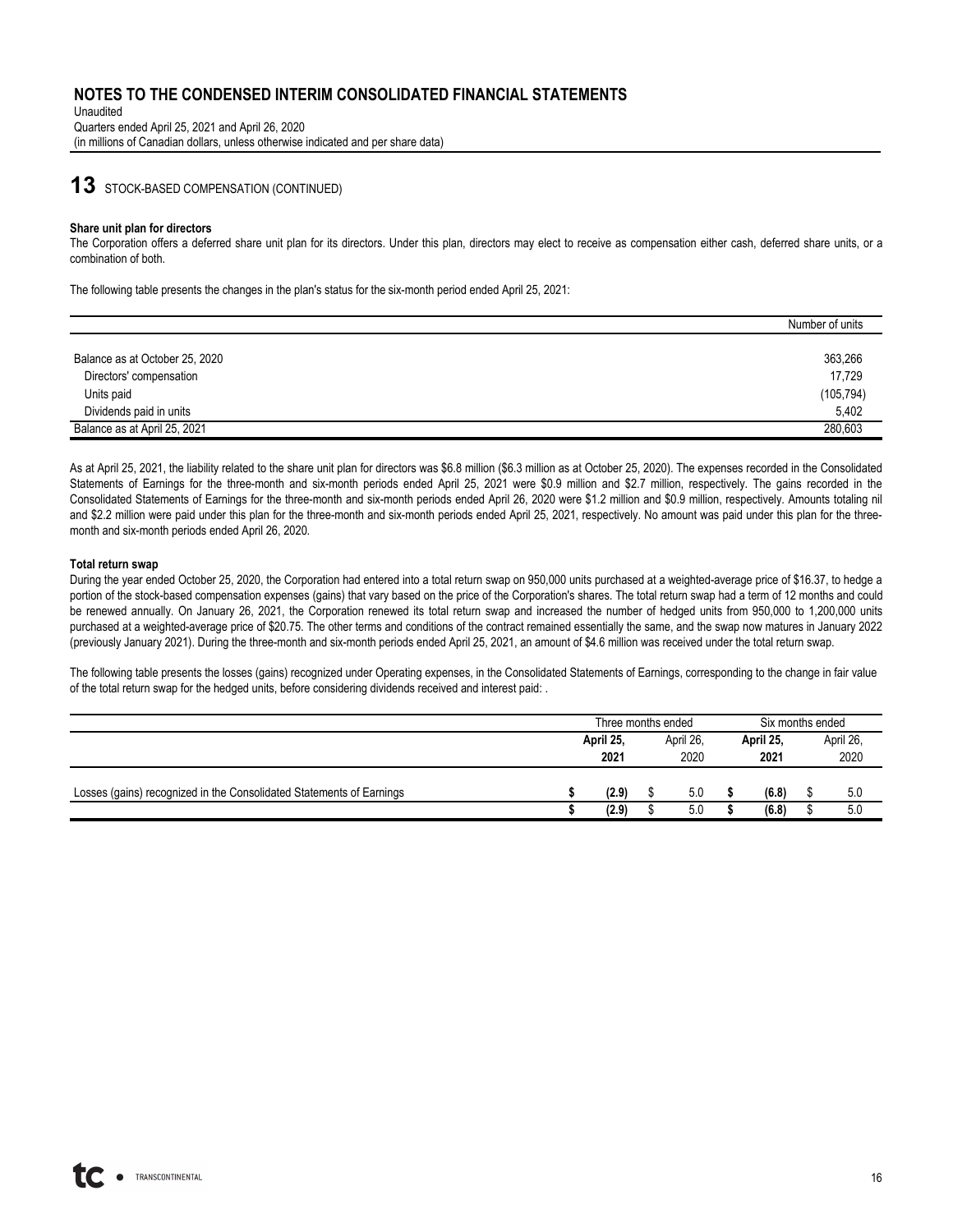Unaudited Quarters ended April 25, 2021 and April 26, 2020 (in millions of Canadian dollars, unless otherwise indicated and per share data)

# **14** ACCUMULATED OTHER COMPREHENSIVE INCOME (LOSS)

|                                                                                                                     |    |                         |                             |                        |    |                          | Accumulated                              |                         |                                                            |  |                                         |  |
|---------------------------------------------------------------------------------------------------------------------|----|-------------------------|-----------------------------|------------------------|----|--------------------------|------------------------------------------|-------------------------|------------------------------------------------------------|--|-----------------------------------------|--|
|                                                                                                                     |    | Cash flow<br>hedges     | Net<br>investment<br>hedges |                        |    |                          | Cumulative<br>translation<br>differences |                         | gains and<br>losses related<br>to defined<br>benefit plans |  | other<br>comprehensive<br>income (loss) |  |
| Balance as at October 25, 2020<br>Net change in gains (losses), net of income taxes<br>Balance as at April 25, 2021 | s  | (16.4)<br>10.2<br>(6.2) | s                           | (10.1)<br>33.9<br>23.8 | S  | 40.3<br>(82.1)<br>(41.8) | S                                        | (28.6)<br>9.4<br>(19.2) | \$<br>(14.8)<br>(28.6)<br>(43.4)                           |  |                                         |  |
| Balance as at October 27, 2019<br>Net change in gains, net of income taxes                                          | \$ | (9.8)<br>(18.3)         | \$                          | (9.1)<br>(64.6)        | \$ | 31.1<br>135.1            | S                                        | (38.1)<br>11.4          | \$<br>(25.9)<br>63.6                                       |  |                                         |  |
| Balance as at April 26, 2020                                                                                        |    | (28.1)                  | \$                          | (73.7)                 |    | 166.2                    |                                          | (26.7)                  | \$<br>37.7                                                 |  |                                         |  |

As at April 25, 2021, the amounts expected to be reclassified to net earnings in future years are as follows:

|                                                                                            | 2021       | 2022           | 2023           | 2024 | Total          |
|--------------------------------------------------------------------------------------------|------------|----------------|----------------|------|----------------|
| Net change in the fair value of derivatives designated as cash flow hedges<br>Income taxes | 2.5<br>0.7 | (1.4)<br>(0.4) | (9.4)<br>(2.4) |      | (8.2)<br>(2.0) |
|                                                                                            | . 8        | (1.0)          | (7.0)          |      | (6.2)          |

#### **Actuarial gains (losses) on defined benefit plans**

The actuarial gains (losses) on defined benefit plans recognized in other comprehensive income (loss) reflect the following items:

|                                                                     | Three months ended |                        |      |        |                   | Six months ended |  |           |  |
|---------------------------------------------------------------------|--------------------|------------------------|------|--------|-------------------|------------------|--|-----------|--|
|                                                                     |                    | April 26,<br>April 25, |      |        | April 25,<br>2021 |                  |  | April 26, |  |
|                                                                     |                    | 2021                   | 2020 |        |                   |                  |  | 2020      |  |
|                                                                     |                    |                        |      |        |                   |                  |  |           |  |
| Actuarial gains on obligation - change in discount rate             |                    | 59.1                   |      | 29.8   |                   | 41.1             |  | 10.2      |  |
| Actuarial (losses) gains on plan assets - excluding interest income |                    | (37.4)                 |      | (16.7) |                   | (30.7)           |  | 7.5       |  |
| Effect of the asset ceiling                                         |                    | 0.2                    |      | (1.6)  |                   | 1.8              |  | (2.2)     |  |
|                                                                     |                    | 21.9                   |      | 11.5   |                   | 12.2             |  | 15.5      |  |

Actuarial gains on obligation recognized in the Statements of Comprehensive Income (Loss) for the three-month and six-month periods ended April 25, 2021 are explained by the change in the discount rate, which increased from 2.89% as at October 25, 2020 to 3.3% as at April 25, 2021 in Canada, and from 2.7% as at October 25, 2020 to 3.0% as at April 25, 2021 in the United States. Actuarial losses on plan assets are due to the fact that actual rates of return on assets were overall lower than expected returns for the three-month and six-month periods ended April 25, 2021.

Actuarial gains on obligation recognized in Statements of Comprehensive Income (Loss) for the three-month and six-month periods ended April 26, 2020 are explained by the change in the discount rate, which increased from 3.1% as at October 27, 2019 to 3.2% as at April 26, 2020 in Canada, and from 3.3% as at October 27, 2019 to 3.4% as at April 26, 2020 in the United States. Actuarial losses and gains on plan assets are attributable to the fact that actual rates of return on assets were overall lower and greater than expected returns for the three-month and six-month periods ended April 26, 2020, respectively.

17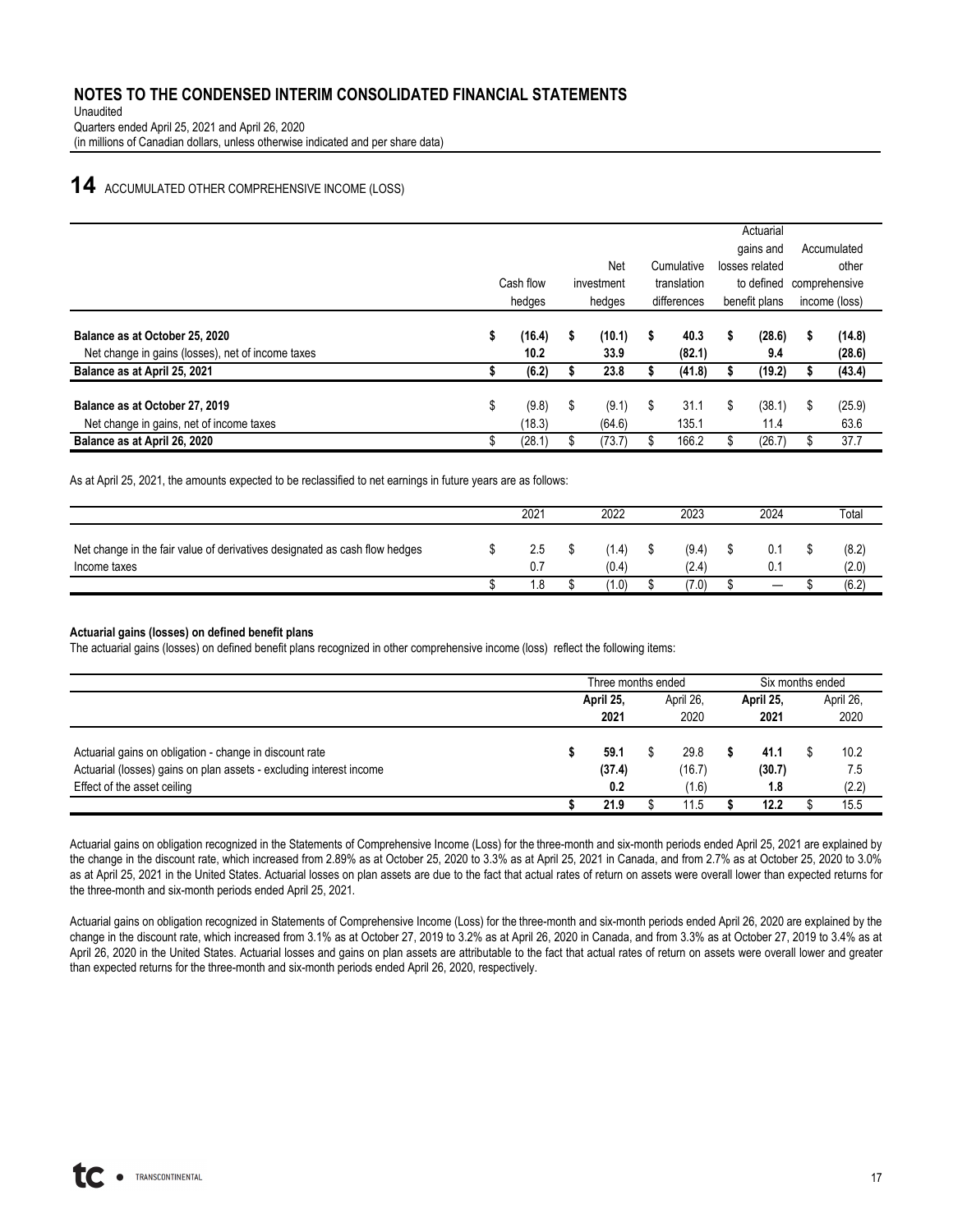Unaudited Quarters ended April 25, 2021 and April 26, 2020 (in millions of Canadian dollars, unless otherwise indicated and per share data)

# **15** FINANCIAL INSTRUMENTS

#### **Fair value of financial instruments**

The fair value represents the amount that would be received for the sale of an asset or paid for the transfer of a liability in an orderly transaction between market participants at the measurement date. The fair value estimates are calculated at a specific date taking into consideration assumptions regarding the amounts, the timing of estimated future cash flows and discount rates. Accordingly, due to its approximative and subjective nature, the fair value must not be interpreted as being realizable in an immediate settlement of the financial instruments.

The carrying amount of cash, accounts receivable, and accounts payable and accrued liabilities approximates their fair value due to their short term maturities.

The fair value of long-term debt is determined using the discounted future cash flow method and management's estimates for market interest rates for identical or similar issuances.

The only financial instruments of the Corporation that are measured at fair value on a recurring basis subsequent to their initial recognition are derivative financial instruments, including foreign exchange forward contracts, interest rate swaps, total return swaps and contingent considerations payable related to business combinations. The fair value of derivative financial instruments is determined using an evaluation of the estimated market value, adjusted for the credit quality of the counterparty. The valuation model for contingent considerations considers the present value of expected payments, discounted using a risk-adjusted discount rate. The expected payment is determined by considering various scenarios of achievement of pre-established financial performance thresholds, the amount to be paid under each scenario and the probability of each scenario.

The Corporation presents a fair value hierarchy with three levels that reflects the significance of inputs used in determining the fair value assessments.

The fair value of financial assets and liabilities classified in these three levels is evaluated as follows:

- Level 1 Unadjusted prices on active markets for identical assets or liabilities
- Level 2 Inputs other than the prices included within Level 1, that are observable for the asset or liability, directly (prices) or indirectly (derived from prices)
- Level 3 Inputs for the asset or liability that are not based on observable market data

The following table presents the fair value and the carrying amount of other financial instruments and derivative financial instruments:

|                                                                               |   | As at April 25, 2021 |   |                      |   | As at October 25, 2020 |   |            |
|-------------------------------------------------------------------------------|---|----------------------|---|----------------------|---|------------------------|---|------------|
|                                                                               |   |                      |   | Carrying             |   |                        |   | Carrying   |
|                                                                               |   | Fair value           |   | Fair value<br>amount |   |                        |   | amount     |
| Foreign exchange forward contracts in assets<br>Interest rate swaps in assets | S | 7.1<br>2.9           | s | 7.1<br>2.9           | S | 2.7<br>0.3             | S | 2.7<br>0.3 |
| Contingent considerations                                                     |   |                      |   |                      |   | (3.5)                  |   | (3.5)      |
| Long-term debt                                                                |   | (916.9)              |   | (897.1)              |   | (1,038.3)              |   | (1,020.1)  |
| Interest rate swaps in liabilities                                            |   | (16.5)               |   | (16.5)               |   | (25.3)                 |   | (25.3)     |
| Foreign exchange forward contracts in liabilities                             |   |                      |   |                      |   | (0.8)                  |   | (0.8)      |

These financial instruments are classified in Level 2 of the fair value hierarchy, except for contingent considerations payable related to business combinations, which are classified in Level 3. During the six-month period ended April 25, 2021, no financial instruments were transferred between Levels 1, 2 and 3.